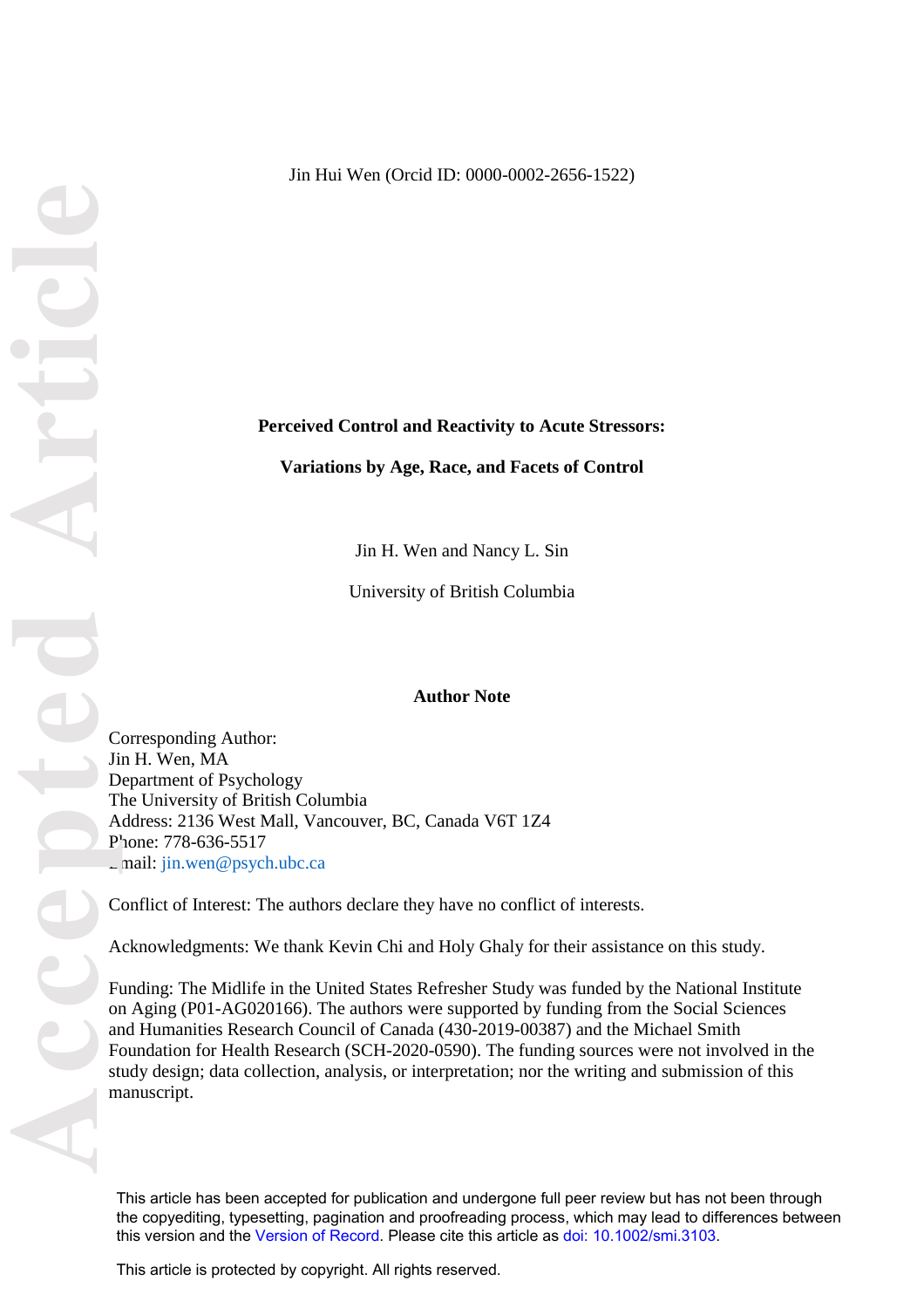Data Accessibility: The data that support the findings of this study are available from the Interuniversity Consortium for Political and Social Research at [https://www.icpsr.umich.edu/web/NACDA/series/203,](https://www.icpsr.umich.edu/web/NACDA/series/203) reference number: ICPSR 36901, ICPSR 36532.

**Accepted Article** U Acc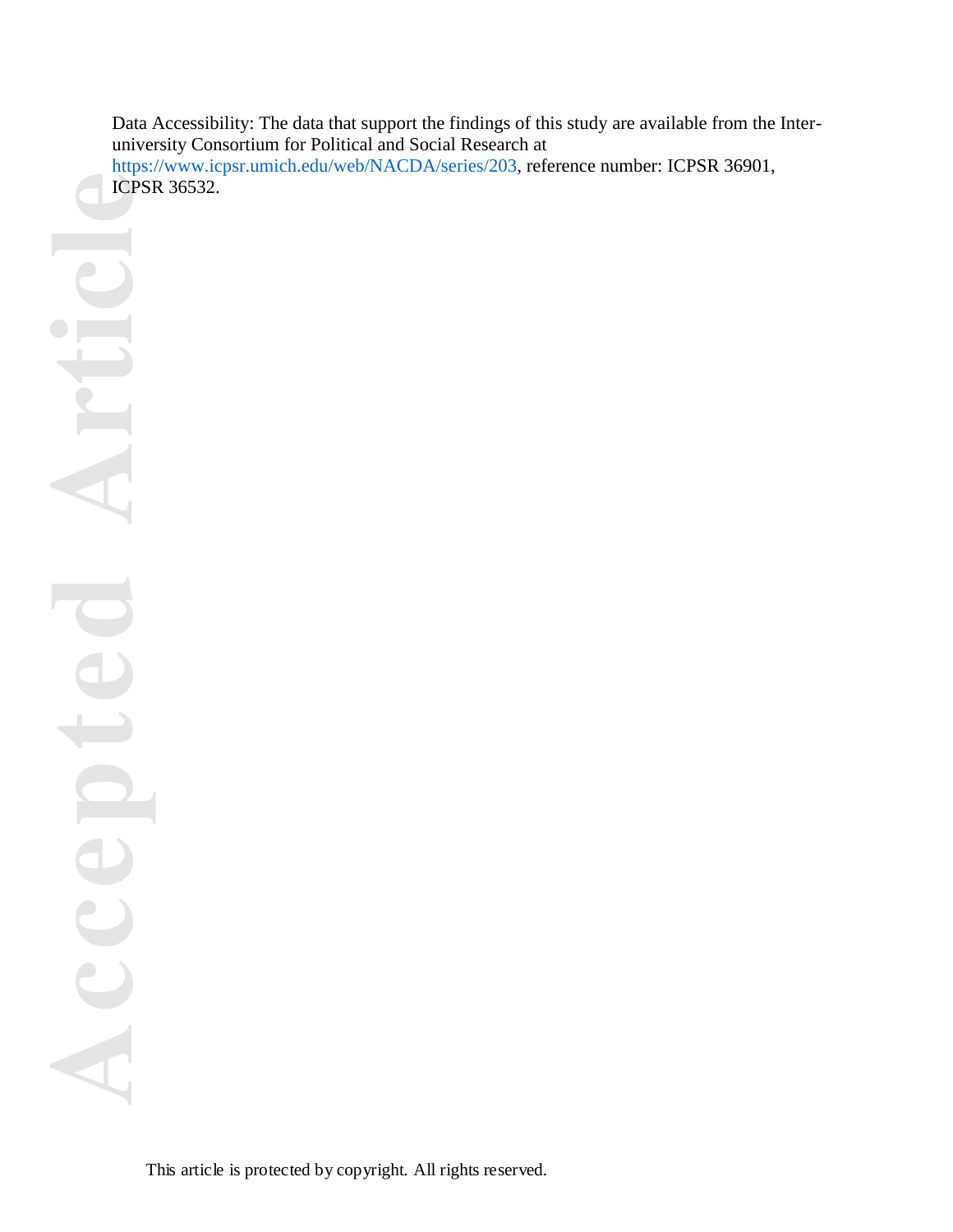**Perceived Control and Reactivity to Acute Stressors:**

**Variations by Age, Race, and Facets of Control**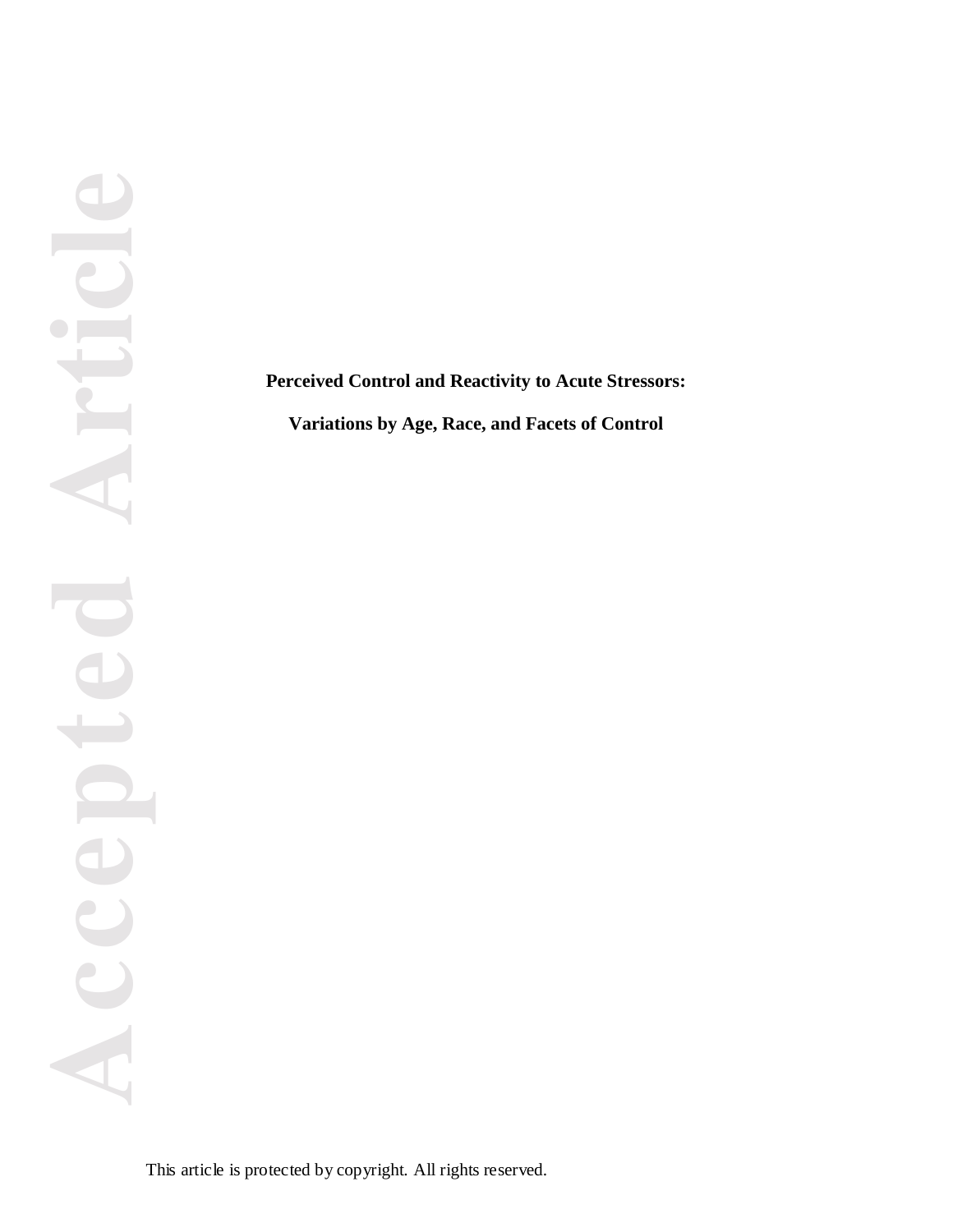#### **Abstract**

**Exercise States**<br> **Accepted Article**<br> **Accepted Article**<br> **Accepted Conducts**<br> **Accepted Conducts**<br> **Accepted Conducts**<br> **Accepted Accepts**<br> **Accepts**<br> **Accepts**<br> **Accepts**<br> **Accepts**<br> **Accepts**<br> **Accepts** Greater perceived control is associated with better health and well-being outcomes, possibly through more adaptive stress processes. Yet little research has examined whether facets of perceived control (personal mastery and perceived constraints) predict psychological and physiological stress reactivity. The present study evaluated the associations of personal mastery and perceived constraints with changes in subjective stress and cortisol in response to acute laboratory stressors, with age and race as potential moderators. In the Midlife in the United States Refresher Study (*N* = 633 adults aged 25–75), participants completed a baseline perceived control measure and were subsequently recruited to participate in the laboratory stress protocol. The protocol consisted of completing two mental stress tasks (mental arithmetic and Stroop) as well as providing saliva samples and subjective stress ratings. Race moderated the association between perceived constraints and subjective stress reactivity, such that higher constraints predicted greater subjective stress responses in White participants, but no association was observed in Black participants. Higher personal mastery and perceived constraints each predicted greater increases in cortisol in response to the stress tasks (AUCi) among younger but not older adults. These findings suggest that older adults were buffered against the association between facets of control and cortisol stress reactivity. Discussion on potential racial differences in the link between constraints and stress reactivity are elaborated further, as well as considerations for future work to distinguish between facets of control and examine age and racial differences.

*Keywords*: stress, perceived control, constraints, mastery, cortisol reactivity, laboratory stressors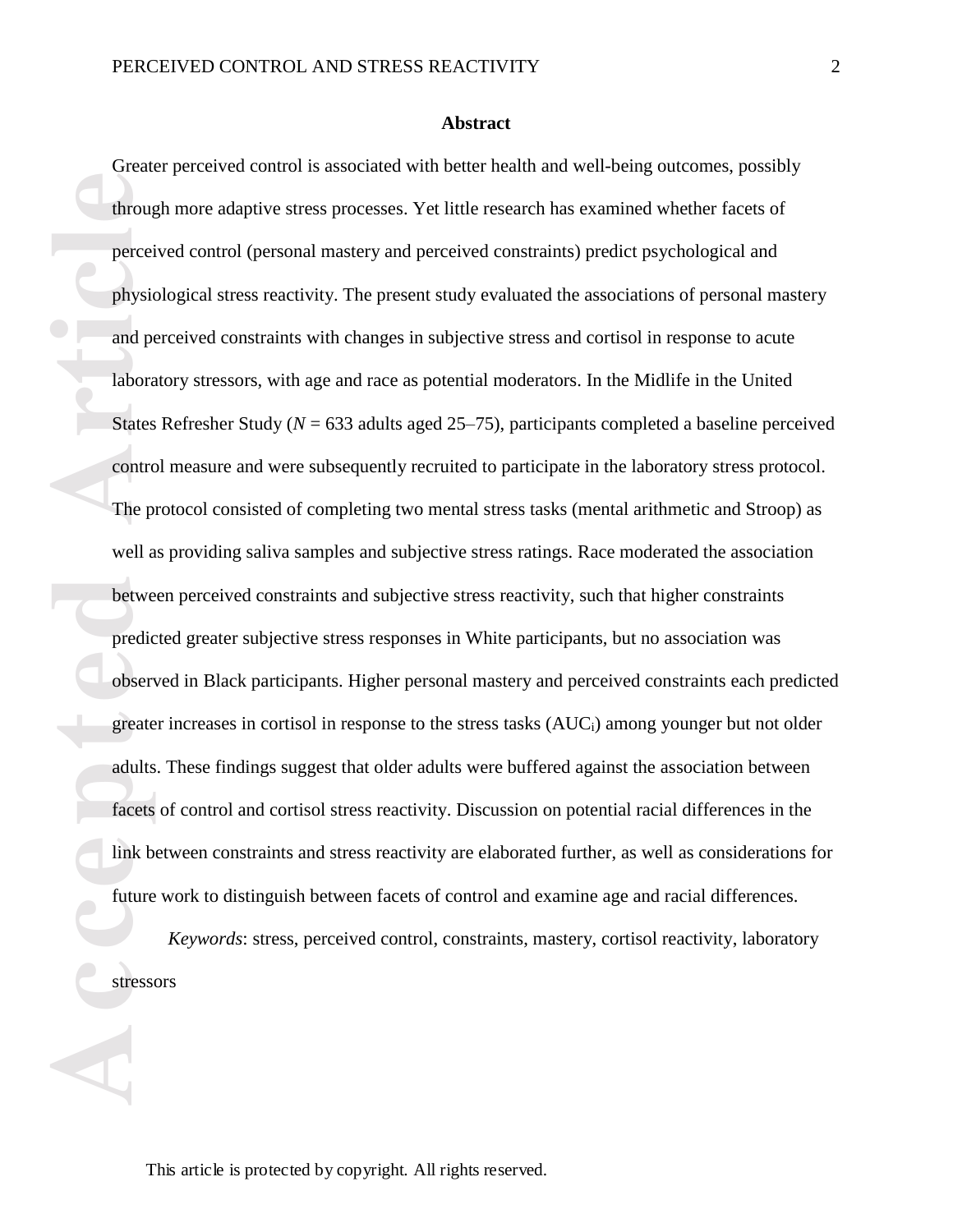# **Perceived Control and Reactivity to Acute Stressors: Variations by Age, Race, and Facets of Control**

**Example 12**<br> **Accept 12**<br> **Accept 12**<br> **Accept 12**<br> **Accept 12**<br> **Accept 12013;**<br> **Accept 12013;**<br> **Accept 12013;**<br> **Accept 12013;**<br> **Accept 12013;**<br> **Accept 12013;**<br> **Accept 12013;**<br> **Accept 12013;**<br> **Accept 12013;**<br> **Ac** A large body of evidence has demonstrated that maintaining a sense of control throughout adulthood is associated with better health and well-being, in addition to facilitating adaptation under stressful life conditions (Hülür et al., 2017; Infurna & Mayer, 2015; Lachman et al., 2011; Prenda & Lachman, 2001). *Perceived control*—defined as the perception of one's ability to exert influence over life circumstances—has been proposed to influence health and aging-related outcomes through physiological and behavioral mechanisms (Lachman, 2006b; Lachman et al., 2011; Robinson & Lachman, 2017). Stress reactivity, in particular, has been hypothesized to link individual differences in control beliefs with future health outcomes. People who perceive greater control over their lives may exhibit more adaptive psychological and physiological responses to stressful situations, which in turn may result in less wear-and-tear on physiological stress systems over time (Elliot, Mooney, et al., 2018; Lachman et al., 2011).

Findings from both experimental and ecological studies have found greater perceived control to be protective against physiological and affective stress responses (Agrigoroaei et al., 2013; Bollini et al., 2004; Diehl & Hay, 2010; Neupert, Almeida, & Charles, 2007). Compared to those with less perceived control (e.g., assessed using the Perceived Control Scale; Lachman  $\&$ Weaver, 1998), people with greater perceived control show lower levels of stressor-related anxiety (Ong, Bergeman, & Bisconti, 2005), engage in more adaptive coping strategies (Lachman & Andreoletti, 2006), and are less emotionally reactive to daily stressors (Neupert et al., 2007). Findings from several laboratory studies suggest that individuals with greater control beliefs may be less psychologically and physiologically reactive to acute lab-based stressors (Bollini et al., 2004; Sanz & Villamarı́n, 2001). According to the social self-preservation theory,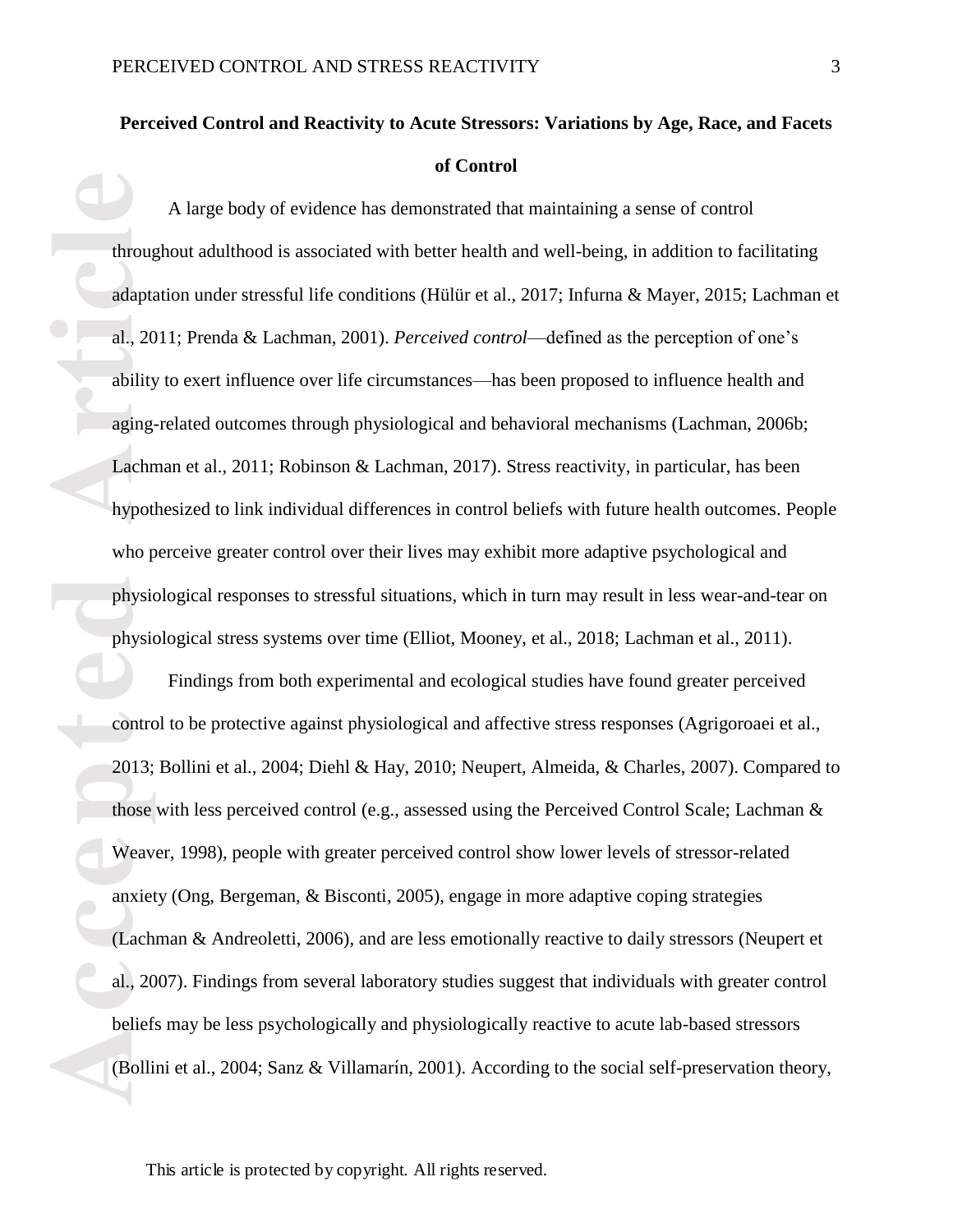threats to one's social value, esteem, and status would evoke psychological (e.g., negative emotions and cognitions) and physiological (e.g., increased biological markers of stress) changes to cope with the threats (Dickerson et al., 2004). The theory posits that the magnitude of stress responses depends, in part, on the person's degree of control over the stressors (Dickerson et al., 2004). Thus, perceived control may protect against the psychological and physiological effects of stress.

**Example 18**<br> **Accepted** 2004)<br> **Accepted** 2004)<br> **Accepted** 2004<br> **Accepted** 2004<br> **Accepted** 2004)<br> **Accepted** 2004)<br> **Accepted** 2004)<br> **Accepted** 2004)<br> **Accepted** 2004) Stress produces a cascade of glucocorticoid hormones via activation of the hypothalamicpituitary-adrenal (HPA) axis, including secretion of cortisol. Cortisol plays key roles for regulating multiple physiological systems (Sapolsky, Romero, & Munck, 2000). Dysregulated patterns of salivary cortisol are associated with poorer health (e.g., allostatic load) and elevated mortality risk (Charles et al., 2020; Kumari et al., 2011). Controllability is an important dimension of stress that is known to increase or diminish HPA axis activity (for reviews, see Dickerson & Kemeny, 2004 and Miller, Chen, & Zhou, 2007). Laboratory studies have shown that motivated performance stress tasks (i.e., active performance tasks that demand immediate overt or cognitive responses from participants, such as giving a speech) which contain elements of uncontrollability elicit greater cortisol responses, compared to controllable acute stressors or passive tasks that do not require cognitive responses (e.g., noise exposure or watching a film; Dickerson & Kemeny, 2004). Moreover, perceptions of control over the situation have been shown to attenuate cortisol responses to laboratory stressors (Abelson et al., 2008; Bollini et al., 2004). For example, among participants who believed control could be exerted over a laboratory stressor, those with higher trait control beliefs exhibited relatively smaller increases in cortisol and reported less subjective stress (Bollini et al., 2004).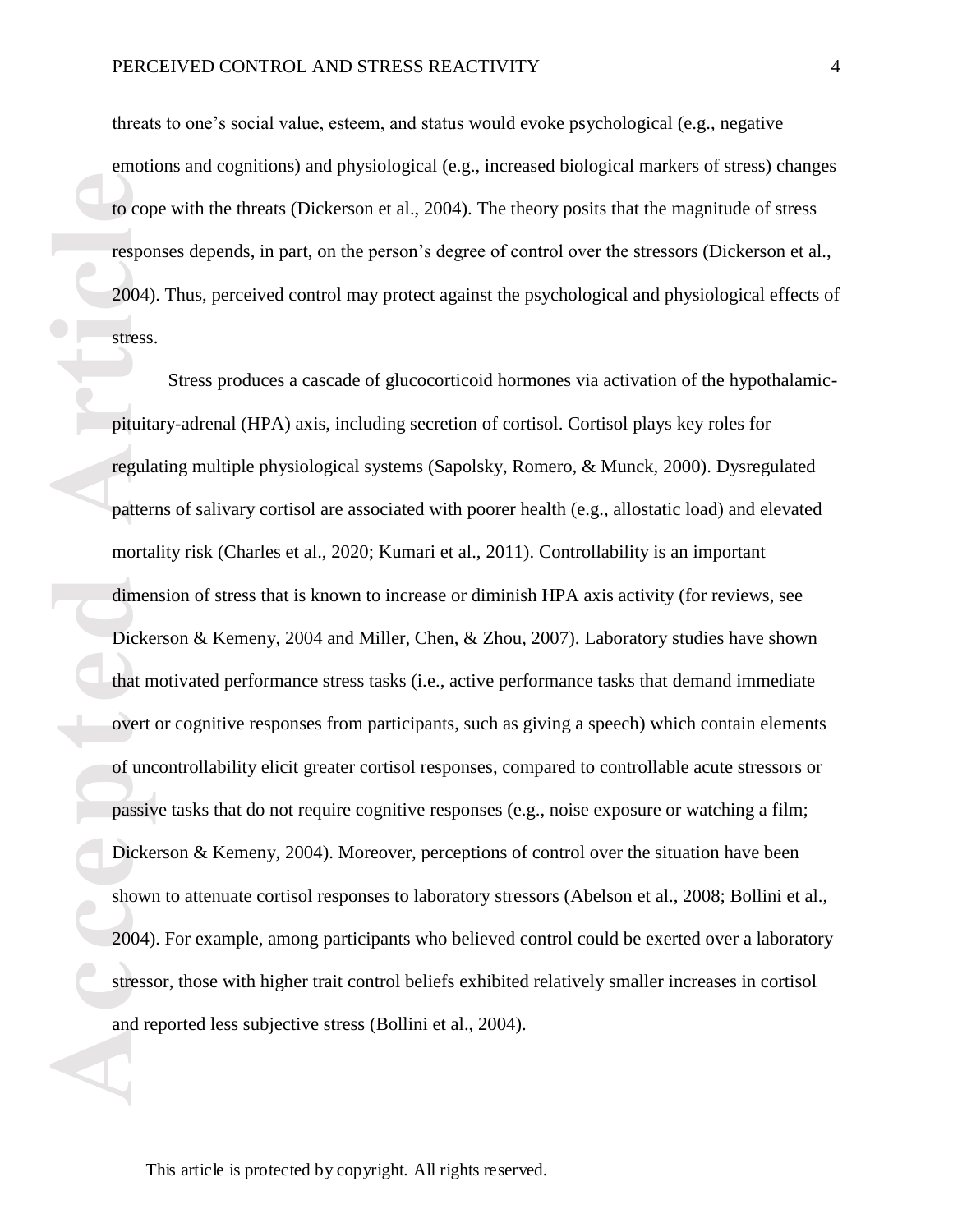Much of this past research has focused on experimentally-manipulated controllability and cortisol stress reactivity (Dickerson & Kemeny, 2004), whereas less research has focused on trait-like control beliefs as predictors of cortisol responses to standardized stressors. Individual differences in trait perceived control may be an important predictor of stress reactivity as it is indicative of a person's general belief in their ability to overcome potential challenges in their lives. For example, Neupert and colleagues (2007) found that younger adults who reported lower levels of trait perceived control had greater psychological distress when faced with interpersonal stressors, compared to those with higher perceived control. In another study, participants with higher general (trait) control beliefs exhibited relatively greater cortisol responses when faced with a low-control scenario (Agrigoroaei et al., 2013). Taken together, higher levels of control may be protective during stressful situations (e.g., Lachman & Andreoletti, 2006), but may also detrimental under certain contexts (e.g., Agrigoroaei et al., 2013).

**Access 4.4 Trait-life differentially**<br> **Access 4.4 Trait-life differentially stress**<br> **Access 4.4 Traiting here**<br> **Access 4.4 Traiting differentially detrim**<br> **Access 4.4 Percei**<br> **Access 4.4 Percei**<br> **Access 4.4 Percei**<br> To our knowledge, only several studies (e.g., Agrigoroaei et al., 2013; Bollini et al., 2004) have examined individual differences in trait perceived control and cortisol stress reactivity. These studies, as well as others focusing on perceived control and diurnal cortisol (e.g., Zilioli, Imami, & Slatcher, 2017), have reported no main effects for the link between perceived control and cortisol outcomes, suggesting that a more nuanced relationship exists. Given that perceived control and cortisol profiles have been found to differ between racial (e.g., Assari, 2017; Cohen et al., 2006) and age groups (e.g., Drewelies et al., 2017; Roelfsema et al., 2017), further examination of the facets of perceived control and conceptually-relevant contextual moderators (specifically, race and age) is warranted to advance our understanding of the link between perceived control and stress processes (Infurna & Mayer, 2015; Lachman, Neupert, & Agrigoroaei, 2011). Although several studies have separately examined the roles of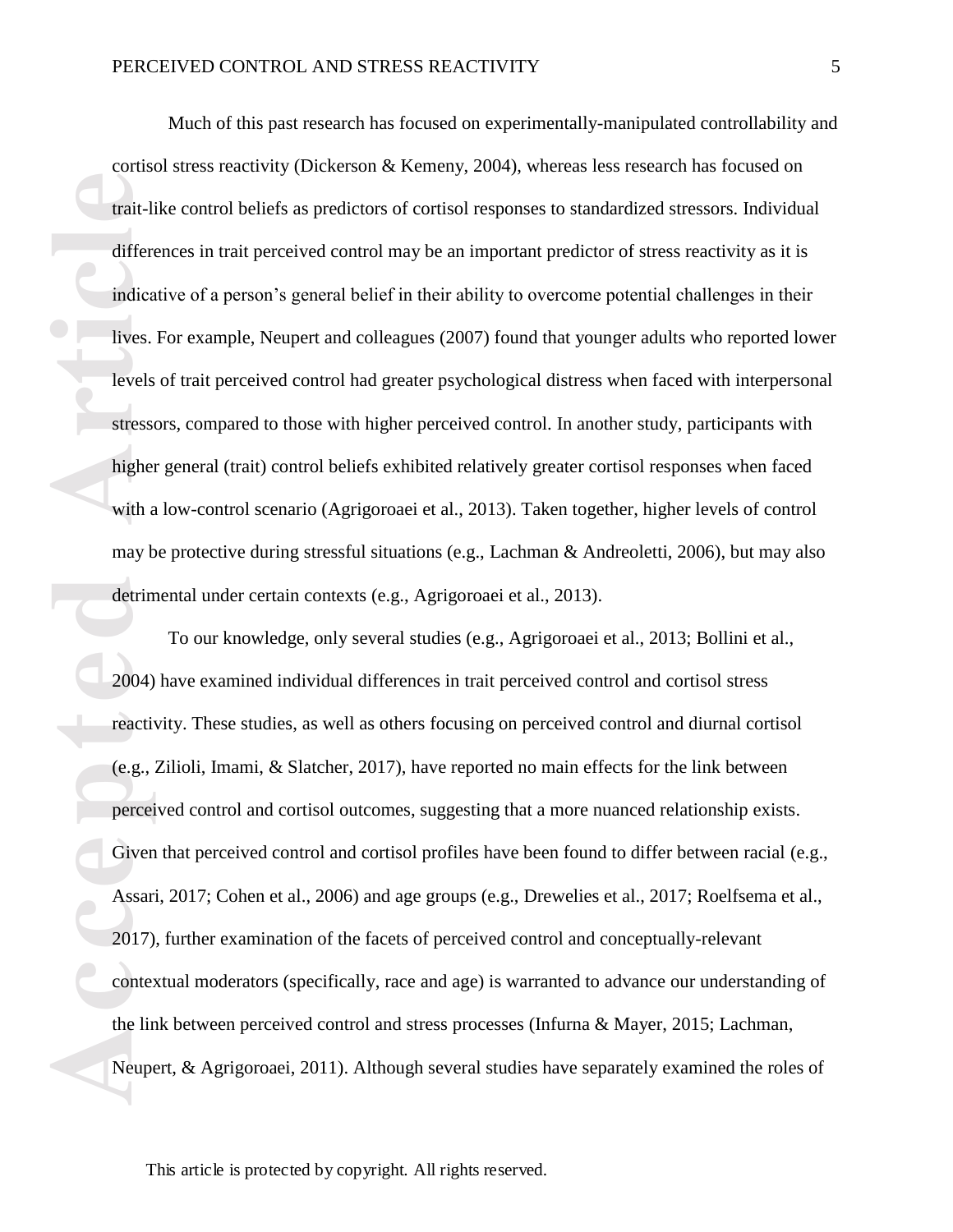age (Agrigoroaei et al., 2013; Diehl & Hay, 2010; Neupert et al., 2007) or race (Bruce & Thornton, 2004; Miller et al., 1995; Peterson et al., 2020; Sastry & Ross, 1998) in the association between perceived control and stress, to our knowledge no research on this topic has focused on the intersection of age and race.

#### **Facets and Moderators of Perceived Control**

## **Facets of Perceived Control**

Perceived control is composed of multiple dimensions, including the facets of *personal mastery*, or beliefs about one's abilities to reach desired goals, and *perceived constraints*, or beliefs regarding obstacles that may interfere with goal attainment (Lachman & Firth, 2004). Past research on perceived control and stress has typically examined perceived control as a single construct (Bollini et al., 2004; Lachman & Andreoletti, 2006; Ong et al., 2005). Although mastery and constraints are (inversely) correlated, some evidence suggests that facets of perceived control may have different implications on mental and physical health (Elliot, Turiano, Infurna, et al., 2018; Infurna & Mayer, 2015), as well as stress reactivity (Neupert et al., 2007).

**Acced**<br> **Acced**<br> **Acced**<br> **Acced**<br> **Acced**<br> **Acced**<br> **Acceded**<br> **Acceded Article<br>
<b>Acceded Article**<br> **Article**<br> **Article**<br> **Article**<br> **Article**<br> **Article**<br> **Article**<br> **Article**<br> **Article**<br> **Article**<br> **Article**<br> **Article**<br> Personal mastery reflects a sense of competence and self-efficacy, which may be derived from an individual's motivation and behaviors associated with goal attainment. Mastery can be an important psychological resource for coping with major stressors: For example, mastery has been shown to attenuate the link between lifetime trauma exposure and mortality risk (Elliot, Turiano, et al., 2018). Perceived constraints, on the other hand, may capture external circumstances in one's environment that limit personal control. Constraints encompass potent elements of psychological stress—including beliefs about limitations due to uncontrollable factors (Infurna & Mayer, 2015)—which have been shown to evoke the greatest cortisol responses (Dickerson & Kemeny, 2004). Thus, both facets of perceived control have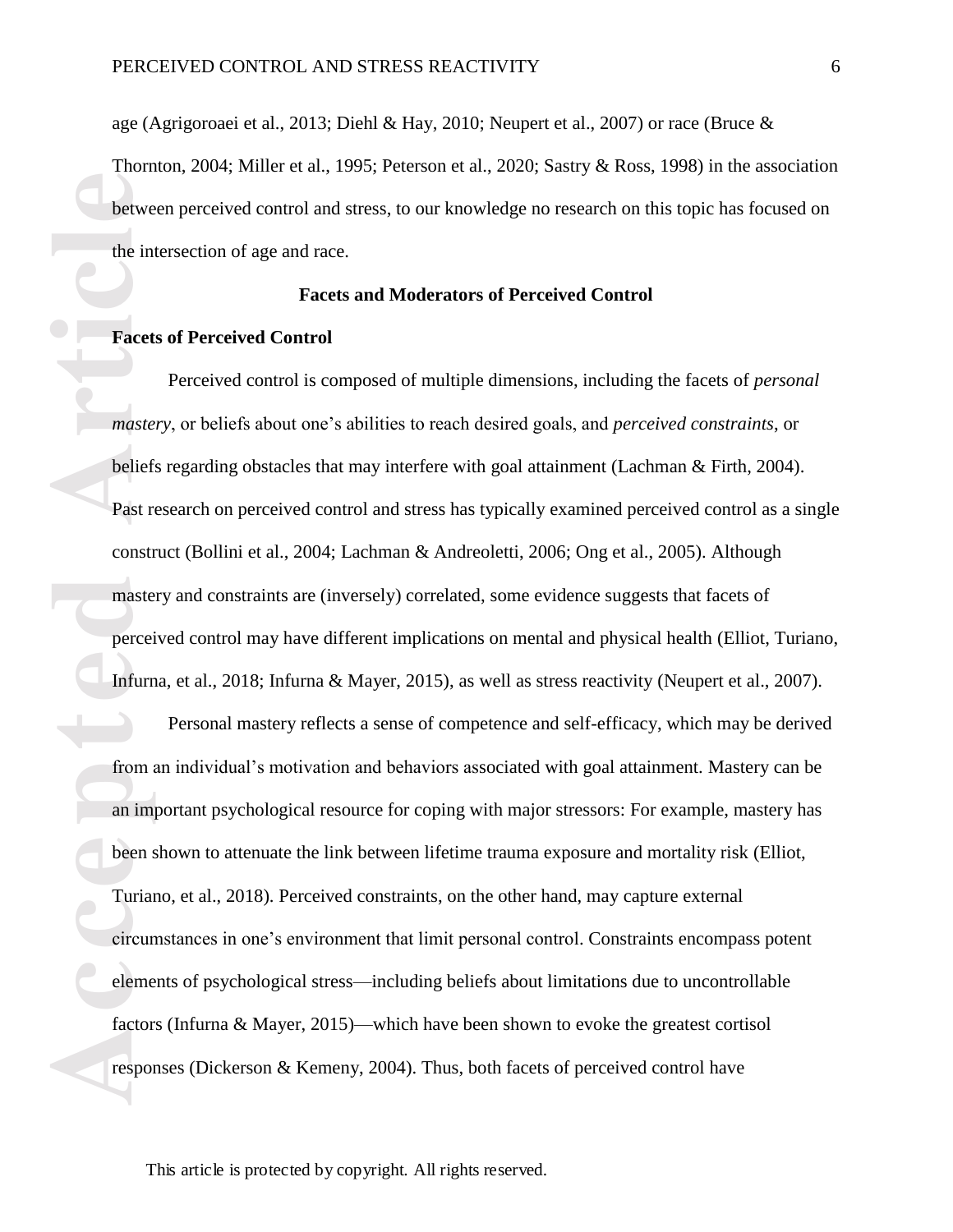implications for stress, but no research has directly compared their implications for subjective versus physiological stress responses.

## **Age Differences in Perceived Control**

**Age I**<br> **Age I**<br> **After (Drew strong role of protect)<br>
<b>Article**<br> **Article**<br> **Caccel Article**<br> **Article**<br> **Article**<br> **Article**<br> **Article impormed and the impormed such a linfurn<br>
strong older posit 1** Compared to younger adults, older adults have similar levels of personal mastery but higher perceived constraints, potentially due to increased physical limitations with advancing age (Drewelies et al., 2018; Lachman, 2006a). It is unknown whether control beliefs are more strongly related to health earlier or later in life. Two perspectives have emerged regarding the role of age in control beliefs. The first perspective is that perceived control may be more protective for health and well-being in late adulthood when people face greater declines in health, compared to early or middle adulthood (Infurna, Gerstorf, & Zarit, 2011; Lachman, 2006; Lachman & Agrigoroaei, 2010). Evidence for this perspective comes from longitudinal studies demonstrating stronger links between higher levels of perceived control and fewer changes in the number of health conditions (e.g., arthritis, hypertension; Infurna et al., 2011), as well as better functional health (Lachman & Agrigoroaei, 2010) in older adults, compared to younger and midlife adults.

The other perspective suggests that fostering control beliefs earlier in the lifespan is important for setting a person on a better health trajectory, possibly by influencing mechanisms such as adaptive stress responses or better health behaviors (Infurna, Ram, Gerstorf, 2013; Infurna & Mayer, 2015). In support of this latter perspective, daily diary studies have found stronger associations between control beliefs and stress reactivity for younger adults than for older adults (Diehl & Hay, 2010; Neupert et al., 2007). Lifespan theories of emotions and aging posit that as people grow older, they develop expertise and motivation for regulating emotions (Carstensen, Isaacowitz, & Charles, 1999; Charles, 2010). Older adults are more likely than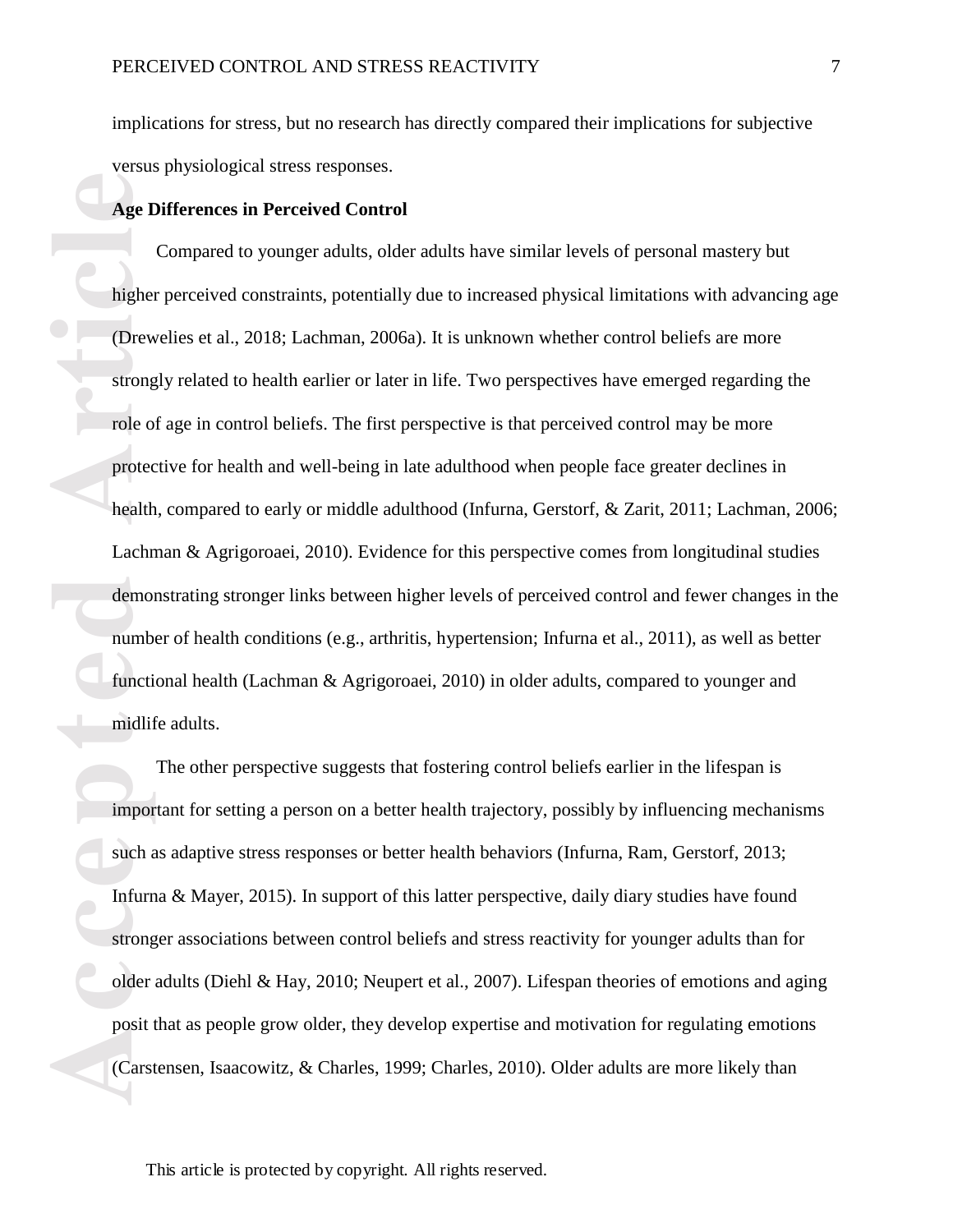**Accessing to the Conduction Conduction Conduction Conduction Conduction Conduction Constrained that B**<br> **Access States**<br> **Access States**<br> **Access States**<br> **Access States**<br> **Access States**<br> **Access States**<br> **Access States** younger adults to use attentional, appraisal, and behavioral strategies that mitigate emotional and physiological reactivity to stressors (Charles, 2010; Charles & Carstensen, 2010). Indeed, studies using adult lifespan samples have demonstrated stronger associations between low perceived control and emotional or subjective stress responses in younger adults compared to older adults, such as greater daily negative affect (Diehl & Hay, 2010) and self-reported increases in physical symptoms (Neupert et al., 2007). However, it remains unknown whether the previously-observed age differences in the links between perceived control and stress responses in daily life (as indicated by affect and physical symptoms) will extend to standardized laboratory stressors and to cortisol stress reactivity.

#### **Racial Differences in Perceived Control**

In addition to age, race is an important sociodemographic factor that is related to different levels of perceived control. Compared to White individuals, racial minorities in the United States—including Black/African American, Latinx, and Asian American individuals—report lower control beliefs on average (Kang et al., 2013; Mirowsky, Ross, & Van Willigen, 1996; Sastry & Ross, 1998; Shaw & Krause, 2001). Racial differences extend to the facets of perceived control as well: Black individuals have reported lower mastery (Ward, 2012) and greater constraints (Zahodne et al., 2017), compared to White individuals.

Racial inequity in the distribution of power, privilege, and resources (as evidenced in healthcare, education, housing, criminal justice, and other social systems) has been hypothesized as an explanation for racial differences in control beliefs, as perceptions of discrimination or exclusion can erode feelings of control (Assari, 2018; Jang et al., 2008). Race has been shown to moderate the link between socioeconomic factors (e.g., education and income) and health, such that Black individuals do not show the same degree of health gains from higher socioeconomic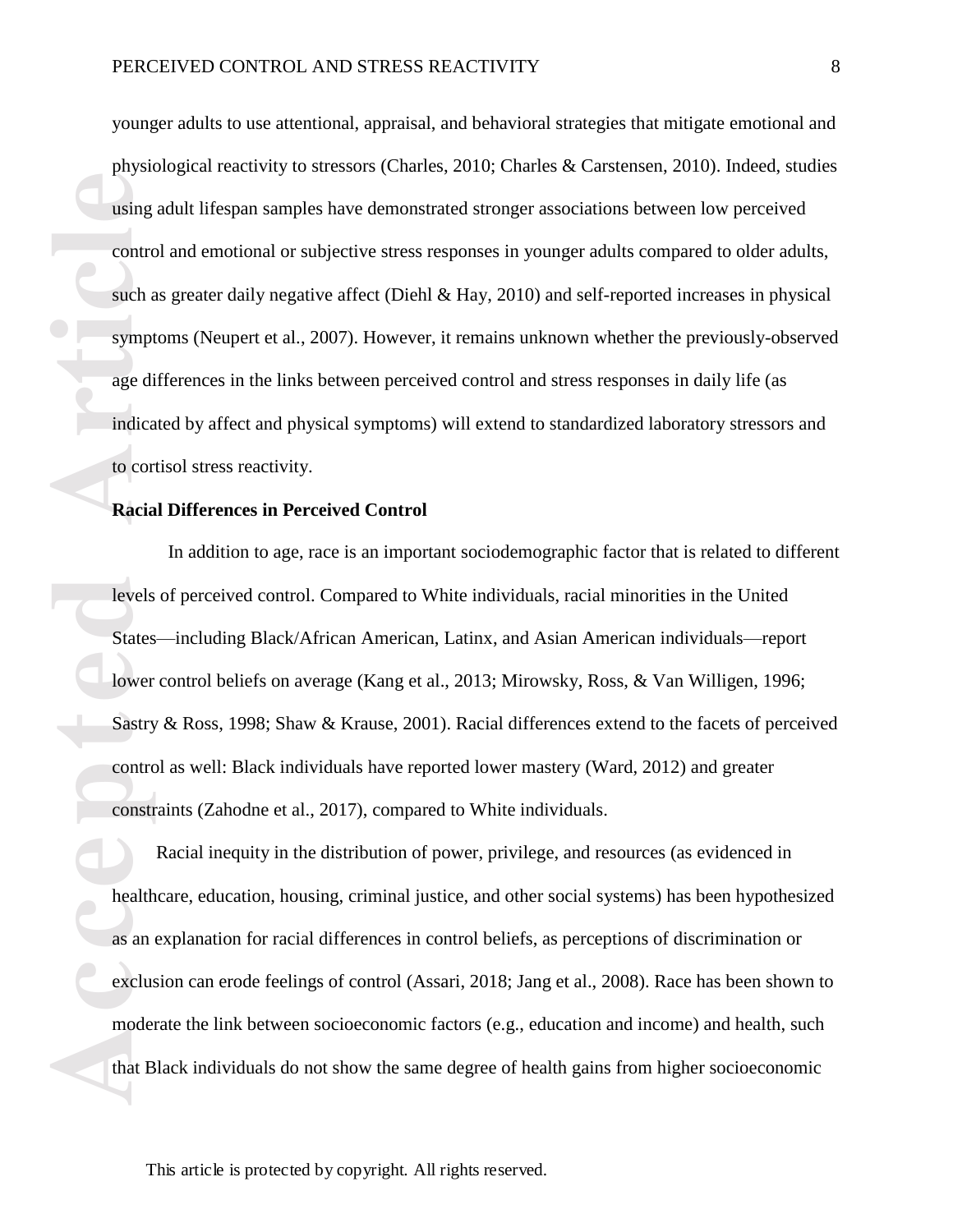Black<br>
psych<br>
1998)<br>
& The<br>
beneficed<br>
of min<br>
discrive iffetin<br>
al., 20<br>
previced<br>
psych<br>
2006)<br>
related<br>
partic<br>
the lire<br>
stresse<br>
percei<br> **Article**<br>
previced<br>
partic<br>
the lire<br>
physic<br>
physic<br>
physic status than their White counterparts (El-Sheikh et al., 2016; Williams et al., 2016). This moderating role of race is evident for perceived control as well: Racial minorities (including Black and Asian individuals) have shown weaker or no associations of perceived control with psychological outcomes (e.g., psychological distress, depressive symptoms; Sastry & Ross, 1998) and physical health outcomes (e.g., functional health, mortality risk; Assari, 2017; Bruce & Thornton, 2004), relative to White individuals. It is possible that trait perceived control is less beneficial for racial minorities than for White individuals due to pervasive constraints in the lives of minorities, stemming from uncontrollable factors that include institutional and cultural discrimination, toxic residential and occupational environments, and intergenerational and lifetime experiences of trauma (for reviews, see Assari, 2018; Sastry & Ross, 1998; Williams et al., 2016).

Racial differences in subjective and physiological stress responses have been observed in previous research. For example, one study found that Black participants reported higher psychological distress than White participants during a laboratory speech task (Lepore et al., 2006). In a study examining race and age moderation, Black individuals showed greater agerelated decreases in heart rate variability in response to acute stressors, compared to White participants (Fuller-Rowell et al., 2013). Although perceived control has been shown to *mediate*  the link between racial exclusion and greater cortisol reactivity to a social laboratory-based stressor (Peterson et al., 2020), the question of whether race *moderates* the association between perceived control and stress reactivity remains unanswered.

## **Intersection of Age and Race**

A large body of research has examined the interaction of age and race psychological and physiological health (Bellizzi et al., 2012; House et al., 1990; Jackson et al., 2010; Quittner et al.,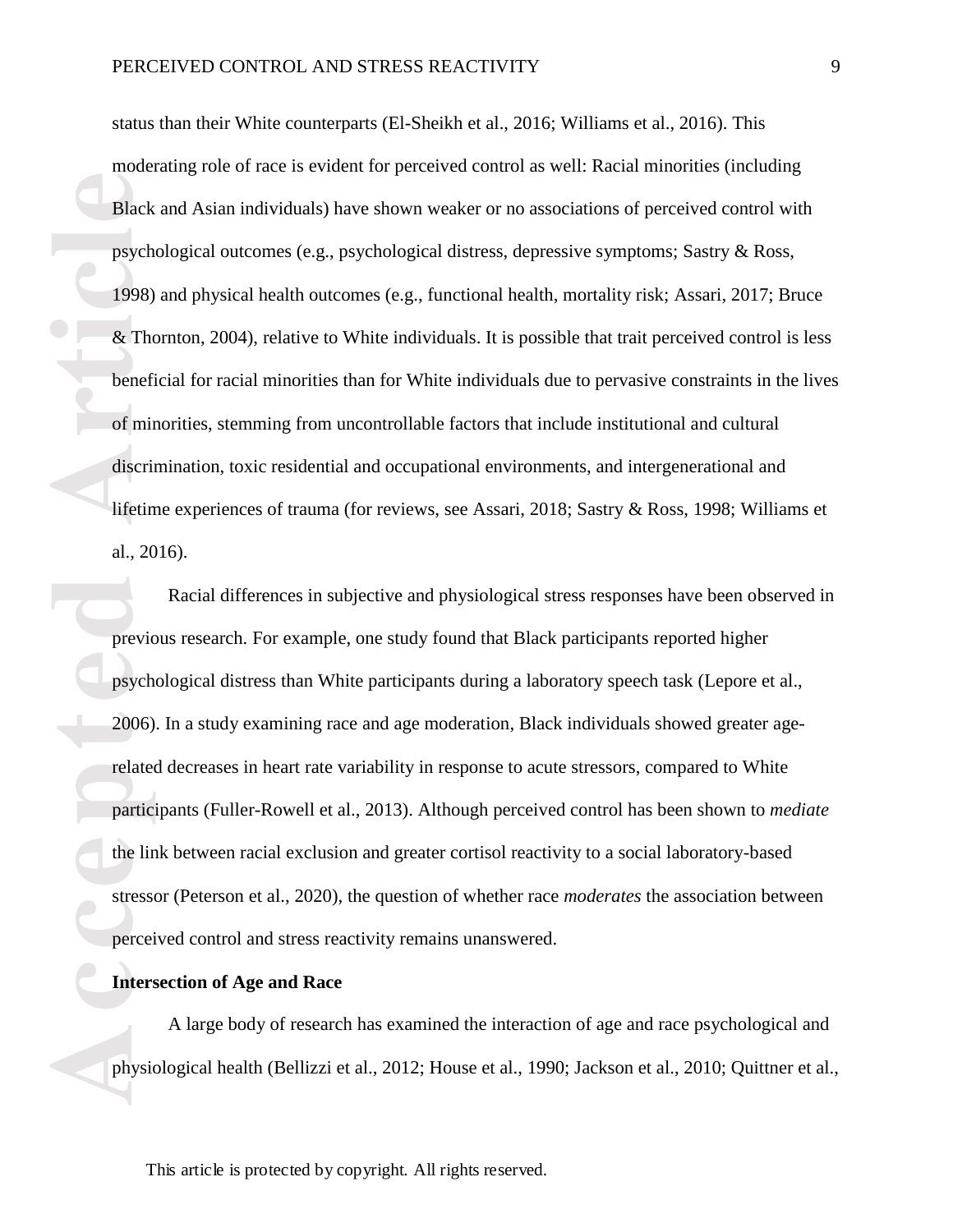**Acceleristing the United States**<br> **Acceleristics**<br> **Acceleristics**<br> **Acceleristics**<br> **Acceleristics**<br> **Acceleristics**<br> **Acceleristics**<br> **Acceleristics**<br> **Acceleristics**<br> **Acceleristics**<br> **Acceleristics**<br> **Acceleristics**<br> 2010; Yao & Robert, 2008). To our knowledge, however, only one study has evaluated both race and age variations in control beliefs. Specifically, age was inversely associated with control beliefs in the Americans' Changing Lives Study, and this trajectory was largely similar for White and Black individuals (Shaw & Krause, 2001). Yet, different factors influenced this relationship in the two racial groups: Education, in particular, was more strongly associated with control beliefs in White than in Black individuals (Shaw & Krause, 2001). That study focused on control beliefs as an outcome, but it is unknown whether the association between perceived control and stress reactivity differs by both age and race. The intersection of age and race for perceived control is important to understand due to its implications for racial disparities in adult development and aging. For instance, younger White adults may show the greatest benefit from control beliefs, given that younger age is related to less-effective emotion regulation (Charles, 2010) and greater psychological stress reactivity (Neupert et al., 2007), in addition to being afforded more opportunities and fewer constraints in their daily lives, compared to Black individuals (Assari, 2018). If that is indeed the case, then this information could be valuable for tailoring interventions for stress management (e.g., Reich & Zautra, 1990), while considering differences based on age and race.

#### **Current Study**

The overarching purpose of the current study was to examine individual differences in facets of perceived control (personal mastery and perceived constraints) as predictors of subjective stress and salivary cortisol responses to standardized laboratory-based stressors. Our data came from a national U.S. sample of adults ages 25-75 in the Midlife in the United States (MIDUS) Refresher Study, which enabled us to evaluate age and race as hypothesized moderating factors. Participants in the current study completed a baseline questionnaire and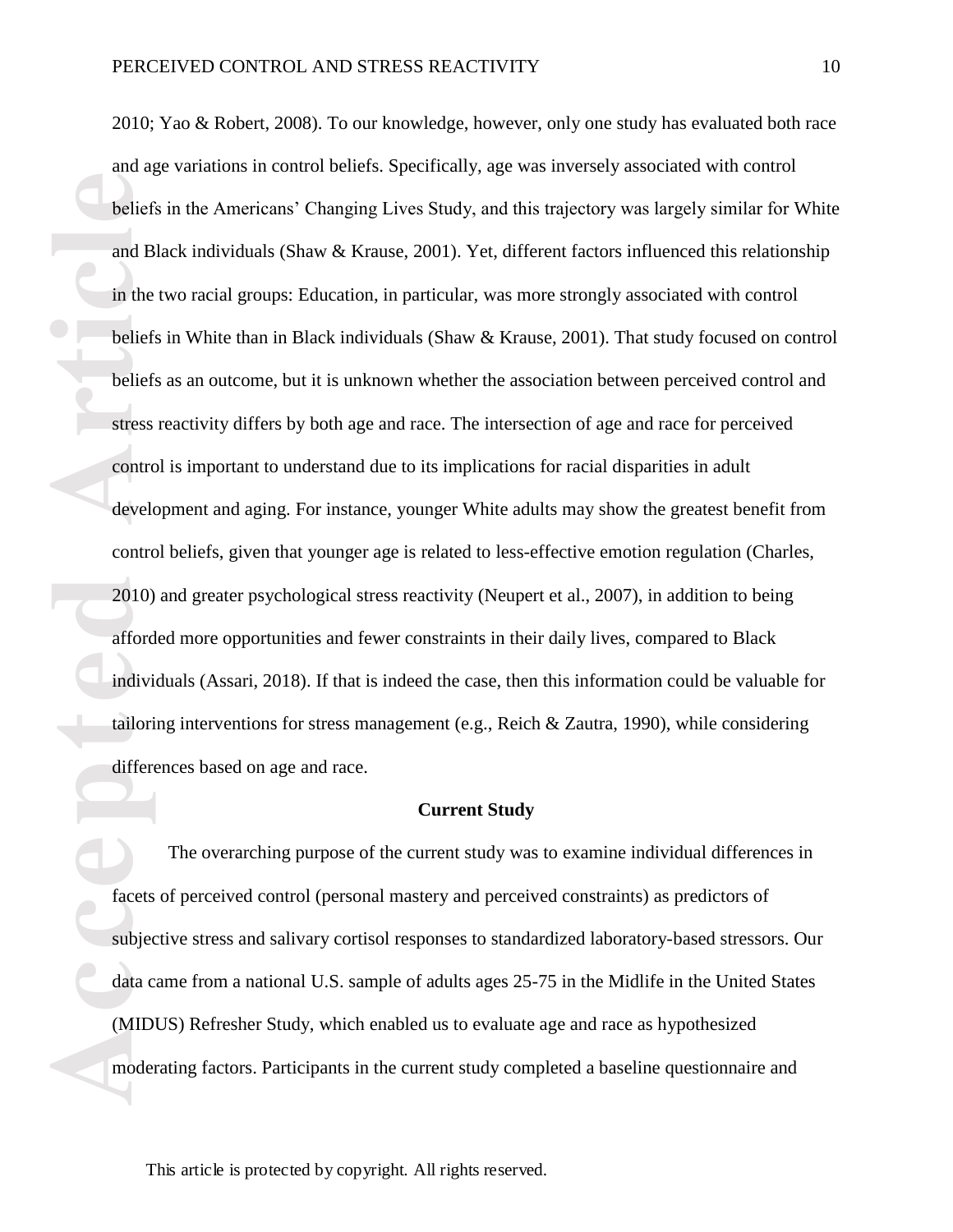Wheth<br>
chang<br>
findin<br>
betwe<br>
maste<br>
constr<br>
evalua<br>
Based<br>
evider<br>
predic<br>
strong<br>
moder<br>
Peters<br>
percei<br>
partic<br>
ffect<br>
contro<br>
Partic<br>
ffect<br>
strong<br>
moder<br>
Peters<br>
partic<br>
effect<br>
contro subsequently engaged in a laboratory stress protocol as part of the MIDUS Refresher Biomarker Sub-study an average of 22 months later  $(SD = 9.13)$ . The first aim of the study was to examine whether individual differences in trait-like mastery and constraints were differentially related to changes in subjective stress and in cortisol levels in response to acute stress tasks. Based on findings demonstrating stronger associations between mastery and psychological outcomes, and between constraints and physical health (Infurna & Mayer, 2015), we hypothesized that higher mastery would be associated with smaller increases in subjective stress, whereas higher constraints would be associated with greater increases in salivary cortisol. The second aim was to evaluate age as a moderator of the association between perceived control and stress reactivity. Based on lifespan developmental theories of emotions (e.g., Charles, 2010) and previous evidence from observational studies (e.g., Diehl & Hay, 2010; Neupert et al., 2007), we predicted that the associations between facets of perceived control and stress reactivity would be stronger for younger adults than for older adults. Drawing on past evidence indicating race moderation in the link between perceived control and health and well-being (e.g., Assari, 2017; Peterson et al., 2020; Sastry & Ross, 1998), the third aim was to test our hypothesis that facets of perceived control would be more predictive of stress reactivity for White than for Black participants. Lastly, on an exploratory basis, we sought to integrate the potential moderating effects of age and race to examine whether they interact to moderate the links between perceived control and stress responses.

#### **Method**

## **Participants and Design**

The Midlife in the United States Refresher (MIDUS-R) Study ( $N = 3,577$ ) is a national study designed to examine the roles of psychosocial factors in aging and health (Kirsch et al.,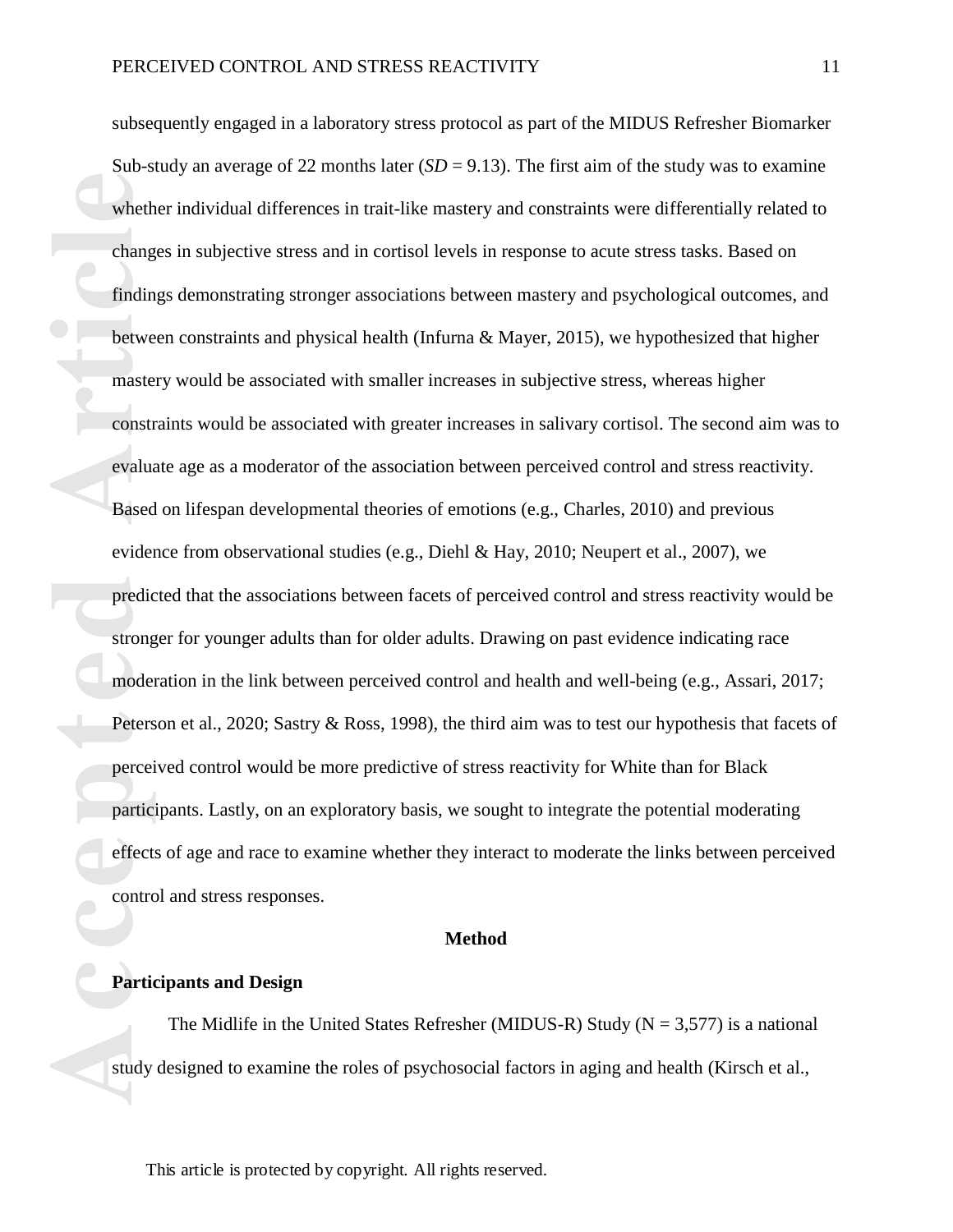**Partic**<br>the accomplement<br>particle<br>total complements<br>regard particle<br>the 23<br>did not (t = 0.<br>1.31, j<br>month protocomplements)<br>wised Partic<br>Particle<br>Particle<br>Particle<br>Particle<br>Particle<br>Supports 2019). Our data came from a substudy of MIDUS-R called the Biomarker Project, which consisted of 863 adults ages 25-75 who participated in a standardized acute stress protocol. Participants were excluded from the current analysis for the following reasons: did not complete the acute stress protocol ( $n = 32$ ), provided insufficient saliva to assay ( $n = 108$ ), or did not complete the perceived control measure  $(n = 1)$ . We further excluded non-Black minority participants due to insufficient sample size in each of the racial/ethnic groups. Specifically, a total of 89 participants were excluded for missing data on race  $(n = 6)$  or if they identified as Native American (n = 19), Asian (n = 11), Native Hawaiian/Pacific Islander (n = 2), or "Other" regarding their racial identity ( $n = 51$ ). Thus, our final analytic sample was composed of 633 participants who self-identified as White ( $n = 510, 81\%$ ) or Black ( $n = 123, 19\%$ ). Compared to the 230 participants that were excluded from analyses, the analytic sample of 633 participants did not differ in age ( $t = 0.36$ ,  $p = .72$ ), personal mastery ( $t = -0.44$ ,  $p = .66$ ), perceived constraints  $(t = 0.50, p = .62)$ , education attainment  $(t = -0.65, p = .51)$ , number of chronic conditions  $(t = 0.50, p = .62)$ 1.31,  $p = .19$ ), nor body mass index ( $t = .06$ ,  $p = .95$ ).

On average, the perceived control measure was completed  $22.4$  months  $(SD = 9.1)$ months) before participants took part in clinic visits spanning two days. The mental stress protocol began at approximately 9:00am on the second day of clinic visits, following an overnight stay in the clinical research unit at one of 3 research sites (i.e., UCLA, University of Wisconsin, Georgetown University) based on the region in which the participants lived. Participants were instructed to avoid caffeine and nicotine after midnight the night before their clinic visit. Upon arrival, participants provided their first subjective stress rating and saliva sample before beginning an 11-minute seated resting period. The end of the resting period, another subjective stress rating and saliva sample were collected; this was considered the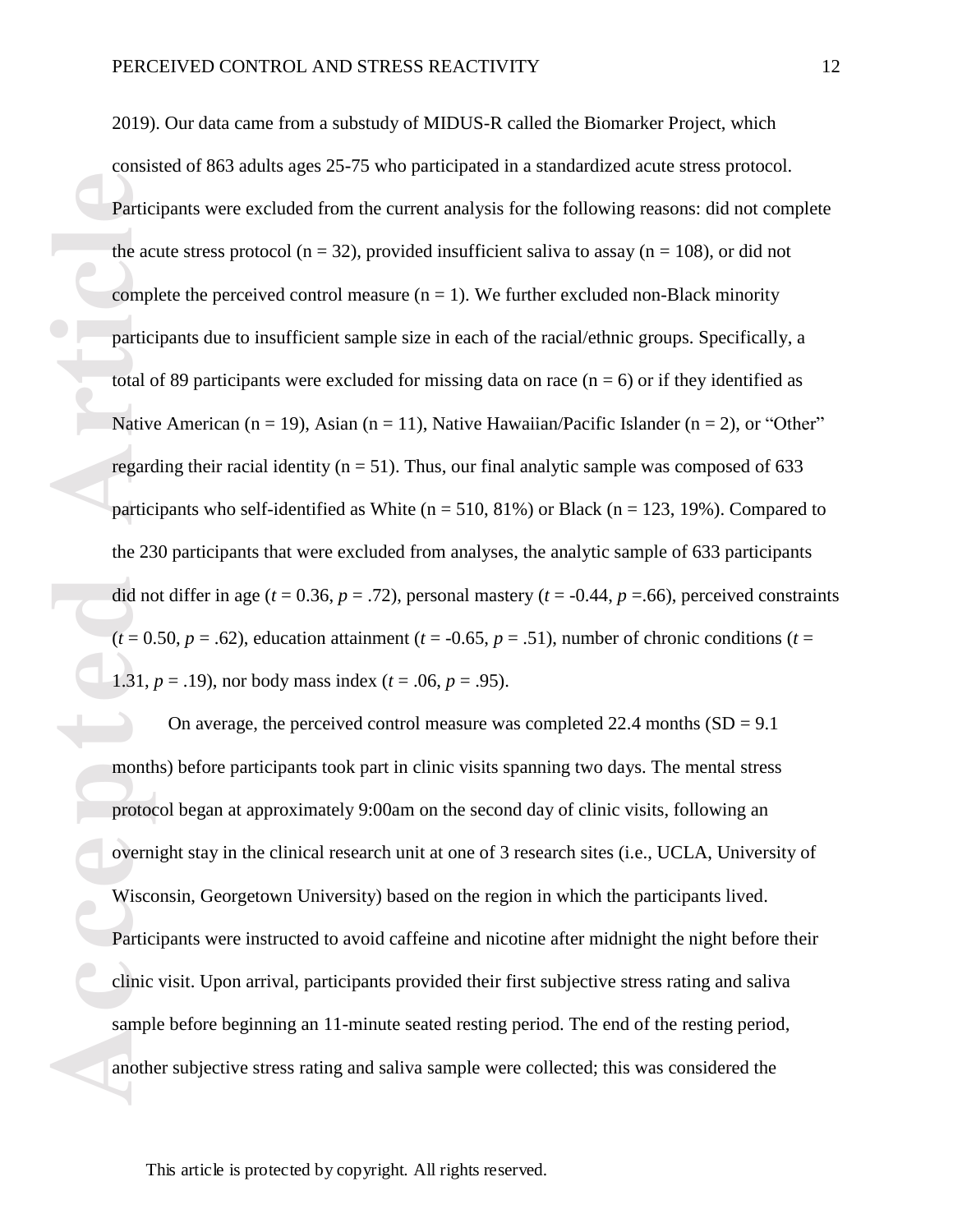baseline measure for the current analyses. Next, participants engaged in one of the two randomized mental stress tasks (i.e., mental arithmetic, Stroop color-word task) followed by a 6 minute recovery period; subjective stress ratings were reported immediately after the stressor and after the recovery period. This procedure was repeated for the second mental stressor. A third saliva sample was collected following the recovery period of the second cognitive stressor. Participants rated their subjective stress and provided a fourth saliva sample 30 minutes later. The final subjective stress rating and saliva sample was collected 60 minutes after the completion of both cognitive stressors (Love et al., 2010).

## *Mental Stress Tasks*

**Mental Arithmetic**. For six minutes, participants were presented with a series of addition and subtraction problems on a computer screen, each followed by an answer (Turner et al., 1986). They were instructed to press a key to indicate whether each answer was correct or incorrect, working as quickly and accurately as possible. The problem difficulty varied across five levels, starting at medium difficulty and became more or less difficult depending on response accuracy.

minut<br>
after t<br>
saliva<br>
Partic<br>
The fi<br>
of bot<br> *Menta*<br>
and su<br>
and su<br>
1986)<br>
incorr<br>
five le<br>
respon<br>
color<br>
color<br>
to proper<br>
with t<br>
performed<br>
performed<br>
performed<br>
performed<br>
performed<br>
performed<br>
performed<br>
perform **Stroop Color-Word Task**. For six minutes, participants were presented with one of four color names (*blue, green, yellow, red*) on a computer screen in a font color that was either congruent or incongruent with the name. They were instructed to press a key that corresponded with the color of the target word. Stimuli were presented at a speed that varied based on task performance. Greater accuracy led to more rapid presentation of subsequent stimuli, whereas poorer accuracy led to a slower presentation rate. Participants were asked to complete the trials quickly and accurately (Love et al., 2010). Prior research has suggested that both mental stress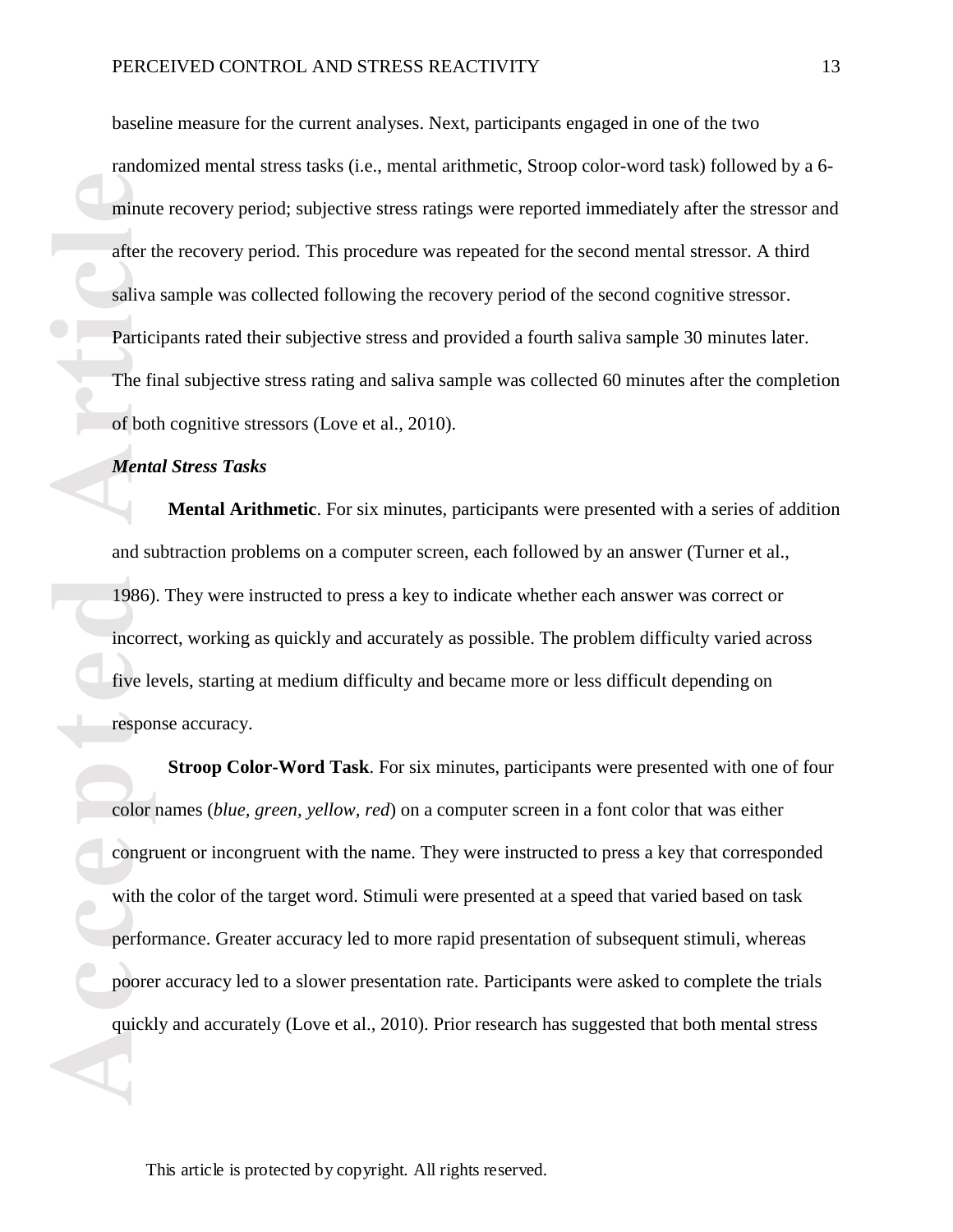tasks are effective in evoking a psychological and HPA axis stress response (Skoluda et al.,

2015).

## **Measures**

## *Perceived Control*

**Access**<br> **Access**<br> **ACCES**<br> **ACCES**<br> **ACCES**<br> **ACCES**<br> **ACCES**<br> **ACCES**<br> **ACCES**<br> **ACCES**<br> **ACCES**<br> **ACCES**<br> **ACCES**<br> **ACCES**<br> **ACCES**<br> **ACCES**<br> **ACCES**<br> **ACCES**<br> **ACCES**<br> **ACCES**<br> **ACCES**<br> **ACCES**<br> **ACCES**<br> **ACCES**<br> **ACC** Perceived control was assessed by a self-reported questionnaire as part of the main MIDUS-R study. The perceived control scale ( $\alpha$  = 0.88) consisted of two subscales, personal mastery and perceived constraints (Lachman & Weaver, 1998). Personal mastery was measured using 4 items that assessed self-efficacy in realizing goals (e.g., "When I really want to do something, I usually find a way to succeed at it";  $\alpha = 0.74$ ). Perceived constraints were assessed with 8 items tapping into beliefs about obstacles beyond one's control that interfere with goal attainment (e.g., "What happens in my life is often beyond my control";  $\alpha$  = 0.87). Participants rated their agreement with each statement using a 7-point scale (1 = *strongly agree*, 7 = *strongly disagree*). Personal mastery and perceived constraints items were coded such that higher values reflected higher levels of each construct. Ratings were averaged across the items within each subscale to obtain mastery and constraints scores. Prior research has suggested that perceived control remains relatively stable over time (e.g., across 15 years) but begins to decline in late life, particularly with poorer health (Drewelies et al., 2017; Lachman & Firth, 2004).

#### *Subjective Stress Rating*

Subjective stress ratings were assessed at six time points during the acute stress protocol: (1) baseline immediately before stressor exposure, (2-3) immediately after each of the two stress tasks, (4-5) 6-min following each stress task, and (6) 30-min post stressor exposure. Participants rated their subjective stress on a scale from 1 (*Not stressed at all*) to 9 (*Extremely stressed*). The order of the stress tasks was randomized and counterbalanced. Post-stressor subjective stress was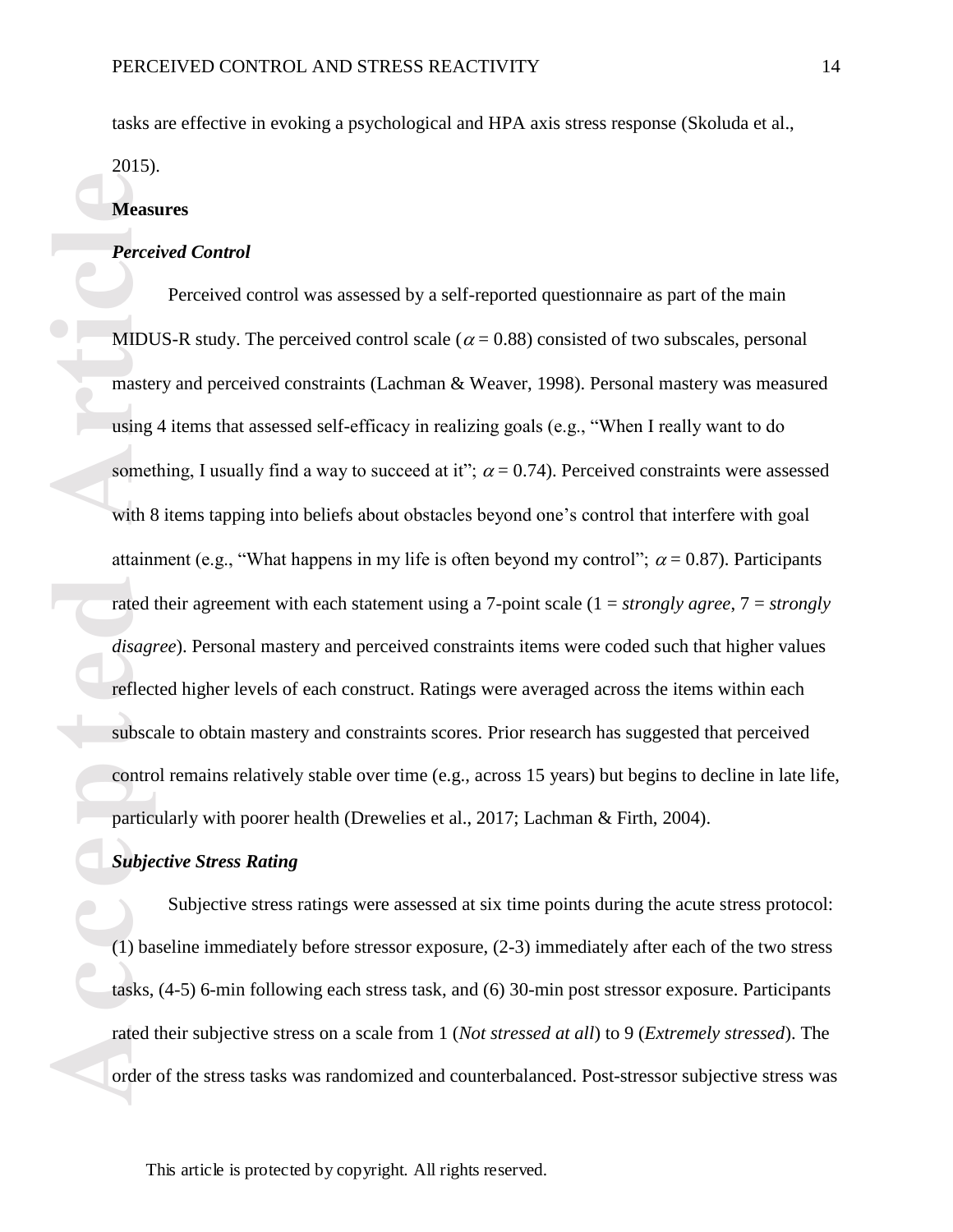computed as the average of two stress ratings, one assessed after the Stroop task and the other assessed after the mental arithmetic task. Change scores for subjective stress were created by subtracting the baseline stress rating from the average post-stressor rating.

## *Salivary Cortisol*

**Example 18 Saliva**<br> **Accepted Article**<br> **Accepted Article**<br> **Article**<br> **Article**<br> **Article**<br> **Article**<br> **Article**<br> **Article**<br> **Article**<br> **Article**<br> **Article**<br> **Article**<br> **Article**<br> **Article**<br> **Article**<br> **Article**<br> **Ar** Salivary cortisol was collected using Salivettes (Sarstedt, Nümbrecht, Germany) at four time points: (1) baseline immediately before stressor exposure, (2) immediately after both stress tasks were completed, (3) 30-min post-stressors, and (4) 60-min post-stressors. Concentrations of free cortisol were determined from saliva samples using radioimmunoassays (MP Biomedicals, Solon, OH). Based on prior research (Khoury et al., 2015), we focused specifically on salivary cortisol assessments collected from baseline, immediately post-stressors, and 30-min poststressors. We computed two indices using the trapezoidal formulas from Pruessner et al. (2003). First, area under the curve with respect to ground  $(AUC<sub>g</sub>)$  served as a measure of total cortisol output. Second, area under the curve with respect to increases or decreases (AUCi) was used to capture changes in cortisol relative to the baseline level (Fekedulegn et al., 2007; Khoury et al., 2015). Salivary cortisol values (nmol/L) were approximately normally distributed; thus, AUC calculations were made using raw non-transformed values.

#### **Data Analysis**

Analyses were conducted using R version 4.0.1 (R Core Team, 2021). Separate multiple regression analyses were performed using the *stats* R package (R Core Team, 2021) to evaluate facets of perceived control (personal mastery and perceived constraints) as predictors of change in subjective stress ratings and salivary cortisol levels from baseline to post-stressor exposure, respectively. To evaluate age and race as potential moderators, the models included interactions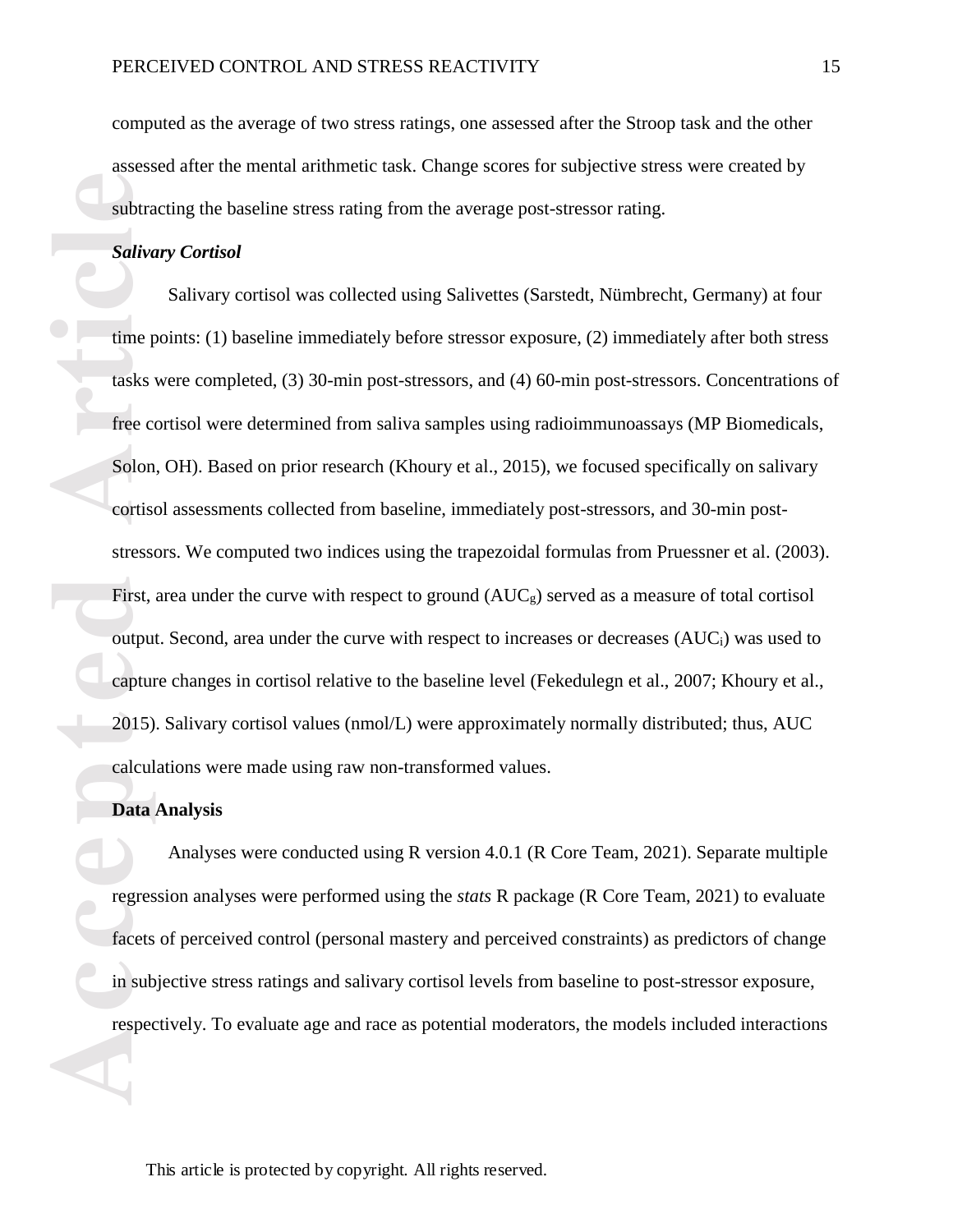between perceived control and its facets by age (as a continuous variable) and by race (coded as White or Black).

**Examing the Example 1988**<br> **Access 2006)**<br> **Access 2006)**<br> **Access 2006**<br> **Access 4**<br> **Access 4**<br> **Access 4**<br> **Access 4**<br> **Access 4**<br> **Access 4**<br> **Access 4**<br> **Access 4**<br> **Access 4**<br> **Access 4**<br> **Access 4**<br> **Access 4**<br> **Ac** For significant interaction effects, a *region of significance* analysis was conducted to examine the region of age over which the slope of the association between perceived control and subjective or cortisol stress responses significantly differ from zero (Preacher, Curran, & Bauer, 2006). All models covaried for sex, education  $(1 =$  some college or higher,  $0 =$  high school education or lower), number of chronic conditions and symptoms (from list of 20 conditions, e.g., heart disease, high blood pressure, high cholesterol), body mass index  $(kg/m^2;$  calculated from height and weight measured during clinic visit), and current use of cortisol-altering medications (e.g., corticosteroids, steroid inhalers, hormone therapy, oral contraceptives) with the exception of topical applications of corticosteroids. We also controlled for baseline measures of optimism and self-esteem from the 6-item Life Orientation Test ( $\alpha$  = .82; Scheier et al., 1994) and the 7-item Self-Esteem Scale ( $\alpha$  = .77; Rosenberg, 1995), respectively, to account for the influence of other stress-related individual resources. An assessment interval variable was also included to account for the time interval between participating in the initial MIDUS-R survey and Biomarker Project. In the model predicting subjective stress reactivity, we controlled for baseline subjective stress because it was inversely correlated with the magnitude of change. All continuous predictors and covariates were centered at the grand means. Bootstrap resampling (5000 repetitions) was used to calculate bias-corrected confidence intervals.

Lastly, prior studies have found that 40% of participants do not show increased cortisol in response to mental stress tasks such as the Stroop and mirror tracing, but cortisol responders were at greater risk for coronary artery calcification (Hamer et al., 2010) and cellular aging (Steptoe et al., 2017) than cortisol nonresponders. Thus, as a secondary analysis, we ran a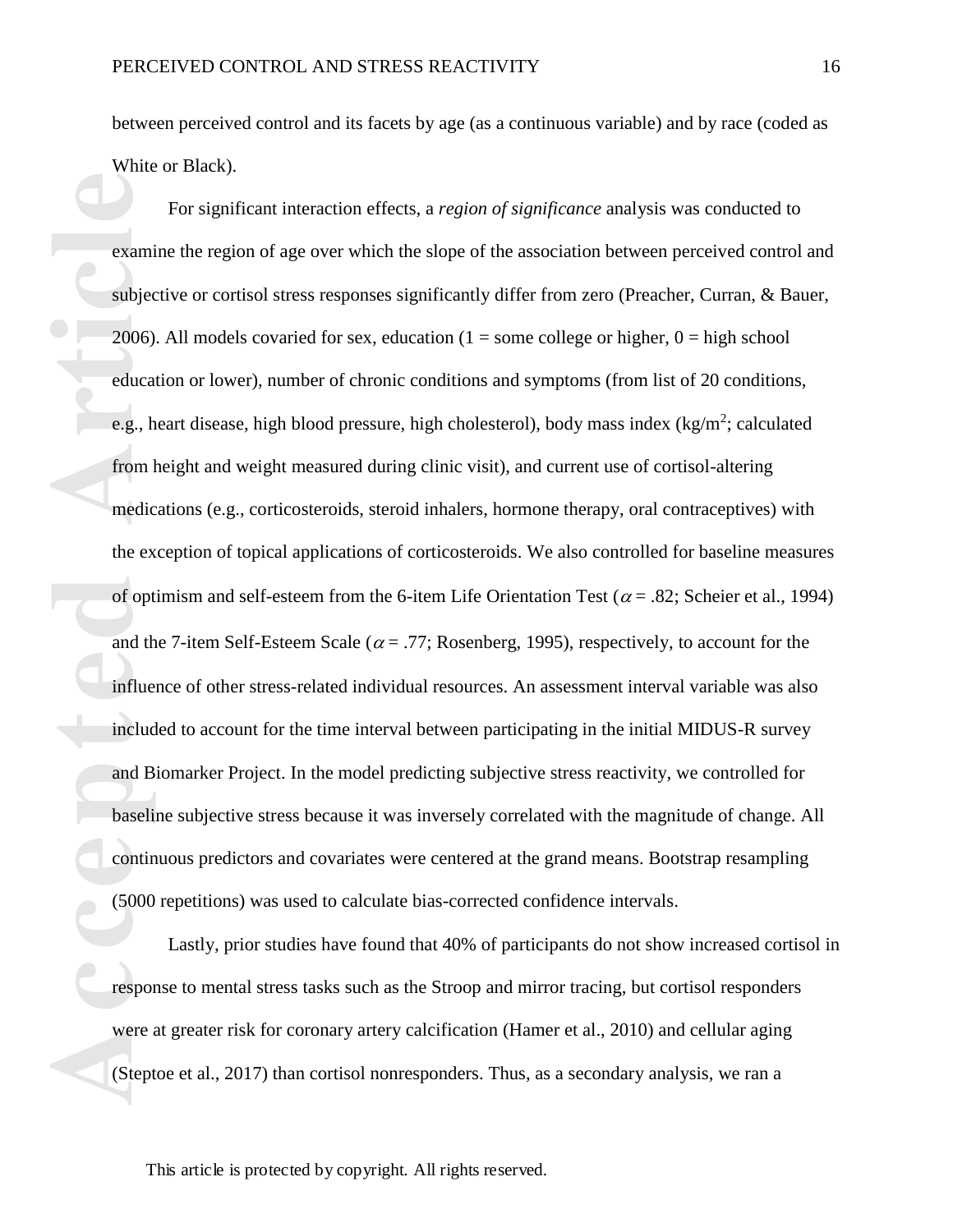logistic regression model to evaluate facets of perceived control and its interactions with age and race as predictors of the odds of being a cortisol responder (i.e., any increase in cortisol relative to baseline).

## **Results**

#### **Descriptives and Correlations**

**Example 18**<br> **Accepted Article**<br> **Accepted Article**<br> **Accepted Article**<br> **Accepted Article**<br> **Accepted**<br> **ACC**<br> **ACC**<br> **Particle**<br> **ACC**<br> **Particle**<br> **ACC**<br> **Particle**<br> **ACC**<br> **Particle**<br> **ACC**<br> **Particle**<br> **ACC** Descriptive statistics by race are shown in Table 1. The final sample was composed of 633 adults (50% female) with an average age of 50.62 years (*SD* = 13.08). Overall, 84% of the sample completed at least 1-year of college or more. Participants reported an average of four chronic conditions and symptoms, and 41% of the sample reported taking cortisol-altering medications. On a 1–7 scale, average scores on personal mastery and perceived constraints were 5.71 (*SD* = 1.01) and 2.54 (*SD* = 1.15), respectively. Compared to White participants, Black participants had a higher proportion of females to males (68.3% vs. 45.7%), were on average younger (46.2 years vs. 51.7 years) and had a higher body mass index (33.1 vs. 29.6). Furthermore, Black participants differed from White participants in the proportion of individuals that had some college education (68.5% vs. 88.0%). There was no difference between White and Black participants in any of the subjective stress measures (i.e., baseline, post-stressor, reactivity). However, on average, Black participants had relatively lower total cortisol output  $(AUC_g)$  and decreases in cortisol in response to the stress tasks (negative AUC<sub>i</sub>), whereas White participants had increases in cortisol (positive AUCi). Mean levels of perceived control and its facets did not differ by race. Bivariate correlations among study variables were included in Supplementary Table S1.

## **Manipulation Check**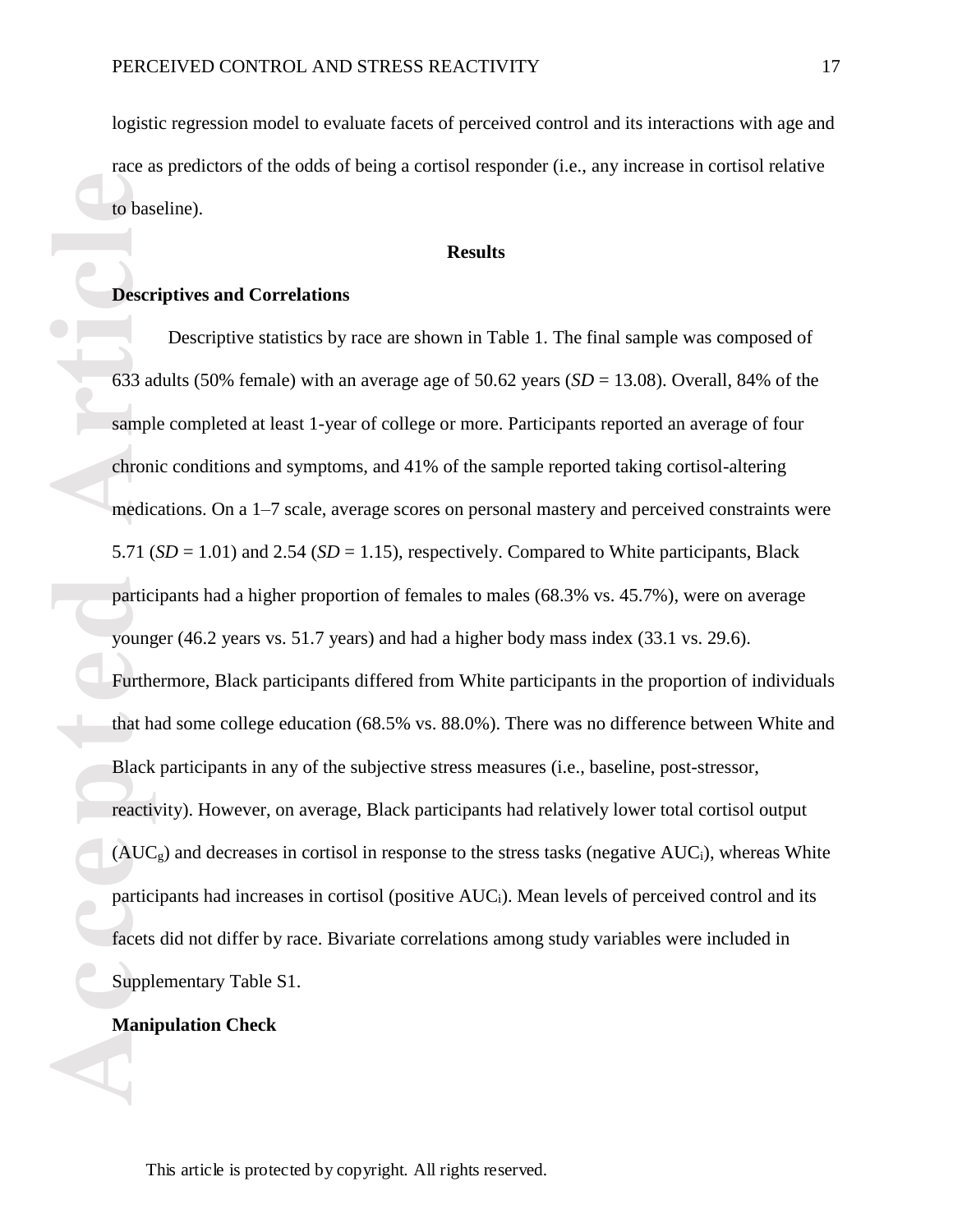Average subjective stress ratings increased from baseline to post-stress tasks (Table 1). A paired samples t-test confirmed that baseline and post-stressor subjective stress ratings were significantly different  $(t(632) = -36.29, p < .001)$ .

**Accession 1991 1993**<br> **Accession 1991 1993**<br> **Accession 1991 1993**<br> **Accession 1991 1993**<br> **Accession 1991 1993**<br> **Accession 1991 1993**<br> **Accession 1991 1993**<br> **Accession 1991 1993**<br> **Accession 1991 1993**<br> **Accession 1991** For descriptive purposes, we considered participants' peak cortisol value to be their highest cortisol level collected either immediately post-stressor or 30-min post-stressor, given prior work showing that cortisol levels may be elevated 21–40 minutes following acute stressor exposure (Dickerson & Kemeny, 2004). On average, the mean salivary cortisol level at baseline was 15.47 nmol/L ( $SD = 6.91$ ) and significantly increased to 16.64 nmol/L ( $SD = 7.27$ ) at its peak level  $(t(632) = -4.96, p < .001)$ . Peak cortisol values for 60% of participants were found immediately following the stress tasks, whereas the remaining participants had their highest cortisol levels at 30-min post-stressors. However, 276 participants (44%) showed no change or a decrease in cortisol in response to the acute stressors (mean cortisol change among these participants =  $-3.40$  nmol/L, *SD* = 3.53). Of the participants that showed an increase in cortisol (n  $= 357$ ), the average cortisol increase was 4.71 nmol/L (*SD* = 4.94).

## **Facets of Perceived Control and Stress Reactivity**

## *Subjective Stress Reactivity*

**Aim 1 (Main effects).** Table 2 shows the results from a regression model of personal mastery and perceived constraints as predictors of subjective stress reactivity. In contrast to our hypothesis that mastery would be associated with lower subjective stress reactivity, there was no main effect of mastery. However, participants with higher perceived constraints showed larger increases in subjective stress in response to the stressors (effect size  $\eta^2 = .01$ ); this main effect of constraints was moderated by race (described below for Aim 3 results).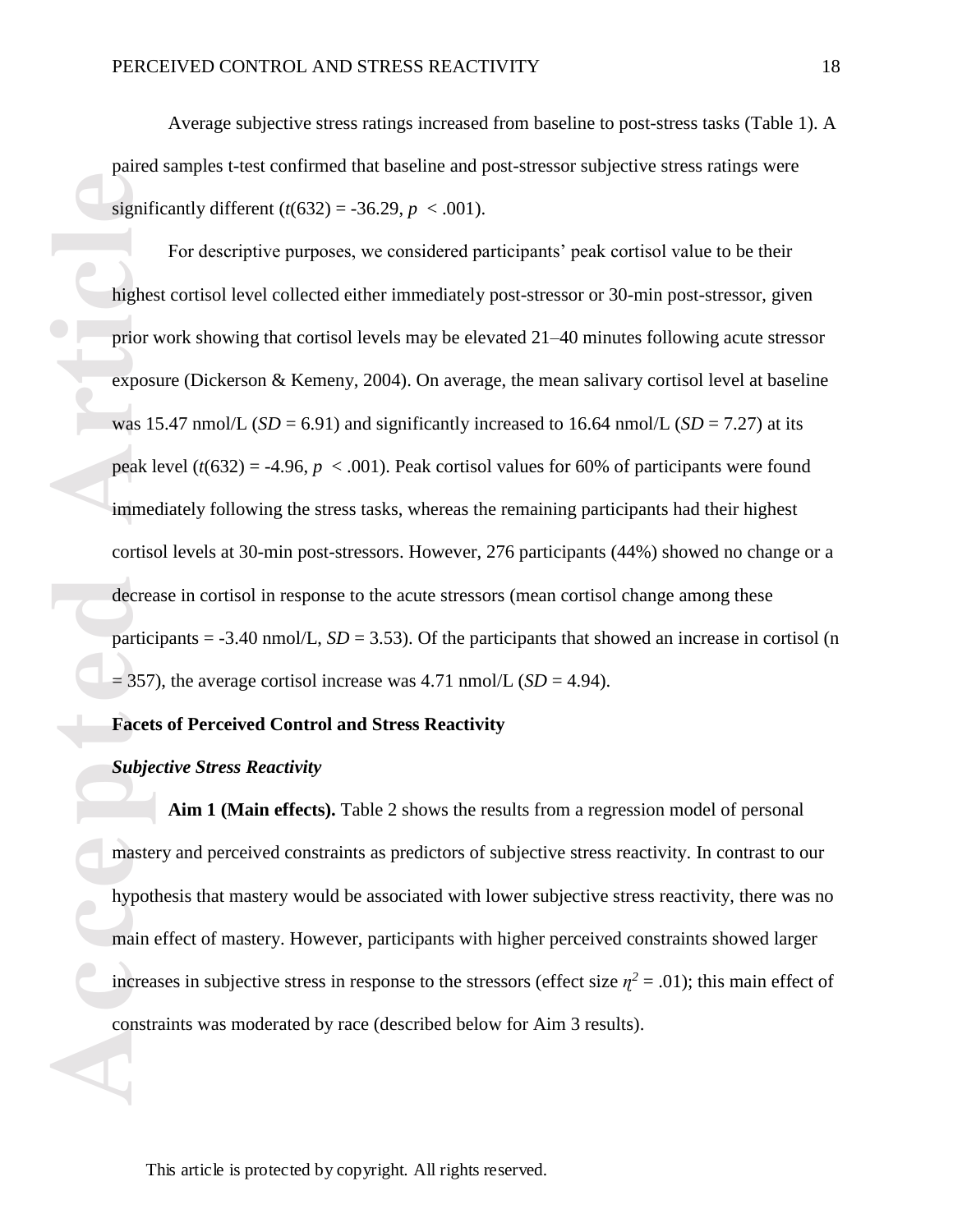**Aim 2 (Age moderation).** Neither personal mastery nor perceived constraints interacted with age to predict subjective stress reactivity, contrary to our expectations.

**Access to the Execution Section**<br>
Access to the person<br>
Access of the person<br>
Cortis<br> **Access of the person**<br>
Condu<br>
<br> **Access of the person**<br>
<br> **Access of the person**<br>
<br> **Access of the person**<br>
<br>
<br> **Access of the person Aim 3 (Race moderation).** In line with our prediction that facets of perceived control would be more strongly associated with stress reactivity in White participants than in Black participants, there was a significant 2-way interaction between perceived constraints and race (Figure 1;  $\eta^2 = 0.03$ ). Bootstrapped confidence intervals were similar to those in the primary analysis (*95% CI* = [-.71, -0.10]). Specifically, perceived constraints predicted increases in subjective stress among White participants only (simple slope: *Est.* = 0.28, *SE* = 0.09, *p* = .002,  $\beta$  $= 0.12$ ) but not among Black participants (simple slope: *Est.* = -0.14, *SE* = 0.12, *p* = 0.24,  $\beta$  = -0.06). However, personal mastery did not interact with race to predict subjective stress reactivity.

**Exploratory Aim (Age x Race moderation).** Our exploratory analyses revealed no significant three-way interactions of personal mastery or perceived constraints with age and race. *Cortisol Reactivity*

**Aim 1 (Main effects).** Table 3 reports the findings from the regression models for personal mastery and perceived constraints as predictors of total cortisol output (AUCg) and changes in cortisol in response to the stress tasks (AUCi). We had expected only perceived constraints to be related to greater cortisol stress reactivity. However, we found that neither personal mastery nor perceived constraints predicted cortisol stress responses.

**Aim 2 (Age moderation).** Age moderated the association between personal mastery and cortisol AUC<sub>i</sub> ( $\eta^2$  = 0.01; bootstrapped 95% CI = [-5.05, -0.46]). Simple slope analyses were conducted separately by age, comparing the slopes of younger (30 years), middle-aged (mean age of 51), and older adults (65 years). As shown in Figure 2, personal mastery was associated with cortisol AUC<sub>i</sub> in younger adults (simple slope for age 30: *Est.*  $= 57.42$ , *SE*  $= 26.48$ ,  $p = .03$ ,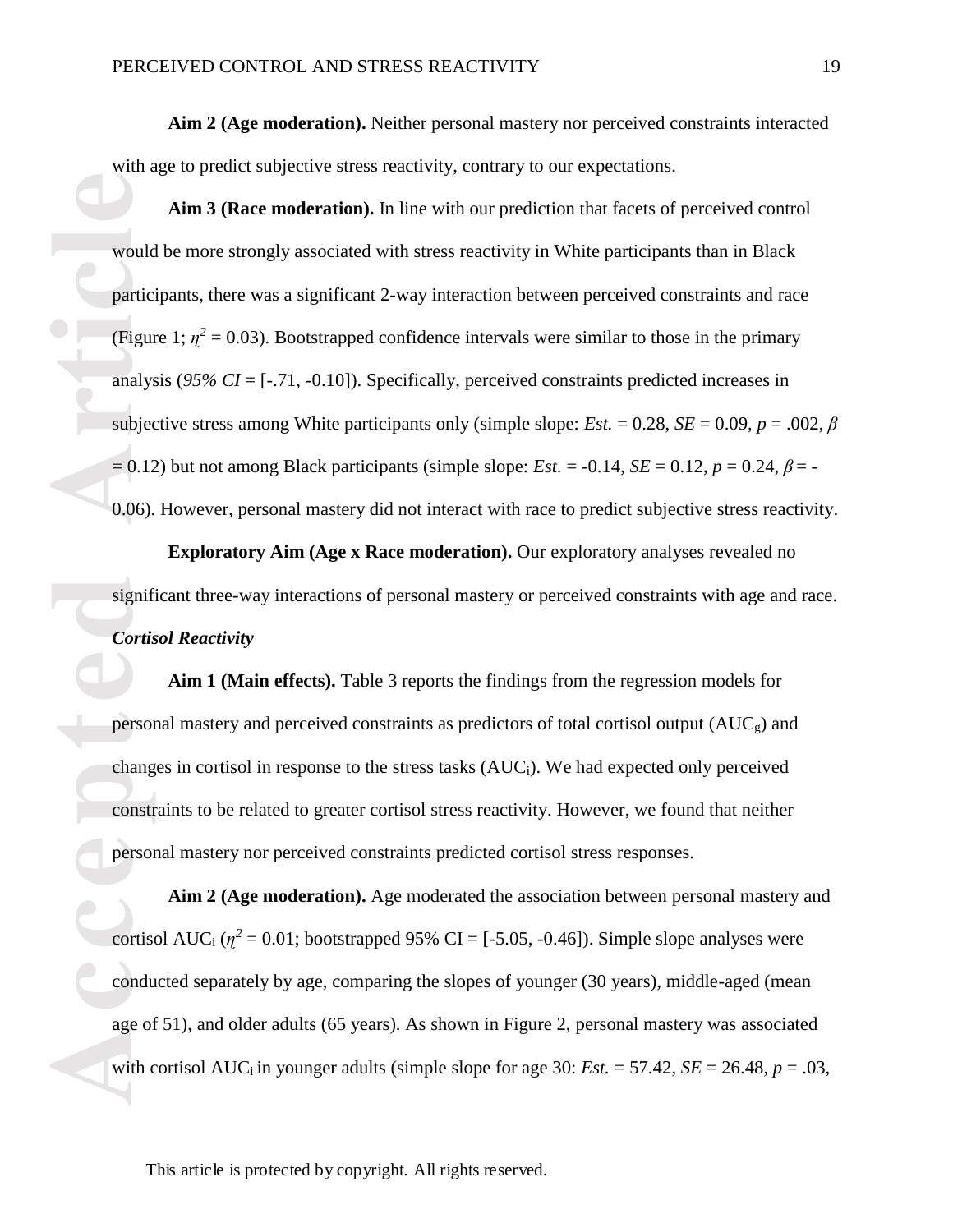$\beta = 2.22$ ) but not middle-aged (simple slope for age 51: *Est.* = 9.63, *SE* = 14.62, *p* = .51,  $\beta$  = 0.03) or older adults (simple slope for age 65: *Est.*  $= -24.50$ , *SE*  $= 21.73$ ,  $p = .26$ ,  $\beta = -1.53$ ). However, the direction of this association did not align with our expectations. In particular, the results revealed that younger adults with higher personal mastery showed greater increases in cortisol in response to the stressors. The region of significance analysis indicated that personal mastery was not associated with cortisol AUC<sub>i</sub> for participants older than 38 years of age. There were no 2-way interaction effects for Age by Facets of Perceived Control in the model predicting cortisol AUCg.

Howe<br>
results<br>
cortise<br>
maste<br>
were 1<br>
cortise<br>
cortise<br>
cortise<br>
patter<br>
constr<br>
61.17<br>
[samp<br>
age 6:<br>
reveal<br>
signif<br>
person<br>
Facets<br>
Secon As hypothesized, age moderated the association between perceived constraints and cortisol stress reactivity (AUC<sub>i</sub>;  $\eta^2 = 0.02$ ; bootstrapped 95% CI = [-5.53, -0.40]), although this pattern was not evident for total cortisol output  $(AUC_g)$ . As depicted in Figure 3, higher constraints predicted greater cortisol AUCi among younger adults (simple slope for age 30: *Est*. = 61.17,  $SE = 26.12$ ,  $p = .02$ ,  $\beta = 0.18$ ), but not among middle-aged adults (simple slope for age 51 [sample mean age]: *Est.* = 17.14, *SE* = 15.50,  $p = .27$ ,  $\beta = 0.07$ ) or older adults (simple slope for age 65: *Est.*  $= -14.33$ , *SE*  $= 21.65$ ,  $p = .51$ ,  $\beta = -0.04$ ). The region of significance analysis revealed that this association between perceived constraints and cortisol AUCi was not significant for participants older than 42 years of age.

**Aim 3 (Race moderation).** In contrast to our predictions, race did not interact with either personal mastery or perceived constraints to predict cortisol AUC<sub>g</sub> nor AUC<sub>i</sub>.

**Exploratory Aim (Age x Race moderation).** There were no 3-way interactions for Facets of Perceived Control x Age x Race for either cortisol AUCi or AUCg. *Secondary Analysis for Cortisol Responders vs. Cortisol Nonresponders*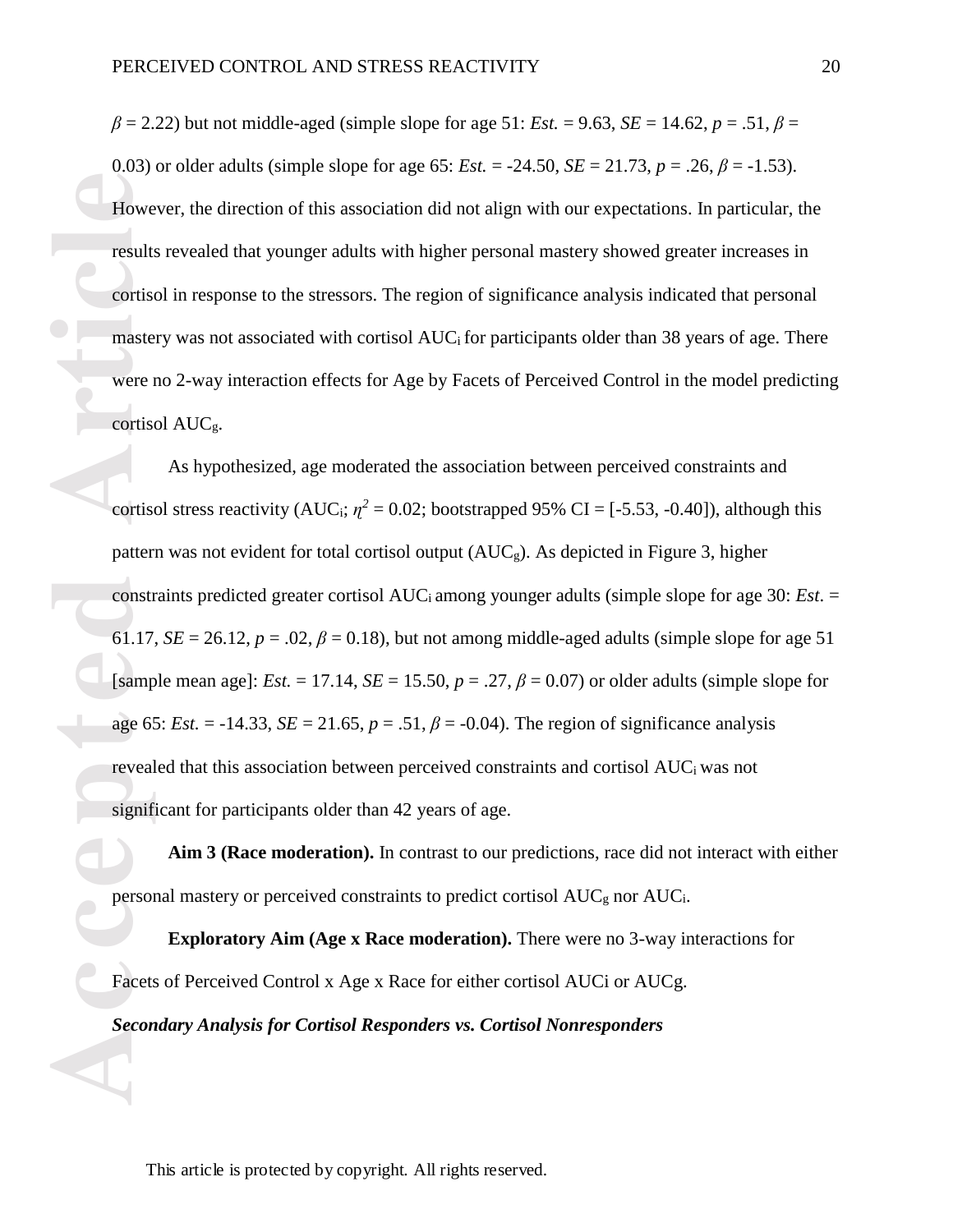The logistic regression model predicting the odds of any increased cortisol in response to the stress tasks (Supplementary Table S2) produced findings that were similar to the AUC<sup>i</sup> analysis. Specifically, there were no main effects of personal mastery or perceived constraints on the odds of being a cortisol responder. Age significantly interacted with personal mastery ( $OR =$ 0.98, 95% CI =  $[0.96, 1.00]$ ,  $p = .02$ ,  $\eta^2 = 0.08$ ) and perceived constraints (OR = 0.98, 95% CI = [0.97, 1.00],  $p = .03$ ,  $\eta^2 = 0.07$ ), such that higher personal mastery and higher perceived constraints were independently associated with greater odds of being a cortisol responder among younger adults, but not among middle-aged and older adults. The region of significance analyses indicated that the facets of perceived control were significantly predictive of greater odds of being a cortisol responder only for individuals under the age of 35 (for personal mastery) and 39 (for perceived constraints).

#### **Discussion**

**Example 19 analystic decision of the od** 0.98, [0.97, construed being indicated being (for potential) master and the master of the moder reactive chang construed associles associative chang construed associative chang con The current study investigated the associations of facets of perceived control (personal mastery and perceived constraints) with subjective and cortisol stress reactivity to acute standardized stressors, in addition to the potential moderating roles of age and race. In a national U.S. sample of adults in the MIDUS Refresher Study, we found that greater perceived constraints were associated with higher subjective stress reactivity. This association was moderated by race, such that higher perceived constraints were related to greater subjective stress reactivity among White participants but not among Black participants. In analyses for cortisol reactivity, age moderated the associations of personal mastery and perceived constraints with change in cortisol in response to the stress tasks  $(AUC_i)$ . In particular, higher mastery and higher constraints independently predicted greater increases in cortisol among younger adults only. No association was observed between mastery and subjective stress reactivity, and neither mastery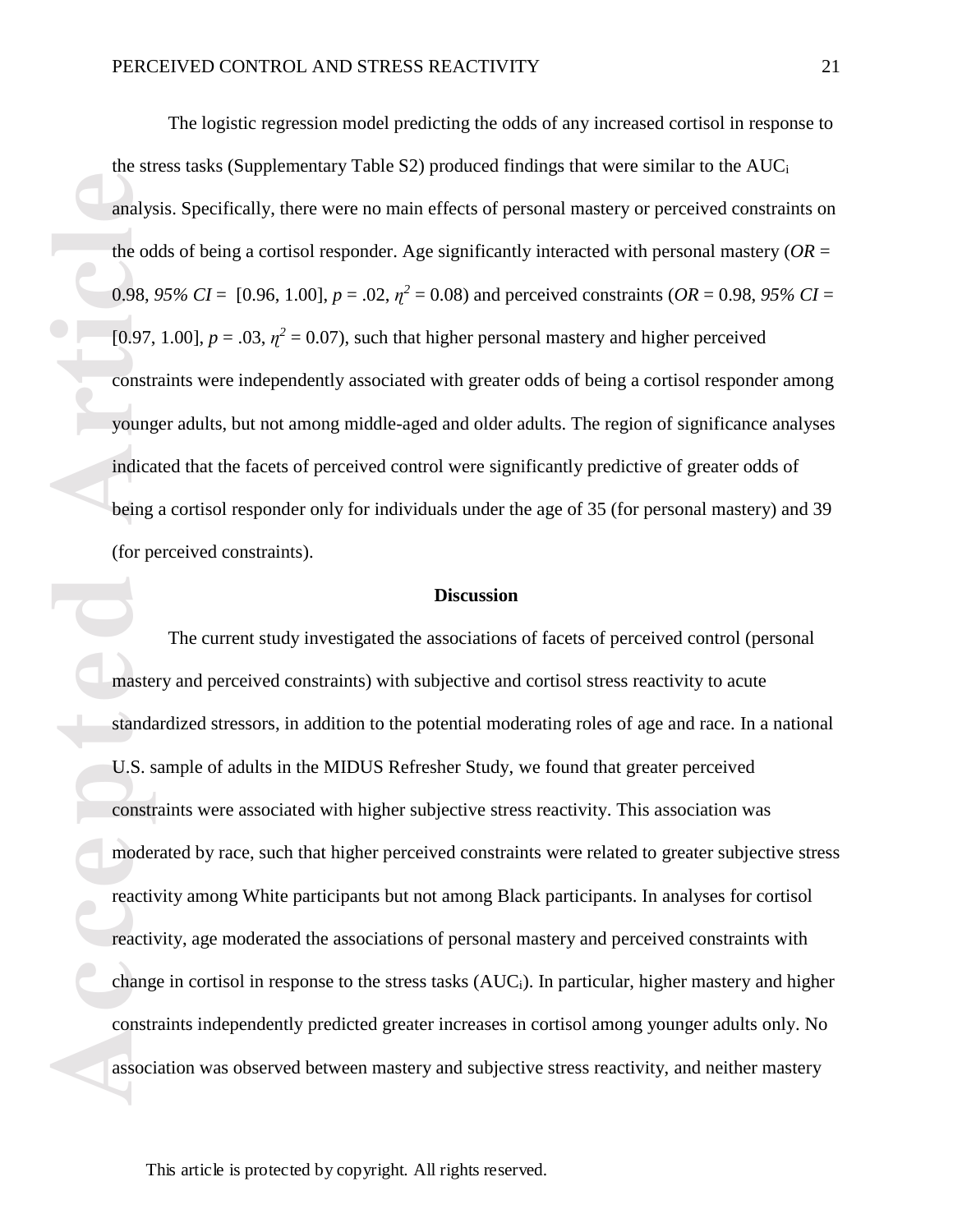nor constraints predicted total cortisol output  $(AUC_g)$ . Below, we have organized the discussion based on the three primary research aims.

## **Facets of perceived control**

**Facet**<br> **Accepted**<br> **Article**<br> **Article**<br> **Article**<br> **Article**<br> **Article**<br> **Article**<br> **Article**<br> **Article**<br> **Article**<br> **Article**<br> **Article**<br> **Article**<br> **Article**<br> **Article**<br> **Article**<br> **Article**<br> **Article**<br> **Article**<br> **Ar** Our first aim was to examine differences between personal mastery versus perceived constraints in their associations with psychological and physiological stress reactivity. The findings more consistently support the role of perceived constraints in stress responses. In particular, constraints predicted greater subjective stress reactivity among White participants but not among Black participants, as well as greater increases in cortisol among younger adults only. Because trait perceived constraints reflect barriers in one's environment (e.g., reduced access to resources) as well as elements of uncontrollability that interfere with goal attainment, individuals with higher perceived constraints may be more sensitive to the psychological and physiological effects of stressors. Previous research using daily diaries have produced similar findings, such that individuals with higher constraints had higher negative affect and physical symptoms on days when stressors occurred vs. on nonstressor days (Neupert et al., 2007). It is possible that when individuals with higher perceived constraints encounter a stressor, they may perceive it as an additional barrier that limits their control and thus exhibit a stronger stress response.

Mastery was not associated with psychological stress reactivity, but it was instead predictive of *greater* cortisol stress reactivity among younger adults. Although these results were not aligned with our predictions based on previous work (Infurna & Mayer, 2015), several past studies have nonetheless documented a link between overall perceived control (not focusing on mastery specifically) and *lower* cortisol reactivity (Agrigoroaei et al., 2013; Bollini et al., 2004). One potential explanation is that younger adults with higher trait mastery may have exhibited more effort in these motivated performance tasks. Their greater effort was perhaps reflected in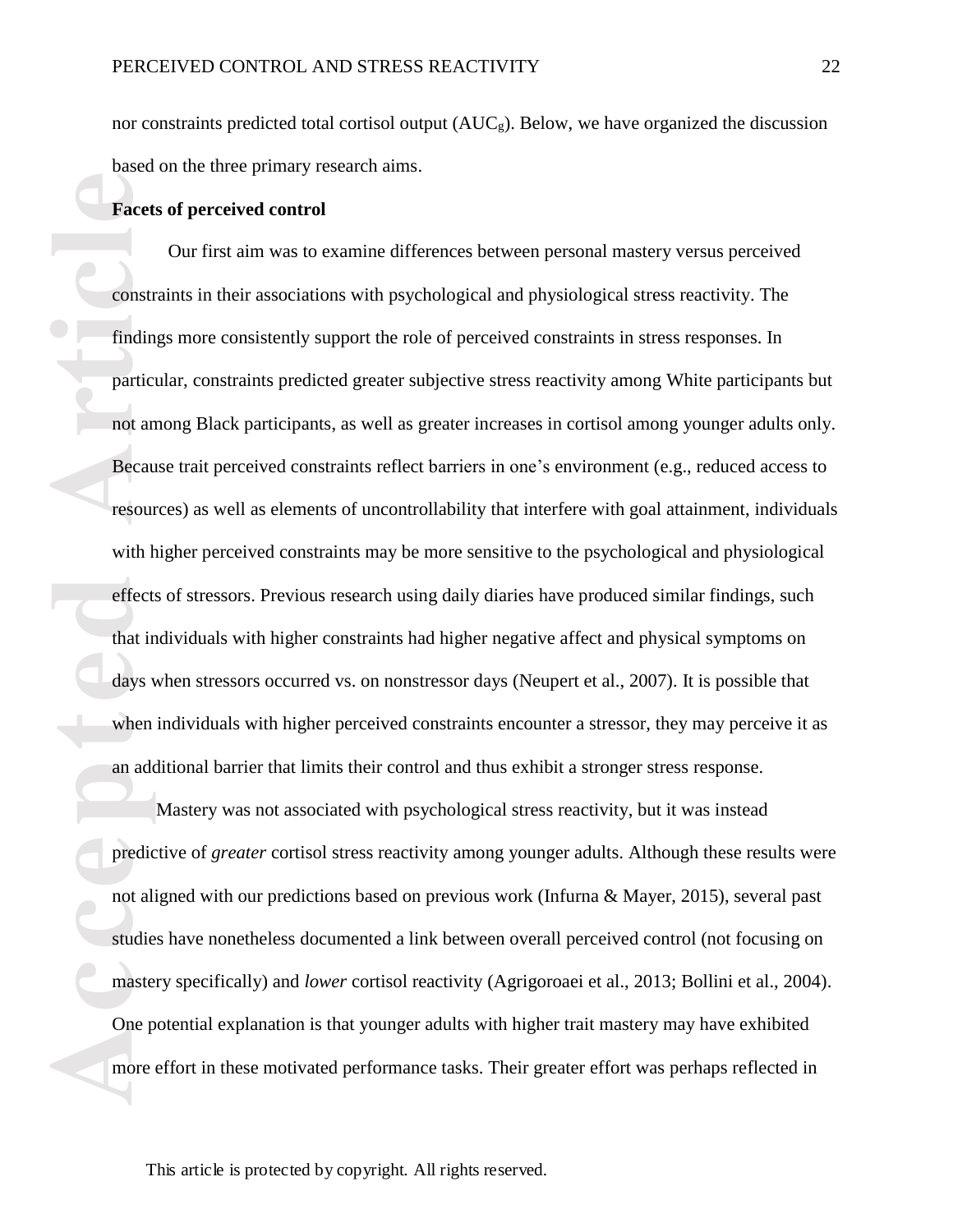the increased cortisol reactivity, but this effort did not translate to greater (or lesser) changes in subjective feelings of stress.

## **Age moderation**

**Age n**<br> **Accelent**<br> **Accelent**<br> **Accelent**<br> **Accelent**<br> **Accelent**<br> **CONSTERED ARTICLES**<br> **ACCELENT**<br> **ACCELENT**<br> **ACCELENT**<br> **ACCELENT**<br> **ACCELENT**<br> **ACCELENT**<br> **ACCELENT**<br> **ACCELENT**<br> **ACCELENT**<br> **ACCELENT**<br> **ACCELENT**<br> The second aim of this study was to test the hypothesis that there would be relatively stronger associations between perceived control and subjective and cortisol stress reactivity for younger adults. Contrary to our expectations, age did not moderate the association between either facet of perceived control (i.e., mastery and constraints) and subjective stress reactivity; the age moderation effects were found only for cortisol responses. The lack of age moderation for perceived control and subjective stress was inconsistent with findings from previous daily diary studies, in which younger adults with lower perceived control showed greater stressorrelated increases in negative affect or psychological distress (Diehl & Hay, 2010; Neupert et al., 2007). Because these previous studies focused on naturally-occurring stressors in daily life, it is possible that the laboratory-based stress tasks in our study lacked the personal relevance and daily life contexts in which age differences in perceived control and subjective stress would be more likely to emerge.

With regard to cortisol responses, we found that higher personal mastery and perceived constraints predicted greater cortisol AUCi for younger and early midlife adults (up to approximately age 42) but not for older ages. It is possible that middle-aged and older adults were buffered from the consequences of higher perceived constraints on cortisol stress reactivity due to age-related differences in employing emotion regulation strategies, such as attentional disengagement or reappraisal (Charles, 2010). Adaptive emotion regulation strategies, in turn, predict more favorable psychological and physiological responses to stressors (Gross, 2001; Mauss et al., 2007), including lower cortisol response to stressors (Carlson et al., 2012; Gaab et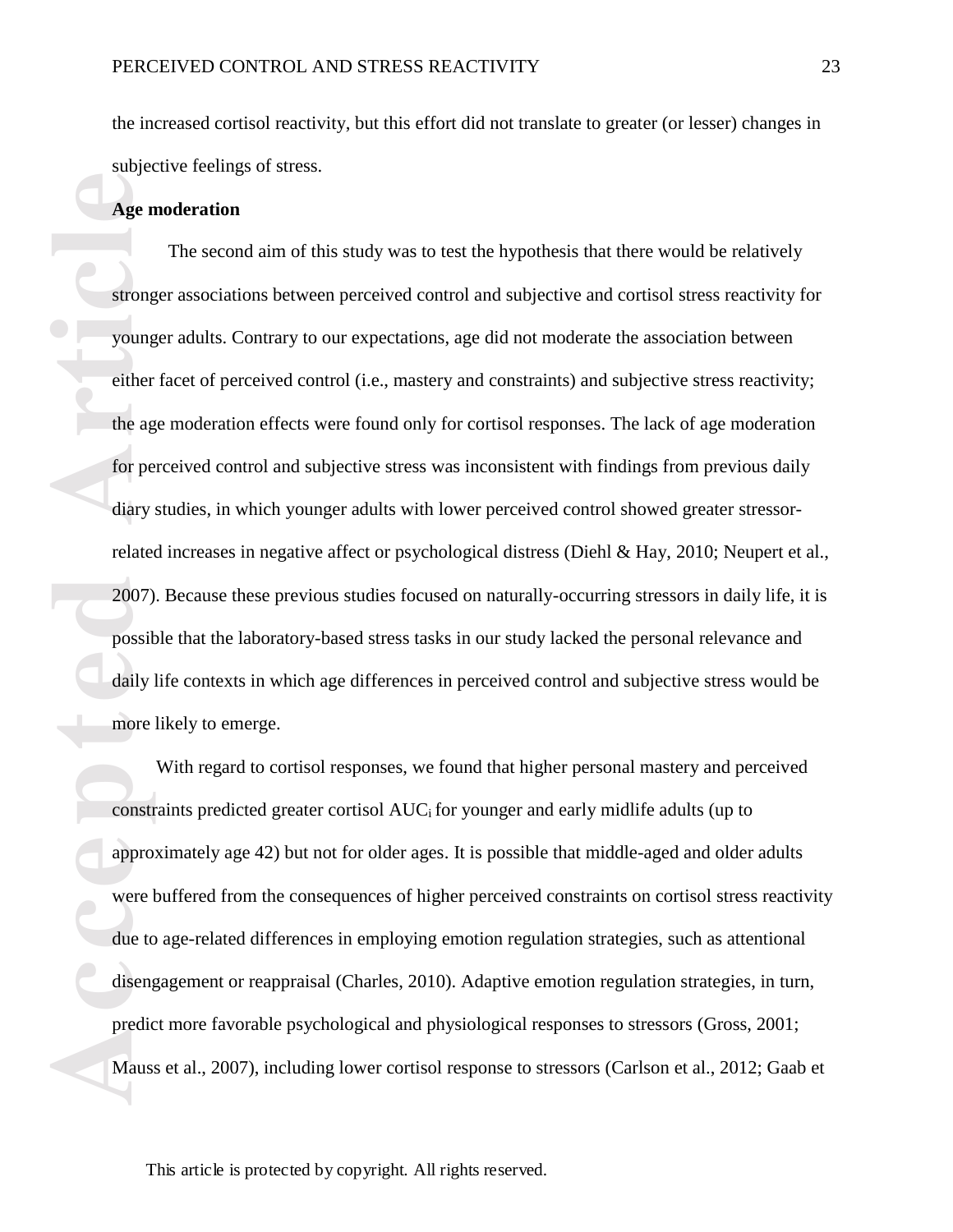al., 2003). Indeed, compared to younger adults, older adults are more effective at employing emotion regulation strategies which have been associated with less-pronounced increases in negative affect and physiological arousal in response to emotion-eliciting situations (Charles, 2010). A next step for future research on this topic would be to directly evaluate age-related patterns in emotion regulation strategies that may mediate the link between control beliefs and cortisol stress reactivity.

**Accepted Accepted Articles Articles Articles Continued Continued and Performance <b>Articles Articles Articles 1988 Articles 1989 Articles 1989 Articles 1989 Articles 1989 Articles 1989 Articles 1989** The unexpected finding that younger adults with higher personal mastery exhibited *greater*  cortisol stress reactivity is intriguing. As mentioned previously, these results may be an indication of more effort exerted by younger adults with high mastery. Past research suggests that stressor domain is important to consider when examining age differences in mastery and stress responses. In particular, high mastery was protective in buffering against increases in physical symptoms in response to work stressors for younger and older adults, as well as for offsetting emotional reactivity to social network stressors in middle-aged adults (Neupert et al., 2007). Our findings add to this literature by raising the possibility that, among younger individuals, higher personal mastery may be related to greater cortisol responses—albeit transient and not reflected in subjective feelings of stress—in situations that demand attention and performance.

Of note, the age moderation results for cortisol  $AUC_i$  did not extend to  $AUC_g$ . This was unsurprising, however, as these two indices capture different information (Pruessner et al.,  $2003$ ). Because AUC<sub>i</sub> is sensitive to acute changes in cortisol, it was most aligned with our focus on stress reactivity in the laboratory context.

## **Race moderation**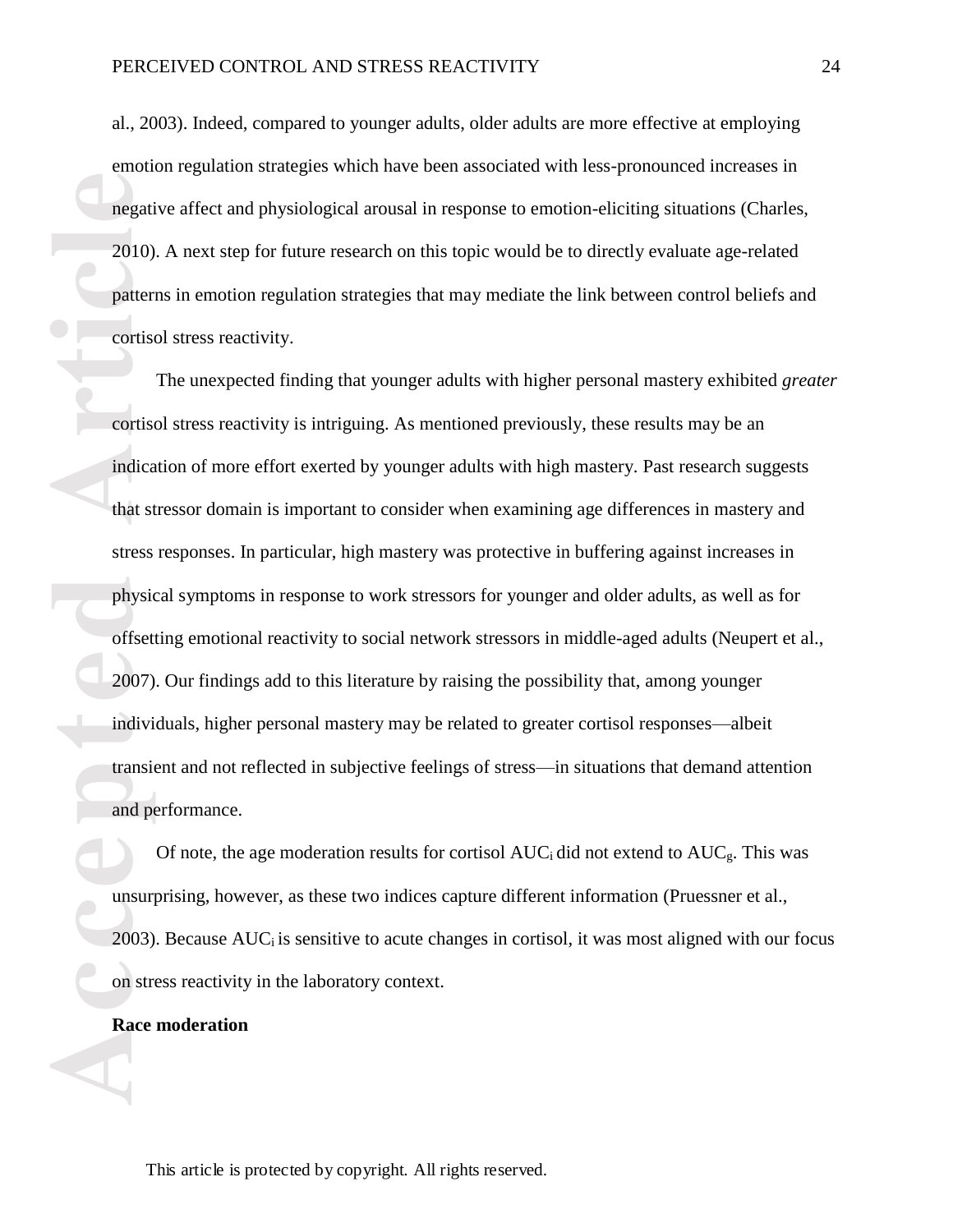$\bullet$  1

**Example 18**<br> **Access 1999**<br> **Access 1999**<br> **Access 1999**<br> **Access 2020**<br> **Access 2020**<br> **Access 2020**<br> **Access 2020**<br> **Access 2020**<br> **Access 2020**<br> **Access 1999**<br> **Access 1999**<br> **Access 1999**<br> **Access 1999**<br> **Access 1999** Given past research showing that the associations between control beliefs and health outcomes differed between racial groups (Mirowsky et al., 1996; Sastry & Ross, 1998; Shaw & Krause, 2001), our third hypothesis focused on whether White participants would show a stronger association between perceived control and reactivity to acute laboratory stressors compared to Black participants. We found support for this hypothesis only when examining perceived constraints and subjective stress reactivity, but not personal mastery or cortisol responses. Specifically, constraints predicted greater subjective stress reactivity in White participants, whereas no association was found among Black participants. Although speculative, it is possible that the lack of association may reflect differences in stress thresholds between Black and White individuals. Previous work has suggested that earlier and more frequent stressor exposure may enable Black individuals and other racial/ethnic minorities to develop more effective coping strategies and to be less perturbed by relatively minor stressors (Lewis et al., 2015; Williams et al., 2010). Indeed, an analysis of the Health and Retirement Study suggests that despite Black and Hispanic participants reporting more chronic stressors, they have lower stress appraisals (i.e., less upset by the stressors) compared to White participants (Brown et al., 2020). Thus, due to potential racial differences in stress thresholds, Black participants may have had less severe stress appraisals when engaging in the computerized stress tasks compared to White participants.

Contrary to our expectations, race did not moderate the association between perceived control and cortisol reactivity. One explanation may be that the stress tasks were not potent enough to reveal race-related differences in cortisol reactivity. Prior research suggests that stressors that include elements of explicit racial or ethnic discrimination elicit larger cortisol responses among racial minorities (Korous et al., 2017; Peterson et al., 2020). For example, a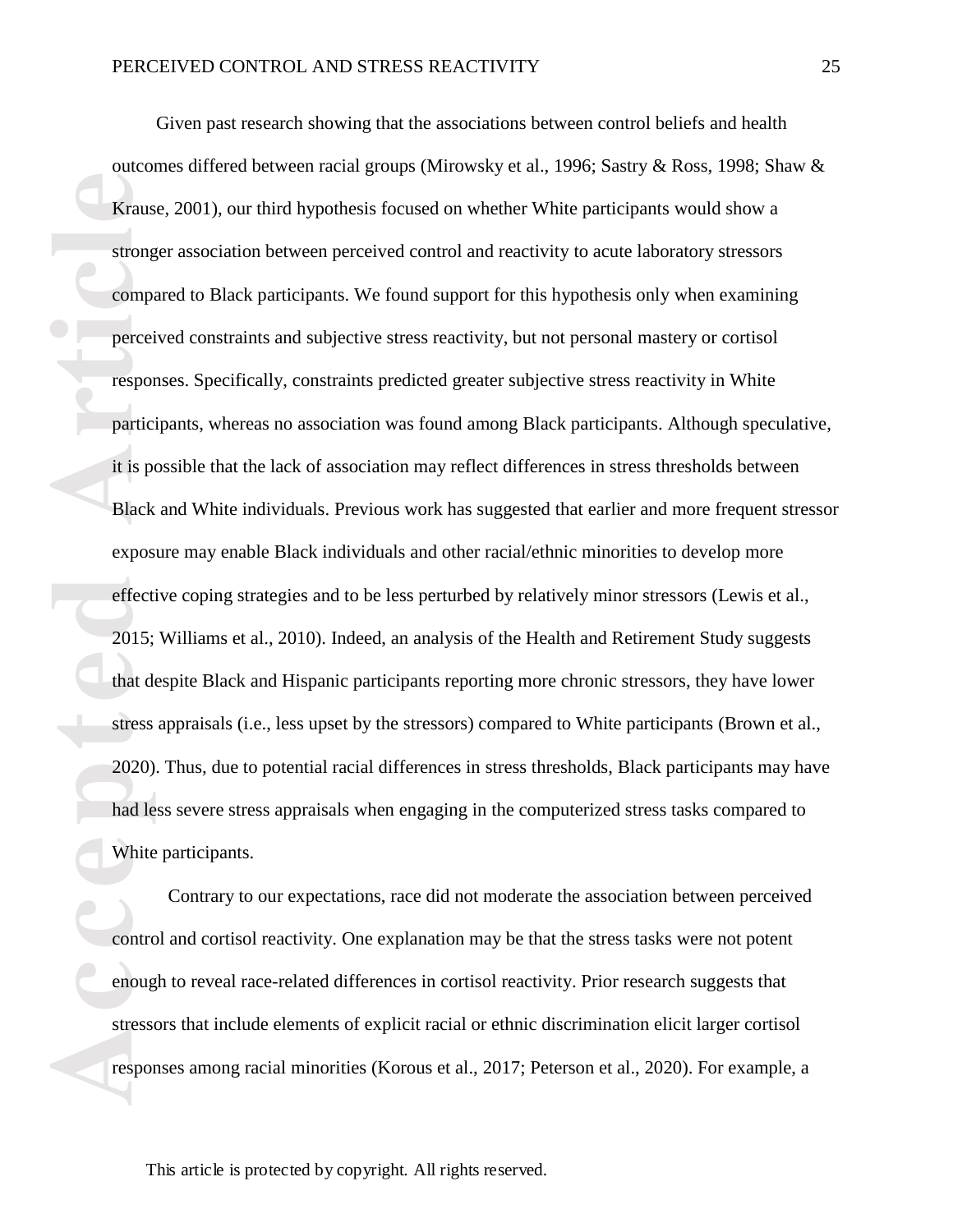previous study found that Latinx participants had greater cortisol reactivity to a social-evaluative stressor when confederates made discriminatory remarks about a Latino classmate, compared to the neutral comments about the classmate (Huynh et al., 2017). Moreover, based on our exploratory analyses, age and race did not intersect to moderate the links between facets of perceived control and stress reactivity (i.e., no 3-way interactions). Despite these null findings, further research is necessary given that race-related differences in life circumstances (e.g., socioeconomic status, early life environment; Yao & Robert, 2008) could contribute to differences in perceived control and in health disparities across the lifespan.

#### **Limitations and future directions**

Limitations of the current study should be considered when interpreting the findings. First, we did not have a context-specific or state measure of perceived control during the stress tasks and therefore were unable to compare the roles of state versus trait-like perceived control in stress responses. Because past research has indicated that state and trait perceived control may interact and show differential associations with stress responses (Agrigoroaei et al., 2013; Bollini et al., 2004), future research should consider distinguishing between situation-specific versus more global forms of mastery and constraints when examining their relationships with stress.

**Explore Explore Explore Explore Explore Explore Explore Experience Interaction Limit First, tasks are stress interaction and compeosition of the that B partic** Second, this study used computerized mental stressors, specifically a Stroop task and mental arithmetic. Notably, these acute stress tasks did not include a social-evaluative component (e.g., public speaking) and thus would have elicited smaller cortisol responses compared to social-evaluative stressors (Dickerson & Kemeny, 2004). We also found that 44% of the sample showed no change or a decrease in cortisol in reaction to the acute stress tasks, and that Black participants were less likely to exhibit increases in cortisol, compared to White participants. Although it was unclear why Black participants were relatively less likely to show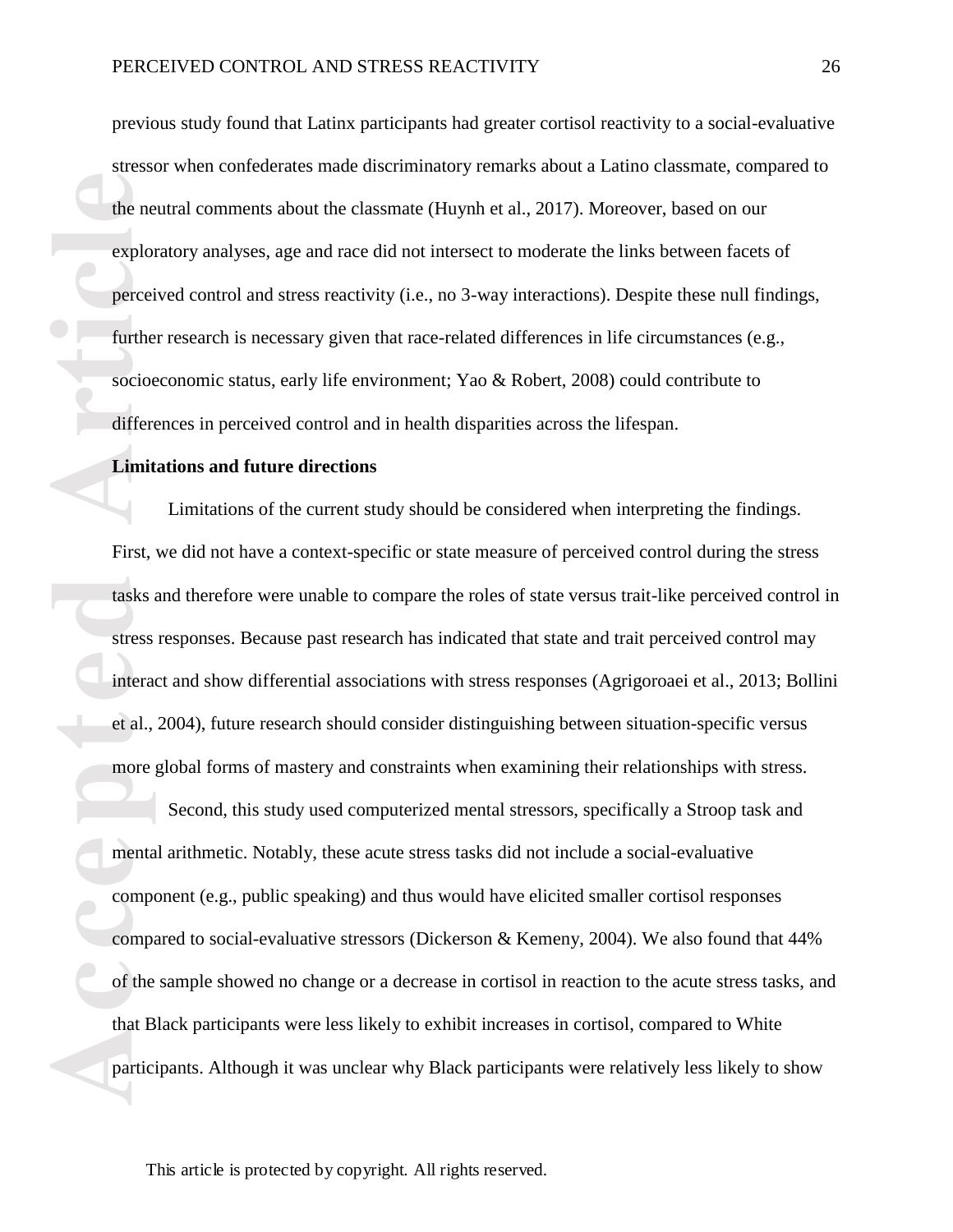cortisol responses to the acute stress tasks in the present study, future investigations using laboratory-based stress tasks should consider elements of stressors that are most psychologically and physiologically evocative for Black individuals, such as experiences of discrimination (Korous et al., 2017).

Third, most of the Black participants in the MIDUS Refresher study were recruited from Milwaukee, which limits whether the findings can be generalized to Black communities elsewhere in the U.S. Furthermore, considering that the associations between control beliefs and well-being outcomes have been found to differ between non-Black racial minorities such as Asian Americans compared to White Americans (Sastry & Ross, 1998), future work should examine these differences among non-Black racial minority groups.

Finally, control beliefs vary based on life domain (e.g., work, health, marriage) and different domains become more salient across the life course (Lachman et al., 2011; Neupert et al., 2007). Thus, future research could examine whether perceived control and its facets are related to stress reactivity for valued life domains, such as work-related stressors for younger and midlife adults and health-related stressors for older adults (Lachman & Firth, 2004).

## **Conclusion**

**Accession 4.4 Accessing CERN Article**<br> **Accessing CERN Accession**<br> **Accessing CERN Accession**<br> **Accessing CERN Accession 4.5 Accession 4.5 Accession 4.6 Accession 4.6 Accession 4.6 Accession 4.6 Accessible 2.5 Accessible** To conclude, individual differences in personal mastery and perceived constraints were associated with stress reactivity to acute laboratory-based stressors, but these associations were modified by age and race. Our findings suggest that constraints were more consistently associated with stress responses (i.e., increases in both subjective stress and cortisol) compared to mastery, Whites and Blacks differed in the role of constraints on subjective stress responses, and older age buffered against the association between constraints and lab-based cortisol stress reactivity. Younger adults and White participants tended to show stronger associations between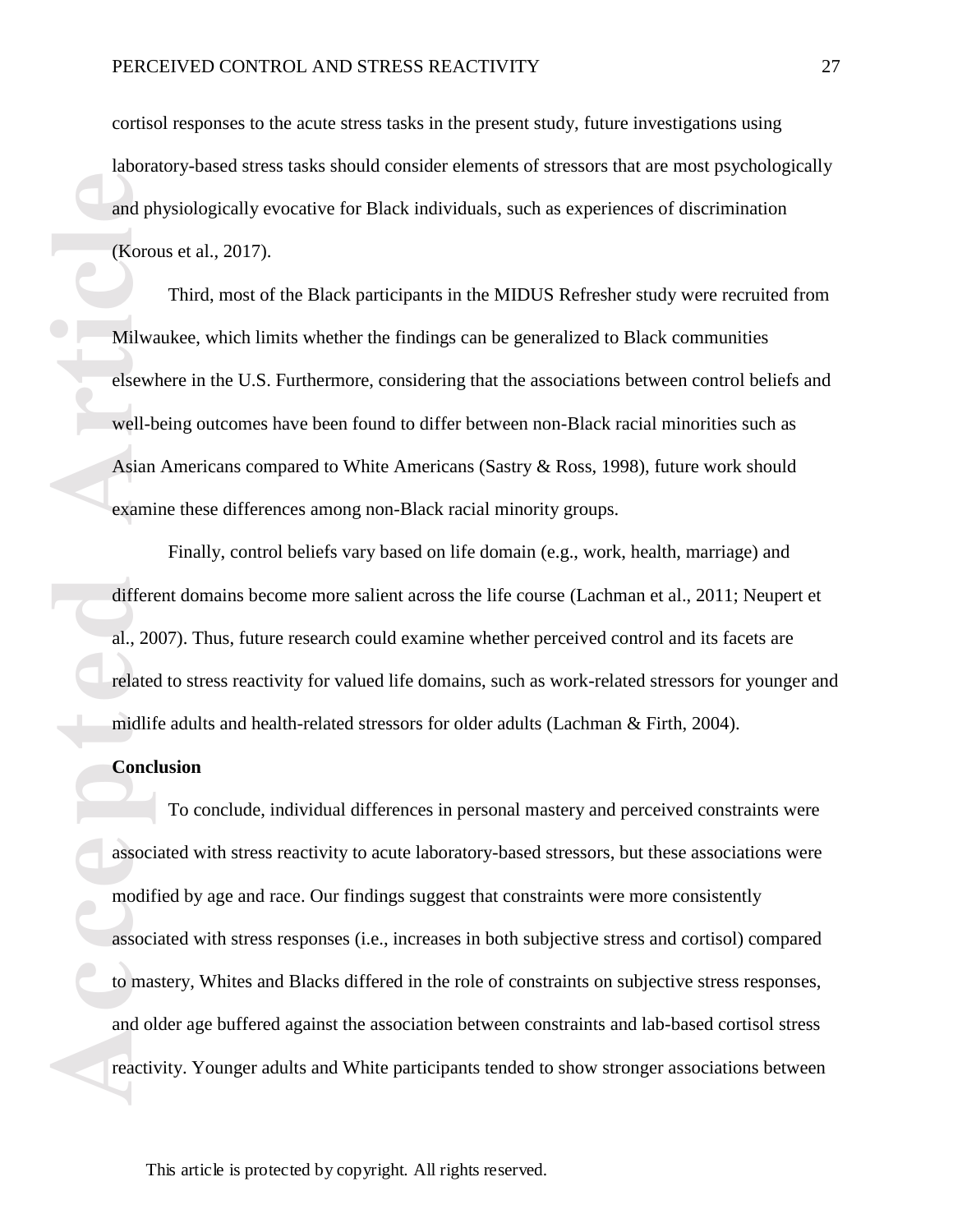facets of perceived control and stress responses, compared to older adults and Black participants, respectively. Our findings support the value of distinguishing between mastery and constraints, in addition to considering their interactions with age and race, to understand the role of perceived control in stress processes.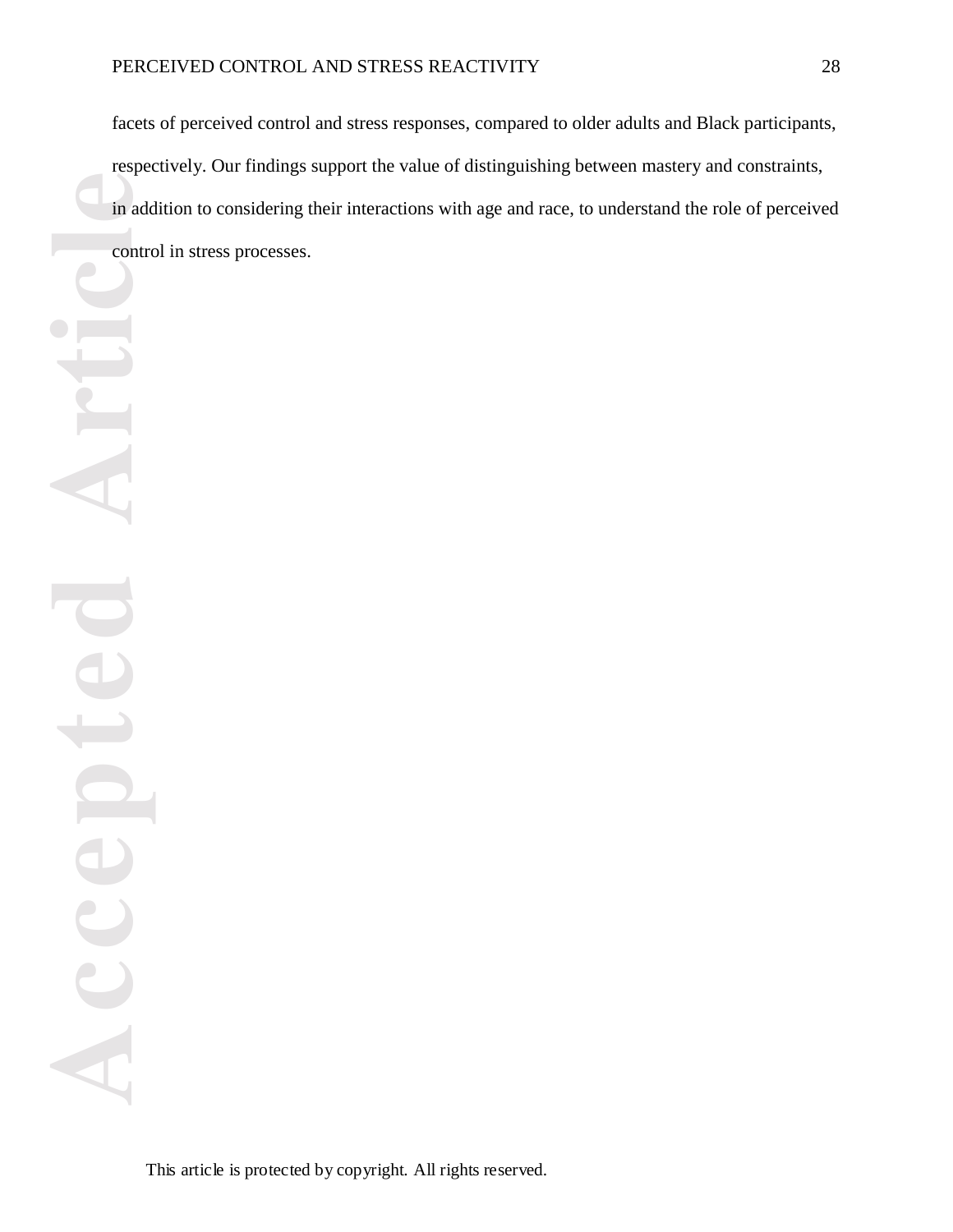#### **References**

Ferry Contract of Assame and Assame and Assame and Assame and Assame and Assame and Assame and Assame and Assame and Assame and Assame and Assame and Assame and Assame and Assame and Assame and Assame and Assame and Assame Abelson, J. L., Khan, S., Liberzon, I., Erickson, T. M., & Young, E. A. (2008). Effects of perceived control and cognitive coping on endocrine stress responses to pharmacological activation. *Biological Psychiatry*, *64*(8), 701–707.

https://doi.org/10.1016/j.biopsych.2008.05.007

Agrigoroaei, S., Polito, M., Lee, A., Kranz-Graham, E., Seeman, T., & Lachman, M. E. (2013). Cortisol response to challenge involving low controllability: The role of control beliefs and age. *Biological Psychology*, *93*(1), 138–142.

https://doi.org/10.1016/j.biopsycho.2013.01.003

- Assari, S. (2017). Race, sense of control over life, and short-term risk of mortality among older adults in the United States. *Archives of Medical Science*, *13*(5), 1233–1240. https://doi.org/10.5114/aoms.2016.59740
- Assari, S. (2018). Unequal gain of equal resources across racial groups. *International Journal of Health Policy and Management*, *7*(1), 1–9. https://doi.org/10.15171/ijhpm.2017.90
- Bellizzi, K. M., Aziz, N. M., Rowland, J. H., Weaver, K., Arora, N. K., Hamilton, A. S., Oakley-Girvan, I., & Keel, G. (2012). Double jeopardy? Age, race, and HRQOL in older adults with cancer. *Journal of Cancer Epidemiology*. https://doi.org/10.1155/2012/478642
- Bollini, A. M., Walker, E. F., Hamann, S., & Kestler, L. (2004). The influence of perceived control and locus of control on the cortisol and subjective responses to stress. *Biological Psychology*, *67*(3), 245–260. https://doi.org/10.1016/j.biopsycho.2003.11.002
- Brown, L. L., Mitchell, U. A., & Ailshire, J. A. (2020). Disentangling the stress process: race/ethnic differences in the exposure and appraisal of chronic stressors among older adults. *The Journals of Gerontology: Series B*, *75*(3), 650–660.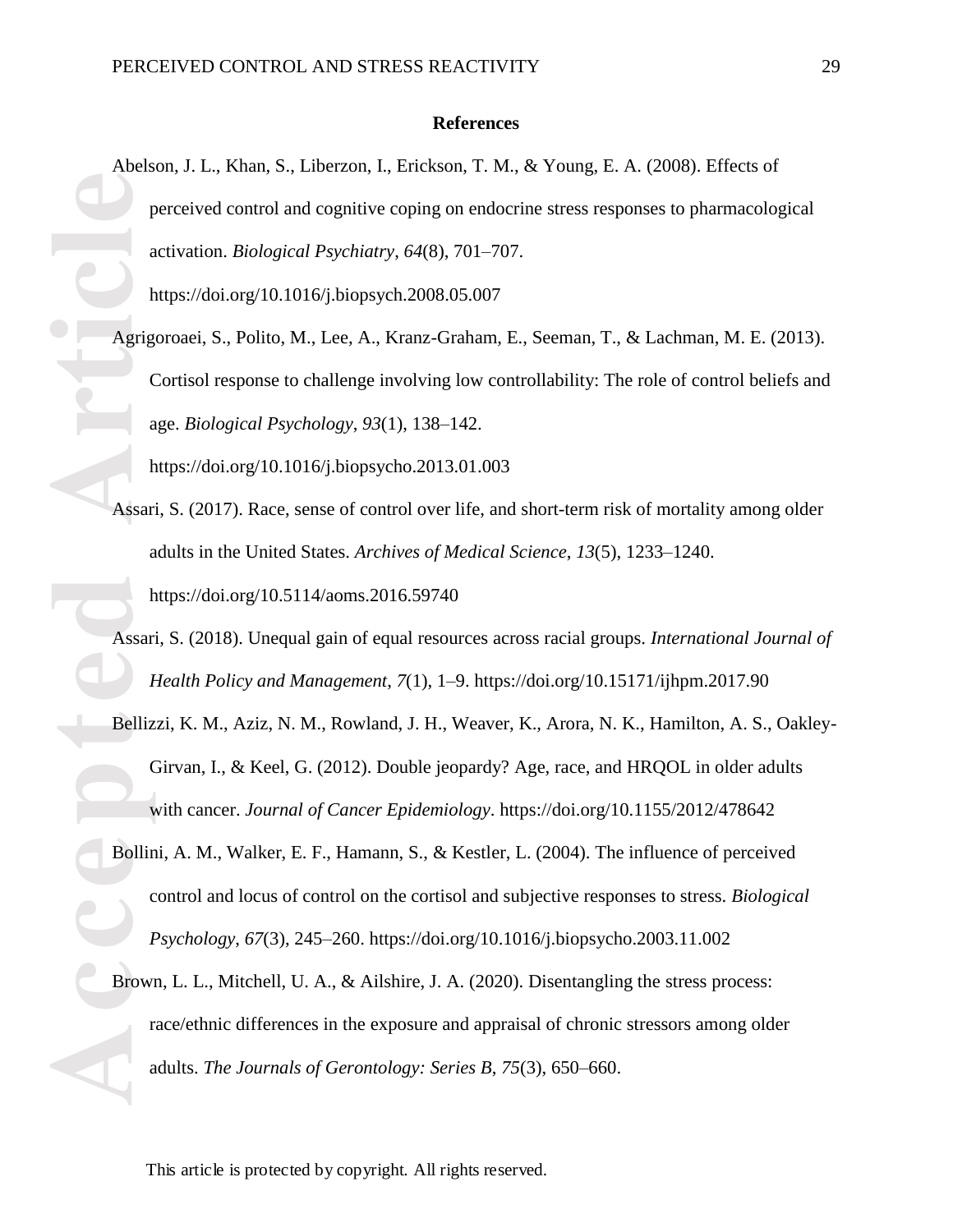https://doi.org/10.1093/geronb/gby072

- Bruce, M. A., & Thornton, M. C. (2004). It's my world? Exploring black and white perceptions of personal control. *Sociological Quarterly*, *45*(3). https://doi.org/10.1111/j.1533- 8525.2004.tb02305.x
- Carlson, J. M., Dikecligil, G. N., Greenberg, T., & Mujica-Parodi, L. R. (2012). Trait reappraisal is associated with resilience to acute psychological stress. *Journal of Research in Personality*, *46*(5), 609–613. https://doi.org/10.1016/j.jrp.2012.05.003

Carstensen, L. L., Isaacowitz, D. M., & Charles, S. T. (1999). Taking time seriously: A theory of socioemotional selectivity. *American Psychologist*, *54*(3), 165–181. https://doi.org/10.1037/0003-066X.54.3.165

- Charles, S. T. (2010). Strength and vulnerability integration: A model of emotional well-being across adulthood. *Psychological Bulletin*, *136*(6), 1068–1091. https://doi.org/10.1037/a0021232
- Charles, S. T., & Carstensen, L. L. (2010). Social and emotional aging. *Annual Review of Psychology*. https://doi.org/10.1146/annurev.psych.093008.100448
- Charles, S. T., Mogle, J., Piazza, J. R., Karlamangla, A., & Almeida, D. M. (2020). Going the distance: The diurnal range of cortisol and its association with cognitive and physiological functioning. *Psychoneuroendocrinology*. https://doi.org/10.1016/j.psyneuen.2019.104516
- Carlsche Carlsche Coher<br> **Accepted Article**<br> **Article**<br> **Article**<br> **Article**<br> **Article**<br> **Article**<br> **Article**<br> **Article**<br> **Article**<br> **Article**<br> **Article**<br> **Article**<br> **Article**<br> **Article** Cohen, S., Schwartz, J. E., Epel, E., Kirschbaum, C., Sidney, S., & Seeman, T. (2006). Socioeconomic status, race, and diurnal cortisol decline in the Coronary Artery Risk Development in Young Adults (CARDIA) Study. *Psychosomatic Medicine*. https://doi.org/10.1097/01.psy.0000195967.51768.ea

Dickerson, S. S., Gruenewald, T. L., & Kemeny, M. (2004). When the social self is threatened: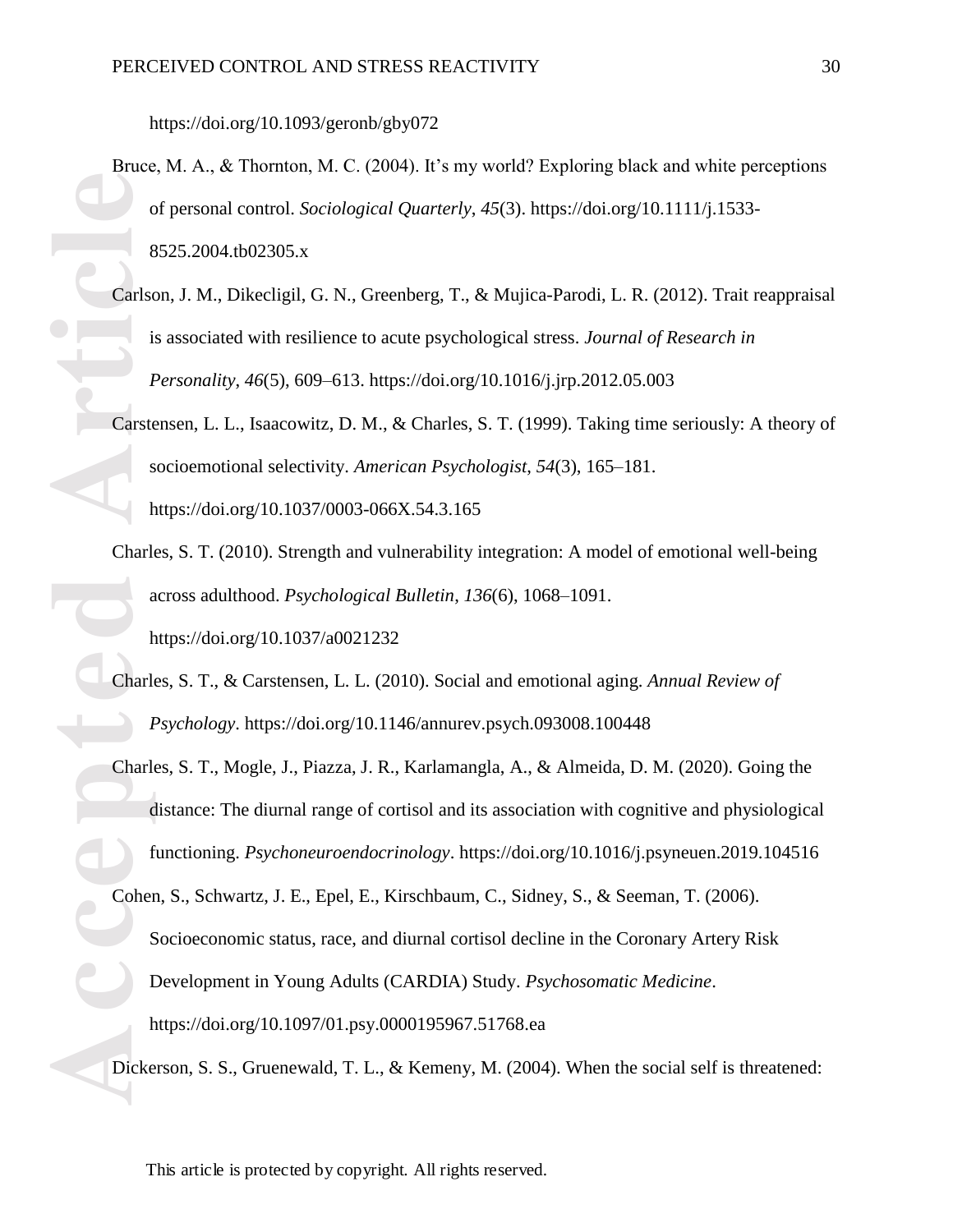Shame, physiology, and health. *Journal of Personality*, *72*(6), 1191–1216. https://doi.org/10.1111/j.1467-6494.2004.00295.x

- Dickerson, S. S., & Kemeny, M. (2004). Acute stressors and cortisol responses: A theoretical integration and synthesis of laboratory research. *Psychological Bulletin*, *130*(3), 355–391. https://doi.org/10.1037/0033-2909.130.3.355
	- Diehl, M., & Hay, E. L. (2010). Risk and resilience factors in coping with daily stress in adulthood: The role of age, self-concept incoherence, and personal control. *Developmental Psychology*, *46*(5), 1132–1146. https://doi.org/10.1037/a0019937
- Dienberg Love, G., Seeman, T. E., Weinstein, M., & Ryff, C. D. (2010). Bioindicators in the MIDUS National Study: Protocol, measures, sample, and comparative context. *Journal of Aging and Health*, *22*(8), 1059–1080. https://doi.org/10.1177/0898264310374355
- Dicke<br>
Dicke<br>
Diehl,<br>
a<br>
Dienb<br>
N<br>
Dienb<br>
N<br> *A*<br>
Dienb<br>
A<br> *A*<br>
Dienb<br>
A<br> *A*<br>
Dienb<br>
A<br> *A*<br>
<br>
A<br>
Dienb<br>
A<br> *A*<br>
<br>
<br>
A<br>
EL-Sh<br>
C<br>
<br>
EL-Sh<br>
C<br>
Eliot,<br>
Eliot,<br>
Eliot,<br>
Eliot,<br>
Eliot,<br>
Eliot,<br>
Eliot,<br>
Eliot,<br>
Eliot,<br>
Eliot, Drewelies, J., Agrigoroaei, S., Lachman, M. E., & Gerstorf, D. (2018). Age variations in cohort differences in the United States: Older adults report fewer constraints nowadays than those 18 years ago, but mastery beliefs are diminished among younger adults. *Developmental Psychology*, *54*(8), 1408–1425. https://doi.org/10.1037/dev0000527
	- Drewelies, J., Wagner, J., Tesch-Römer, C., Heckhausen, J., & Gerstorf, D. (2017). Perceived control across the second half of life: The role of physical health and social integration. *Psychology and Aging*, *32*(1), 76–92. https://doi.org/10.1037/pag0000143
	- El-Sheikh, M., Tu, K. M., Saini, E. K., Fuller-Rowell, T. E., & Buckhalt, J. A. (2016). Perceived discrimination and youths' adjustment: Sleep as a moderator. *Journal of Sleep Research*, *25*(1), 70–77. https://doi.org/10.1111/jsr.12333
	- Elliot, A. J., Mooney, C. J., Infurna, F. J., & Chapman, B. P. (2017). Associations of lifetime trauma and chronic stress with C-reactive protein in adults ages 50 years and older: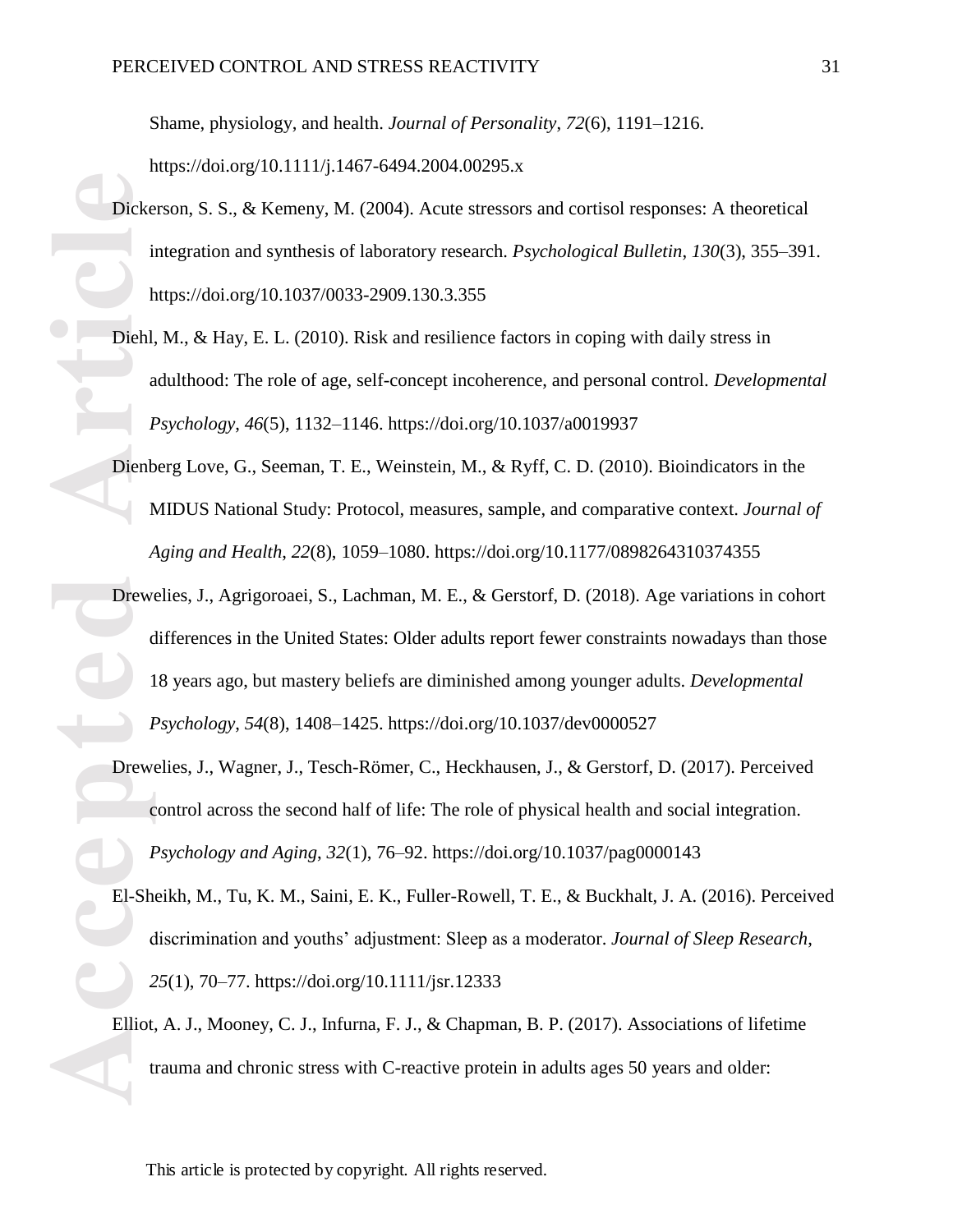Examining the moderating role of perceived control. *Psychosomatic Medicine*, *79*(6), 622– 630. https://doi.org/10.1097/PSY.0000000000000476

- Elliot, A. J., Mooney, C. J., Infurna, F. J., & Chapman, B. P. (2018). Perceived control and frailty: The role of affect and perceived health. *Psychology and Aging*, *33*(3), 473–481. https://doi.org/10.1037/pag0000218
- Elliot, A. J., Turiano, N. A., Infurna, F. J., Lachman, M. E., & Chapman, B. P. (2018). Lifetime trauma, perceived control, and all-cause mortality: Results from the Midlife in the United States Study. *Health Psychology*, *37*(3), 262–270. https://doi.org/10.1037/hea0000585
- Fekedulegn, D. B., Andrew, M. E., Burchfiel, C. M., Violanti, J. M., Hartley, T. A., Charles, L. E., & Miller, D. B. (2007). Area under the curve and other summary indicators of repeated waking cortisol measurements. *Psychosomatic Medicine*, *69*(7). https://doi.org/10.1097/PSY.0b013e31814c405c
- Fuller-Rowell, T. E., Williams, D. R., Love, G. D., McKinley, P. S., Sloan, R. P., & Ryff, C. D. (2013). Race differences in age-trends of autonomic nervous system functioning. *Journal of Aging and Health*, *25*(5), 839–862. https://doi.org/10.1177/0898264313491427
- Elliot, f<br>
Feked<br>
Feked<br>
Feked<br>
Feked<br>
Feked<br>
Feked<br>
Feked<br>
Feked<br>
Feked<br>
Feked<br>
Feked<br>
Feked<br>
Feked<br>
Feked<br>
Feked<br>
Feked<br>
Feked<br>
Feked<br>
Feked<br>
Feked<br>
Feked<br>
Feked<br>
Feked<br>
Feked<br>
Feked<br>
Feked<br>
Feked<br>
Feked<br>
Feked<br>
Feked<br>
F Gaab, J., Blättler, N., Menzi, T., Pabst, B., Stoyer, S., & Ehlert, U. (2003). Randomized controlled evaluation of the effects of cognitive-behavioral stress management on cortisol responses to acute stress in healthy subjects. *Psychoneuroendocrinology*. https://doi.org/10.1016/S0306-4530(02)00069-0
	- Gross, J. J. (2001). Emotion regulation in adulthood: Timing is everything. *Current Directions in Psychological Science*. https://doi.org/10.1111/1467-8721.00152
	- Hamer, M., O'Donnell, K., Lahiri, A., & Steptoe, A. (2010). Salivary cortisol responses to mental stress are associated with coronary artery calcification in healthy men and women.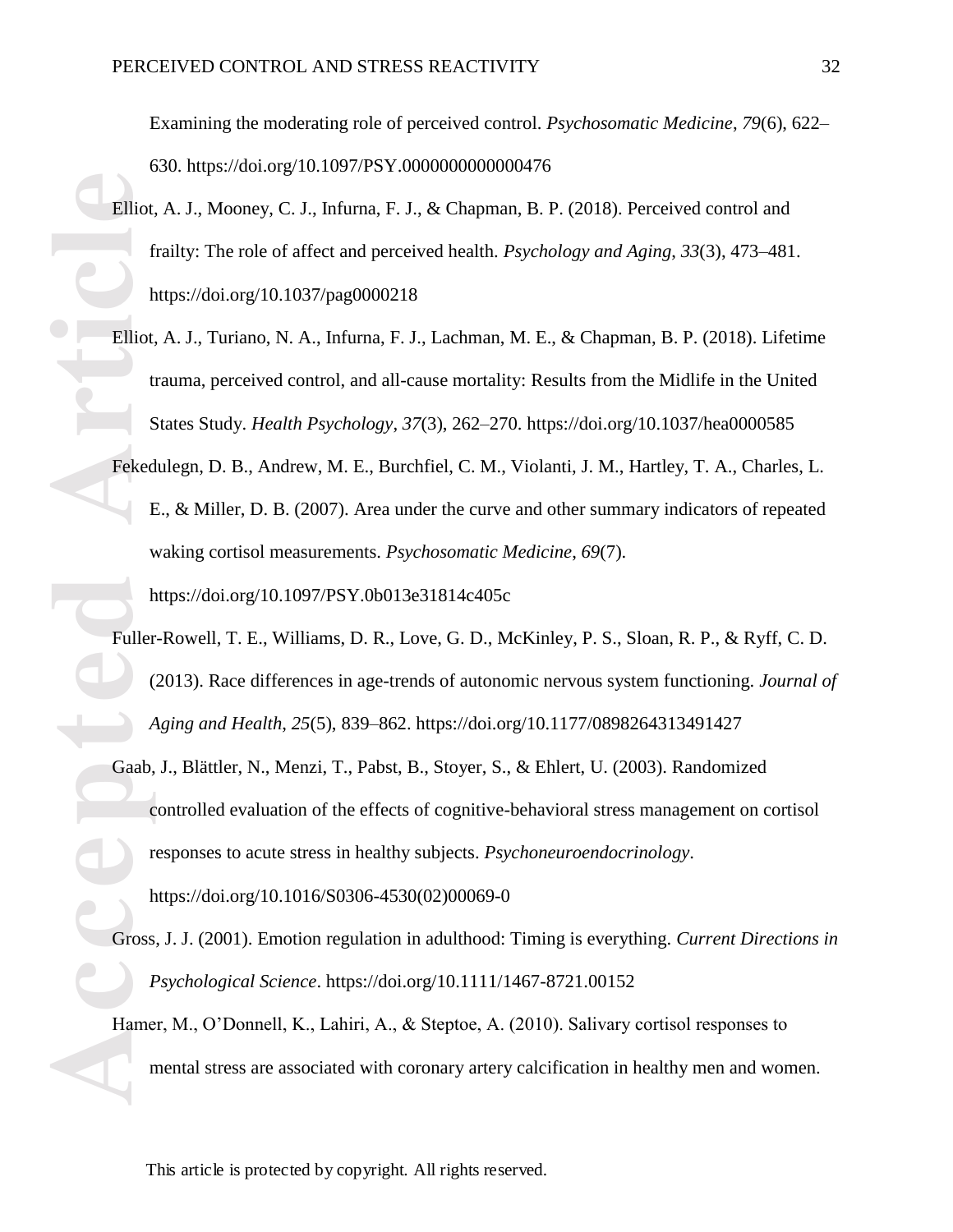*European Heart Journal*, *31*(4). https://doi.org/10.1093/eurheartj/ehp386

- House, J. S., Kessler, R. C., & Herzog, A. R. (1990). Age, socioeconomic status, and health. *The Milbank Quarterly*, *68*(3), 383. https://doi.org/10.2307/3350111
- **Accepted Article**<br> **Article**<br> **Article**<br> **Article**<br> **Article**<br> **Article**<br> **Article**<br> **Article**<br> **Article**<br> **Article**<br> **Article**<br> **Article**<br> **Article**<br> **Article**<br> **Article**<br> **Article** Hülür, G., Heckhausen, J., Hoppmann, C. A., Infurna, F. J., Wagner, G. G., Ram, N., & Gerstorf, D. (2017). Levels of and changes in life satisfaction predict mortality hazards: Disentangling the role of physical health, perceived control, and social orientation. *Psychology and Aging*, *32*(6), 507–520. https://doi.org/10.1037/pag0000187
	- Huynh, V. W., Huynh, Q. L., & Stein, M. P. (2017). Not just sticks and stones: Indirect ethnic discrimination leads to greater physiological reactivity. *Cultural Diversity and Ethnic Minority Psychology*, *23*(3). https://doi.org/10.1037/cdp0000138
	- Infurna, F. J., Gerstorf, D., & Zarit, S. H. (2011). Examining dynamic links between perceived control and health: Longitudinal evidence for differential effects in midlife and old age. *Developmental Psychology*, *47*(1), 9–18. https://doi.org/10.1037/a0021022
	- Infurna, F. J., & Mayer, A. (2015). The effects of constraints and mastery on mental and physical health: Conceptual and methodological considerations. *Psychology and Aging*, *30*(2), 432– 448. https://doi.org/10.1037/a0039050
	- Infurna, F. J., Ram, N., & Gerstorf, D. (2013). Level and change in perceived control predict 19 year mortality: Findings from the Americans' Changing Lives study. *Developmental Psychology*, *49*(10), 1833–1847. https://doi.org/10.1037/a0031041

Jackson, J. S., Knight, K. M., & Rafferty, J. A. (2010). Race and unhealthy behaviors: Chronic stress, the HPA axis, and physical and mental health disparities over the life course. *American Journal of Public Health*, *100*(5), 933–939. https://doi.org/10.2105/AJPH.2008.143446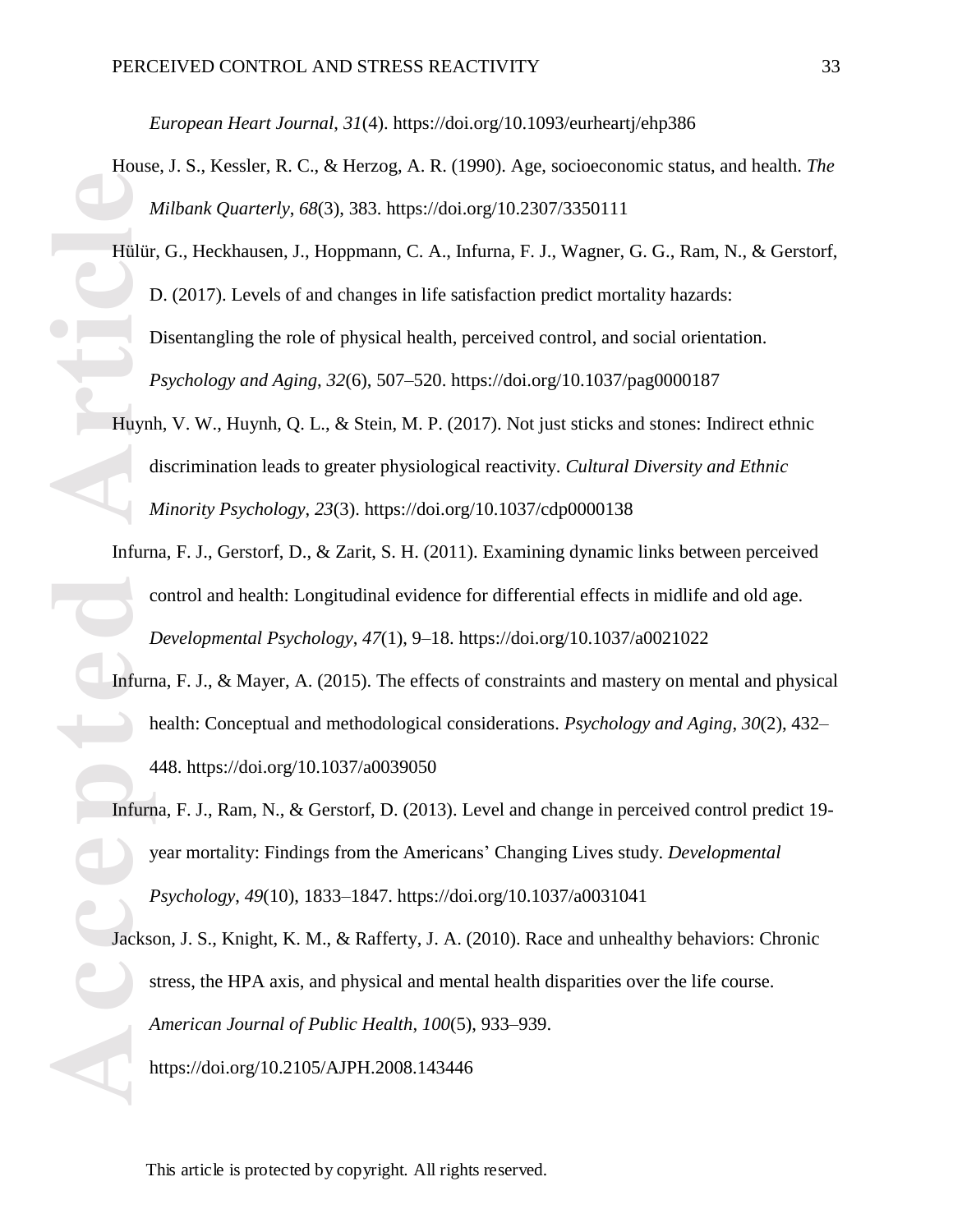- Jang, Y., Chiriboga, D. A., & Small, B. J. (2008). Perceived discrimination and psychological well-being: The mediating and moderating role of sense of control. *International Journal of Aging and Human Development*, *66*(3), 213–227. https://doi.org/10.2190/AG.66.3.c
- **Exang, r**<br> **Accepted Article**<br> **Accepted Article**<br> **Accepted Article**<br> **Article**<br> **Article**<br> **Article**<br> **Article**<br> **Article**<br> **Article**<br> **Article**<br> **Article**<br> **Article**<br> **Article**<br> **Article** Kang, H. S., Chang, K. E., Chen, C., & Greenberger, E. (2013). Locus of control and peer relationships among Caucasian, Hispanic, Asian, and African American adolescents. *Journal of Youth and Adolescence*, *44*(1), 184–194. https://doi.org/10.1007/s10964-013- 0083-6
	- Khoury, J. E., Gonzalez, A., Levitan, R. D., Pruessner, J. C., Chopra, K., Basile, V. S., Masellis, M., Goodwill, A., & Atkinson, L. (2015). Summary cortisol reactivity indicators: Interrelations and meaning. *Neurobiology of Stress*, *2*, 34–43. https://doi.org/10.1016/j.ynstr.2015.04.002
	- Kirsch, J. A., Love, G. D., Radler, B. T., & Ryff, C. D. (2019). Scientific imperatives vis-à-vis growing inequality in America. *American Psychologist*. https://doi.org/10.1037/amp0000481
	- Korous, K. M., Causadias, J. M., & Casper, D. M. (2017). Racial discrimination and cortisol output: A meta-analysis. In *Social Science and Medicine* (Vol. 193). https://doi.org/10.1016/j.socscimed.2017.09.042
	- Kumari, M., Shipley, M., Stafford, M., & Kivimaki, M. (2011). Association of diurnal patterns in salivary cortisol with all-cause and cardiovascular mortality: Findings from the Whitehall II study. *Journal of Clinical Endocrinology and Metabolism*, *96*(5), 1478–1485. https://doi.org/10.1210/jc.2010-2137

Lachman, M. E. (2006a). Aging-related declines adaptive beliefs and behaviors. *Current Directions in Psychological Science*, *15*(6), 282–286.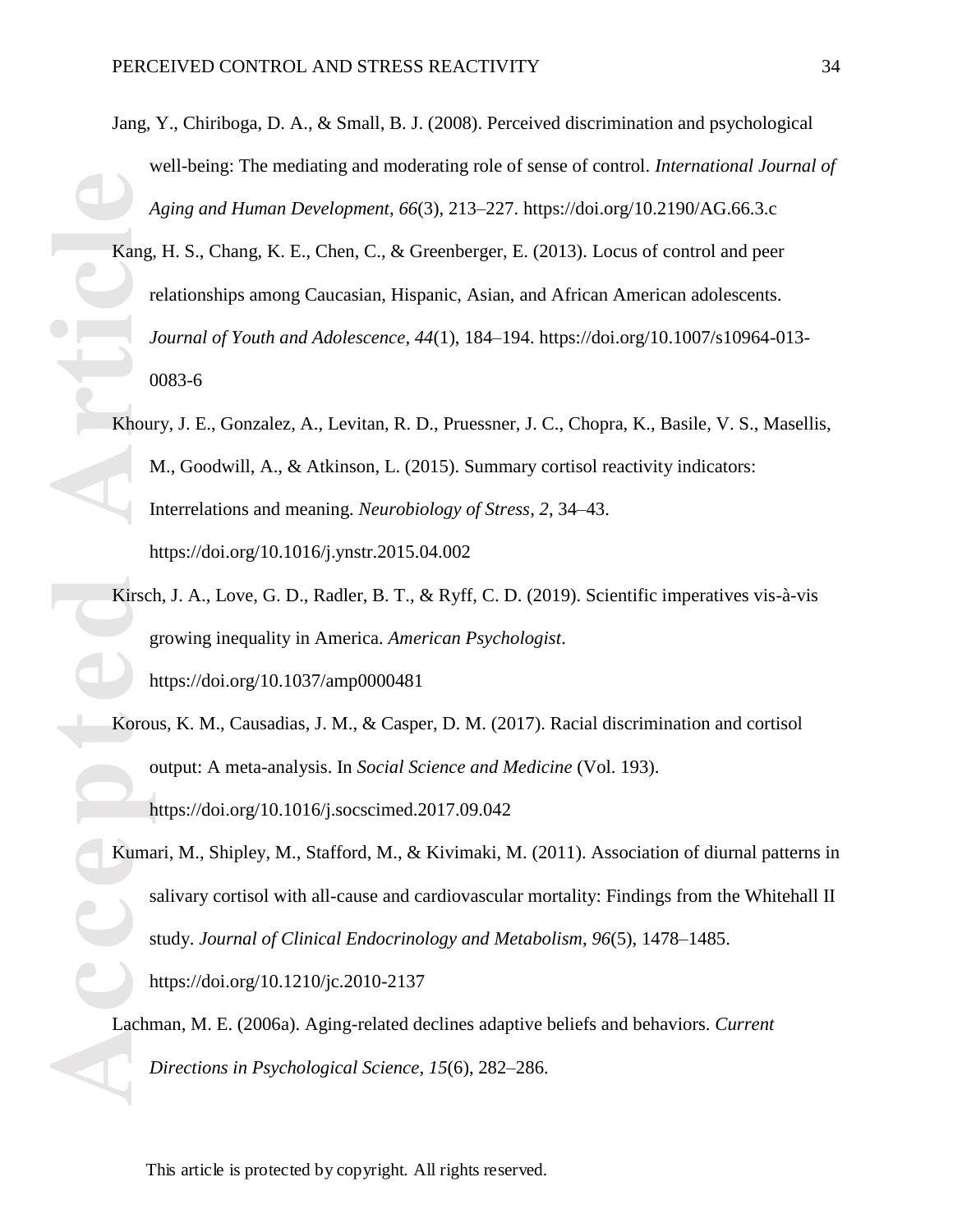- Lachman, M. E. (2006b). Perceived Control Over Aging-Related Declines. *Current Directions in Psychological Science*, *15*(6), 282–286. https://doi.org/10.1111/j.1467-8721.2006.00453.x
- Lachman, M. E., & Agrigoroaei, S. (2010). Promoting functional health in midlife and old age: Long-term protective effects of control beliefs, social support, and physical exercise. *PLoS ONE*, *5*(10). https://doi.org/10.1371/journal.pone.0013297
- Lachman, M. E., & Andreoletti, C. (2006). Strategy use mediates the relationship between control beliefs and memory performance for middle-aged and older adults. *Journals of Gerontology - Series B Psychological Sciences and Social Sciences*. https://doi.org/10.1093/geronb/61.2.P88
- **Exachin**<br> **Accepted**<br> **Article**<br> **Article**<br> **Article**<br> **Article**<br> **Article**<br> **Article**<br> **Article**<br> **Article**<br> **Article**<br> **Article**<br> **Article**<br> **Article**<br> **Article**<br> **Bridge** Lachman, M. E., & Firth, K. M. P. (2004). The adaptive value of feeling in control during midlife. *He John D. and Catherine T. MacArthur Foundation Series on Mental Health and Development. Studies on Successful Midlife Development. How Healthy Are We?: A National Study of Well-Being at Midlife*, 320–349. https://psycnet.apa.org/record/2004- 00121-011
	- Lachman, M. E., Neupert, S. D., & Agrigoroaei, S. (2011). The relevance of control beliefs for health and aging. *Handbook of the Psychology of Aging*, 175–190. https://doi.org/10.1016/B978-0-12-380882-0.00011-5
	- Lachman, M. E., & Weaver, S. L. (1998). The sense of control as a moderator of social class differences in health and well-being. *Journal of Personality and Social Psychology*, *74*(3), 763–773. https://doi.org/10.1037/0022-3514.74.3.763
	- Lepore, S. J., Revenson, T. A., Weinberger, S. L., Weston, P., Frisina, P. G., Robertson, R., Portillo, M. M., Jones, H., & Cross, W. (2006). Effects of social stressors on cardiovascular reactivity in black and white women. *Annals of Behavioral Medicine*.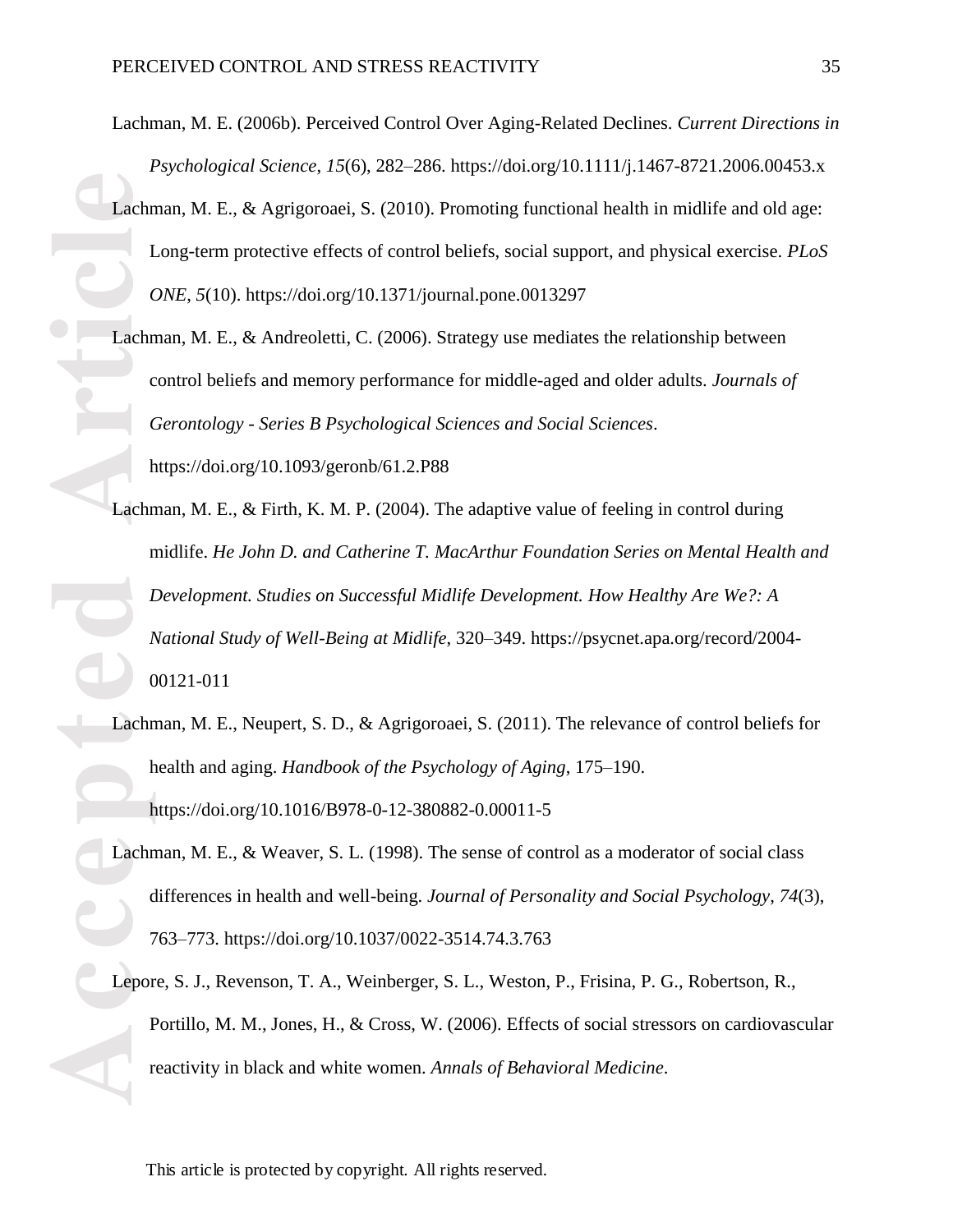https://doi.org/10.1207/s15324796abm3102\_3

Lewis, A., Diamond, J., & Forman, T. (2015). Conundrums of integration: Desegregation in the context of racialized hierarchy. *Sociology of Race and Ethnicity*. https://doi.org/10.1177/2332649214558687

- Mauss, I. B., Cook, C. L., Cheng, J. Y. J., & Gross, J. J. (2007). Individual differences in cognitive reappraisal: Experiential and physiological responses to an anger provocation. *International Journal of Psychophysiology*. https://doi.org/10.1016/j.ijpsycho.2007.03.017
- Miller, B., Campbell, R. T., Farran, C. J., & Kaufman, J. E. (1995). Race, control, mastery, and caregiver distress. *Journals of Gerontology - Series B Psychological Sciences and Social Sciences*, *50 B*(6), S374–S382. https://doi.org/10.1093/geronb/50B.6.S374
- Miller, G. E., Chen, E., & Zhou, E. S. (2007). If it goes up, must it come down? Chronic stress and the hypothalamic-pituitary-adrenocortical axis in humans. *Psychological Bulletin*, *133*(1), 25–45. https://doi.org/10.1037/0033-2909.133.1.25
- **Contained By Contained By Contained By Contained By Contained By Contained By Contained By Contained By Contained By Contained By Contained By Contained By Contained By Contained By Contained By Contained By Contained By** Mirowsky, J., Catherine, R. E., & van Willigen, M. (1996). Instrumentalism in the land of opportunity : Socioeconomic causes and emotional consequences Author ( s ): John Mirowsky , Catherine E . Ross and Marieke Van Willigen Source : Social Psychology Quarterly , Vol . 59 , No . 4 ( Dec ., 1996 ), pp . 322-337 P. *Social Psychology Quarterly*, *59*(4), 322–337.
	- Neupert, S. D., Almeida, D. M., & Charles, S. T. (2007). Age differences in reactivity to daily stressors: The role of personal control. *Journals of Gerontology - Series B Psychological Sciences and Social Sciences*, *62*(4), P216–P225.
	- Ong, A. D., Bergeman, C. S., & Bisconti, T. L. (2005). Unique effects of daily perceived control on anxiety symptomatology during conjugal bereavement. *Personality and Individual*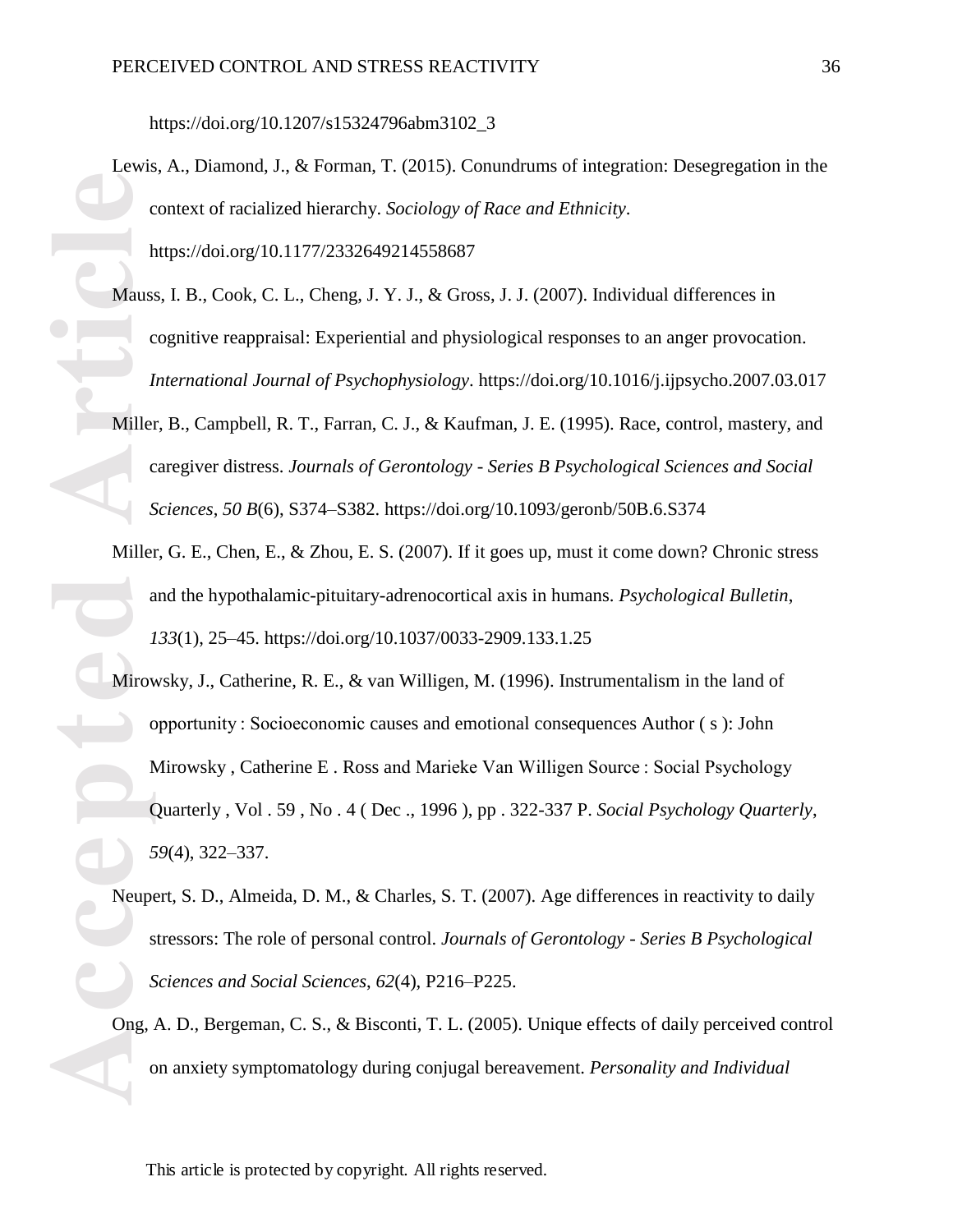*Differences*, *38*(5), 1057–1067. https://doi.org/10.1016/j.paid.2004.07.004

- Peterson, L. M., Stock, M. L., Monroe, J., Molloy-Paolillo, B. K., & Lambert, S. F. (2020). Racial exclusion causes acute cortisol release among emerging-adult African Americans: The role of reduced perceived control. *Journal of Social Psychology*, *160*(5), 658–674. https://doi.org/10.1080/00224545.2020.1729685
- Preacher, K. J., Curran, P. J., & Bauer, D. J. (2006). Computational tools for probing interactions in multiple linear regression, multilevel modeling, and latent curve analysis. *Journal of Educational and Behavioral Statistics*. https://doi.org/10.3102/10769986031004437
- Prenda, K. M., & Lachman, M. E. (2001). Planning for the future: A life management strategy for increasing control and life satisfaction in adulthood. *Psychology and Aging*. https://doi.org/10.1037//0882-7974.16.2.206
- Freed<br>
Freed<br>
Freed<br>
Freed<br>
Freed<br>
Freed<br>
Freed<br>
Freed<br>
Freed<br>
Freed<br>
Freed<br>
Freed<br>
Freed<br>
Freed<br>
Freed<br>
Freed<br>
Freed<br>
Cuittr<br>
Cuittr<br>
Contains Reed<br>
Reed<br>
Reed<br>
Reed<br>
Reed<br>
Reed<br>
Reed<br>
Reed<br>
Reed<br>
Reed<br>
Reed<br>
Reed<br>
Reed<br> Pruessner, J. C., Kirschbaum, C., Meinlschmid, G., & Hellhammer, D. H. (2003). Two formulas for computation of the area under the curve represent measures of total hormone concentration versus time-dependent change. *Psychoneuroendocrinology*, *28*(7), 916–931. https://doi.org/10.1016/S0306-4530(02)00108-7
	- Quittner, A. L., Schechter, M. S., Rasouliyan, L., Haselkorn, T., Pasta, D. J., & Wagener, J. S. (2010). Impact of socioeconomic status, race, and ethnicity on quality of life in patients with cystic fibrosis in the United States. *Chest*. https://doi.org/10.1378/chest.09-0345
	- R Core Team (2021). R: A language and environment for statistical computing. R Foundation for Statistical Computing, Vienna, Austria. ISBN 3-900051-07-0, http://www.R-project.org/.
	- Reich, J. W., & Zautra, A. J. (1990). Dispositional control beliefs and the consequences of a control-enhancing intervention. *Journals of Gerontology*, *45*(2). https://doi.org/10.1093/geronj/45.2.P46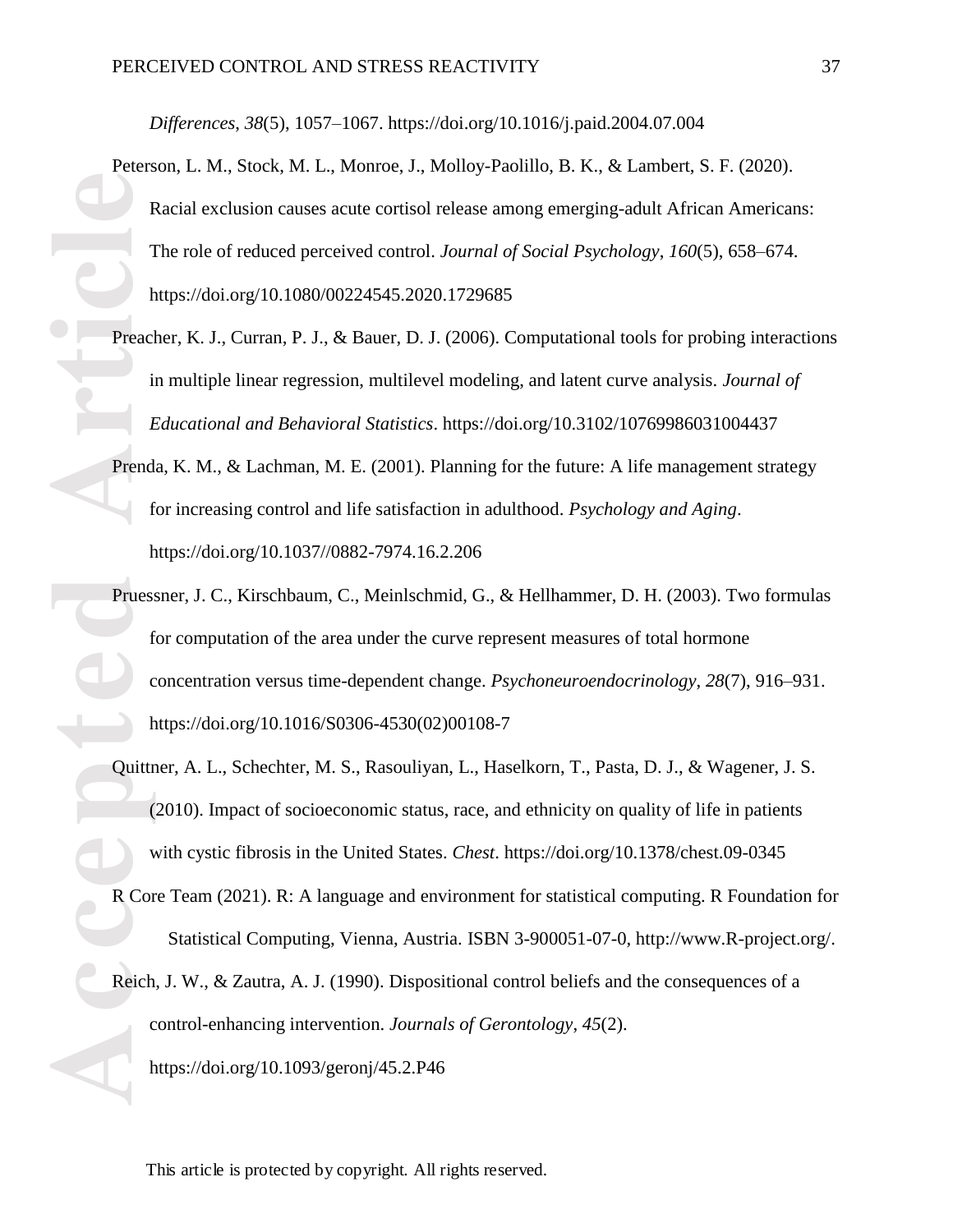- Robinson, S. A., & Lachman, M. E. (2017). Perceived control and aging: A mini-review and directions for future research. *Gerontology*, *63*(5), 435–442. https://doi.org/10.1159/000468540
- Roelfsema, F., Van Heemst, D., Iranmanesh, A., Takahashi, P., Yang, R., & Veldhuis, J. D. (2017). Impact of age, sex and body mass index on cortisol secretion in 143 healthy adults. *Endocrine Connections*. https://doi.org/10.1530/EC-17-0160
- Sanz, A., & Villamarín, F. (2001). The role of perceived control in physiological reactivity: Selfefficacy and incentive value as regulators of cardiovascular adjustment. *Biological Psychology*. https://doi.org/10.1016/S0301-0511(01)00095-3
- Sapolsky, R. M., Romero, L. M., & Munck, A. U. (2000). How do glucocorticoids influence stress responses ? Preparative actions. *Endocrine Reviews*, *21*(1), 55–89.
- Sastry, J., & Ross, C. E. (1998). Asian ethnicity and the sense of personal control. *Social Psychology Quarterly*, *61*(2), 101–119. https://doi.org/10.2307/2787064
- **Accelfs**<br> **Accelfs**<br> **Accelfs**<br> **Accelfs**<br> **Accelfs**<br> **Accelfs**<br> **Accelfs**<br> **Accelfs**<br> **Accelfs**<br> **Accelfs**<br> **Accelfs**<br> **Accelfs**<br> **Accelfs**<br> **Accelfs**<br> **Accelfs**<br> **Accelfs**<br> **Accelfs**<br> **Accelfs**<br> **Accelfs**<br> **Accelfs**<br> **A** Scheier, M. F., Carver, C. S., & Bridges, M. W. (1994). Distinguishing optimism from neuroticism (and trait anxiety, self-mastery, and self-esteem): A reevaluation of the Life Orientation Test. *Journal of Personality and Social Psychology*, *67*(6), 1063–1078. https://doi.org/10.1037/0022-3514.67.6.1063
	- Shaw, B. A., & Krause, N. (2001). Exploring race variations in aging and personal control. *Journals of Gerontology - Series B Psychological Sciences and Social Sciences*, *56*(2), S119–S124. https://doi.org/10.1093/geronb/56.2.S119
	- Skoluda, N., Strahler, J., Schlotz, W., Niederberger, L., Marques, S., Fischer, S., Thoma, M. V., Spoerri, C., Ehlert, U., & Nater, U. M. (2015). Intra-individual psychological and physiological responses to acute laboratory stressors of different intensity.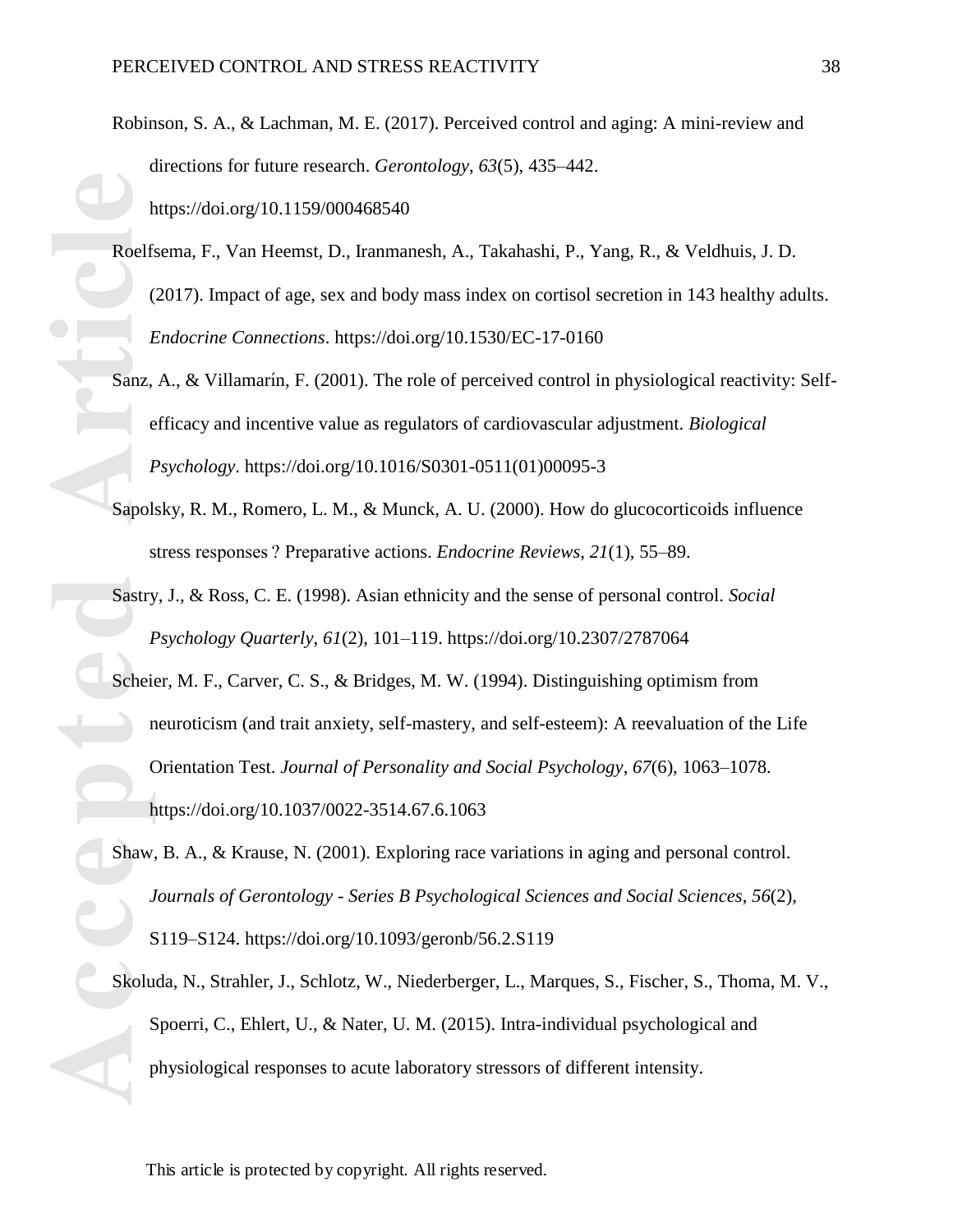*Psychoneuroendocrinology*, *51*, 227–236. https://doi.org/10.1016/j.psyneuen.2014.10.002

- **Property** of the contract of the contract of the contract of the contract of the contract of the contract of the contract of the contract of the contract of the contract of the contract of the contract of the contract of Steptoe, A., Hamer, M., Lin, J., Blackburn, E. H., & Erusalimsky, J. D. (2017). The longitudinal relationship between cortisol responses to mental stress and leukocyte telomere attrition. *Journal of Clinical Endocrinology and Metabolism*, *102*(3). https://doi.org/10.1210/jc.2016- 3035
	- Turner, J. R., Hewitt, J. K., Morgan, R. K., Sims, J., Carroll, D., & Kelly, K. A. (1986). Graded mental arithmetic as an active psychological challenge. *International Journal of Psychophysiology*, *3*(4). https://doi.org/10.1016/0167-8760(86)90039-5
	- Ward, M. M. (2012). Sense of control and sociodemographic differences in self-reported health in older adults. *Quality of Life Research*, *21*(9), 1509–1518. https://doi.org/10.1007/s11136- 011-0068-4
	- Williams, D. R., Mohammed, S. A., Leavell, J., & Collins, C. (2010). Race, socioeconomic status, and health: Complexities, ongoing challenges, and research opportunities. In *Annals of the New York Academy of Sciences*. https://doi.org/10.1111/j.1749-6632.2009.05339.x
	- Williams, D. R., Priest, N., & Anderson, N. B. (2016). Understanding associations among race, socioeconomic status, and health: Patterns and prospects. *Health Psychology*, *35*(4), 407– 411. https://doi.org/10.1037/hea0000242
	- Yao, L., & Robert, S. A. (2008). The contributions of race, individual socioeconomic status, and neighborhood socioeconomic context on the self-rated health trajectories and mortality of older adults. *Research on Aging*, *30*(2), 251–273.

https://doi.org/10.1177/0164027507311155

Zahodne, L. B., Manly, J. J., Smith, J., Seeman, T., & Lachman, M. E. (2017). Socioeconomic, health, and psychosocial mediators of racial disparities in cognition in early, middle, and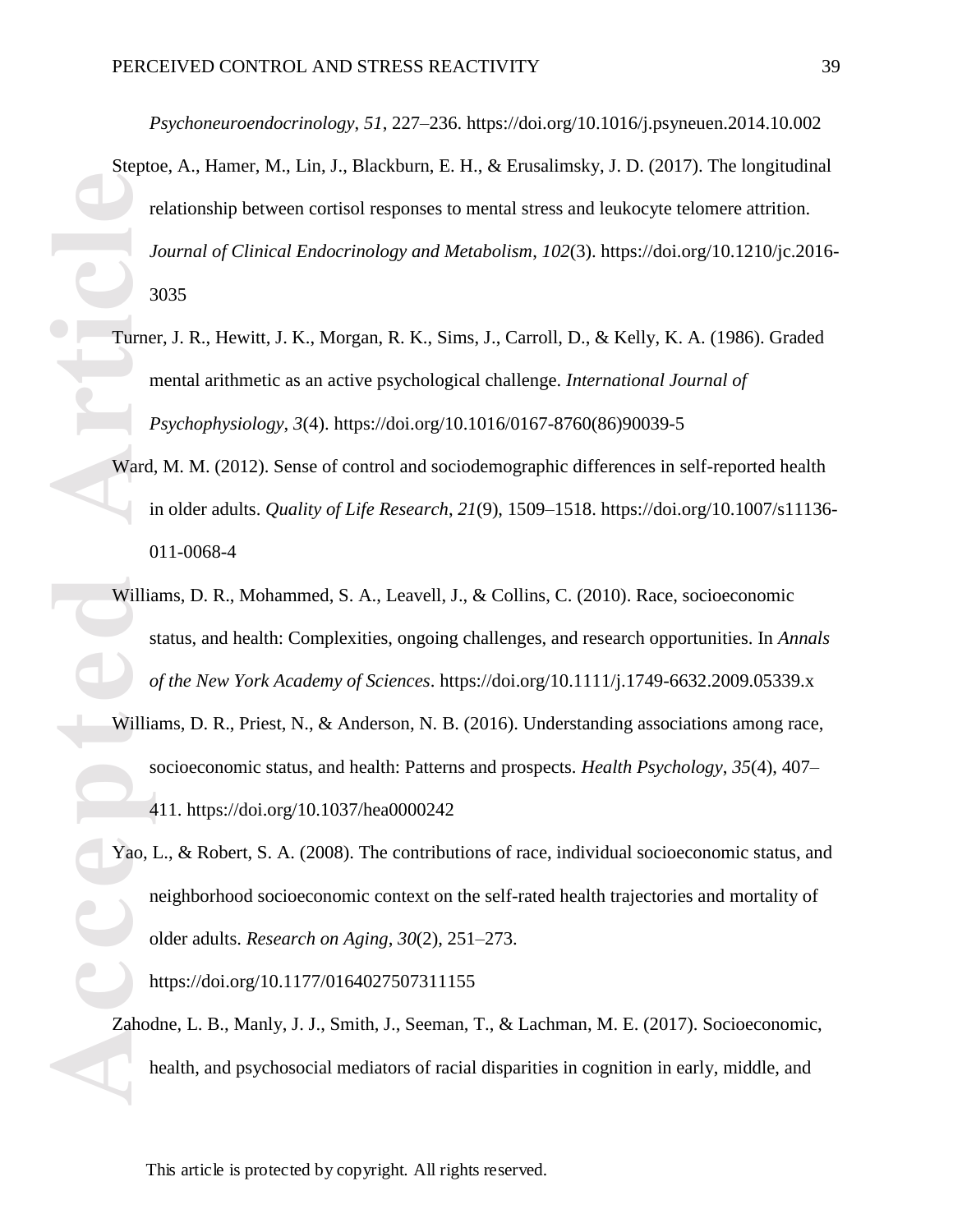late adulthood. *Psychology and Aging*, *32*(2), 118–130. https://doi.org/10.1037/pag0000154

Zilioli, S., Imami, L., & Slatcher, R. B. (2017). Socioeconomic status, perceived control, diurnal cortisol, and physical symptoms: A moderated mediation model.

*Psychoneuroendocrinology*, *75*, 36–43. https://doi.org/10.1016/j.psyneuen.2016.09.025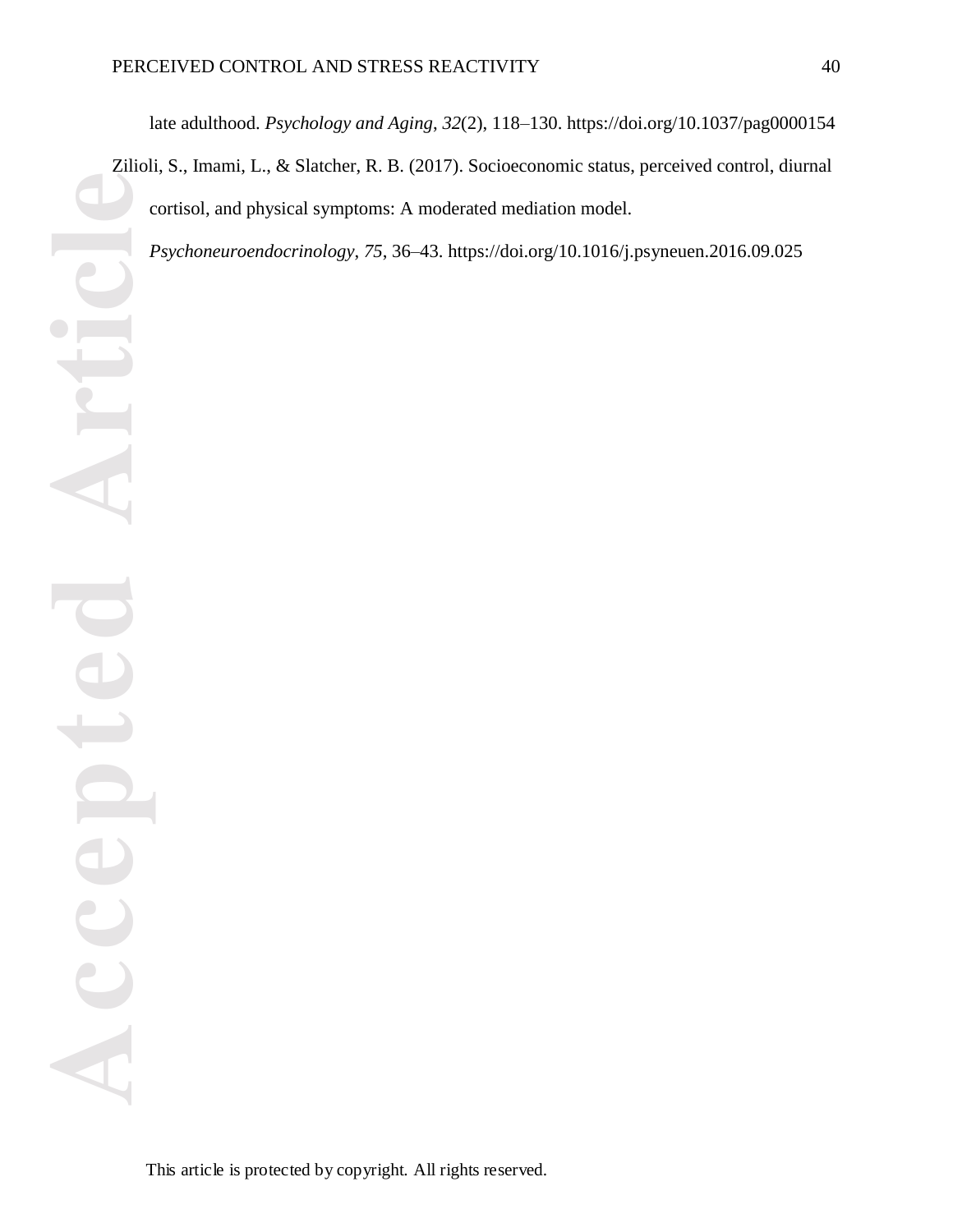## **Table 1**

*Descriptives and Group Differences in Key Variables by Race* 

| Variable                                                    | <b>Full Sample</b><br>$(N = 633)$ | White<br>$(n = 510)$ | <b>Black</b><br>$(n = 123)$ | Chi-square<br>or t-test |
|-------------------------------------------------------------|-----------------------------------|----------------------|-----------------------------|-------------------------|
| Sex, N (%) female                                           | 318 (50.1%)                       | 232 (45.7%)          | 84 (68.3%)                  | $-.001$                 |
| Age, mean (SD) years                                        | 50.62 (13.08)                     | 51.68 (13.23)        | 46.24 (11.48)               | $-.001$                 |
| Some College Education vs. Less, N (%)                      | 532 (84.3%)                       | 447 (88.0%)          | 85 (68.5%)                  | $-.001$                 |
| Body Mass Index, mean (SD)                                  | 30.25(7.34)                       | 29.57 (7.04)         | 33.06 (7.91)                | < .001                  |
| No. of Chronic Conditions, mean (SD)                        | 4.07(3.06)                        | 4.09(2.96)           | 3.984 (3.44)                | .72                     |
| Cortisol-Altering Medication Use (Yes), N (%)               | 258 (40.9%)                       | 219 (43.1%)          | 39 (31.7%)                  | .02                     |
| Optimism, mean (SD)                                         | 23.06 (5.82)                      | 23.11 (4.92)         | 22.84 (8.60)                | .64                     |
| Self-Esteem, mean (SD)                                      | 37.38 (7.98)                      | 37.25 (7.58)         | 37.93 (9.46)                | .40                     |
| Perceived Control (Full Scale), mean (SD)                   | 5.56(0.98)                        | 5.56(0.96)           | 5.56(1.06)                  | .97                     |
| Personal Mastery (Subscale), mean (SD)                      | 5.71(1.01)                        | 5.845(1.08)          | 5.73(1.03)                  | .17                     |
| Perceived Constraints (Subscale), mean (SD)                 | 2.54(1.15)                        | 2.52(1.09)           | 2.65(1.37)                  | .23                     |
| Baseline Subjective Stress Rating, mean (SD)                | 1.73(1.18)                        | 1.76(1.18)           | 1.63(1.20)                  | .30                     |
| Post-Stressor Subjective Stress Rating, mean (SD)           | 4.14(1.76)                        | 4.18(1.69)           | 3.96(2.03)                  | .20                     |
| Subjective Stress Reactivity, mean (SD) <sup>a</sup>        | 2.40(1.66)                        | 2.42(1.58)           | 2.32(1.97)                  | .54                     |
| Baseline cortisol (nmol/L), mean (SD)                       | 15.47(6.91)                       | 15.64(7.00)          | 14.78 (6.70)                | .219                    |
| Post-stressor cortisol (nmol/L), mean (SD)                  | 15.67(6.97)                       | 16.14(7.19)          | 13.71 (5.58)                | < .001                  |
| 30-min post-stressor cortisol (nmol/L), mean (SD)           | 15.08(6.74)                       | 15.44(6.94)          | 13.59(5.63)                 | .006                    |
| Cortisol $AUC_g$ (Total cortisol output) <sup>b</sup>       | 1064.44 (503.41)                  | 1112.27 (514.62)     | 866.91 (399.04)             | < .001                  |
| Cortisol AUC <sub>i</sub> (Change in cortisol) <sup>c</sup> | 1.34 (299.38)                     | 14.21 (315.01)       | $-51.83(216.59)$            | .028                    |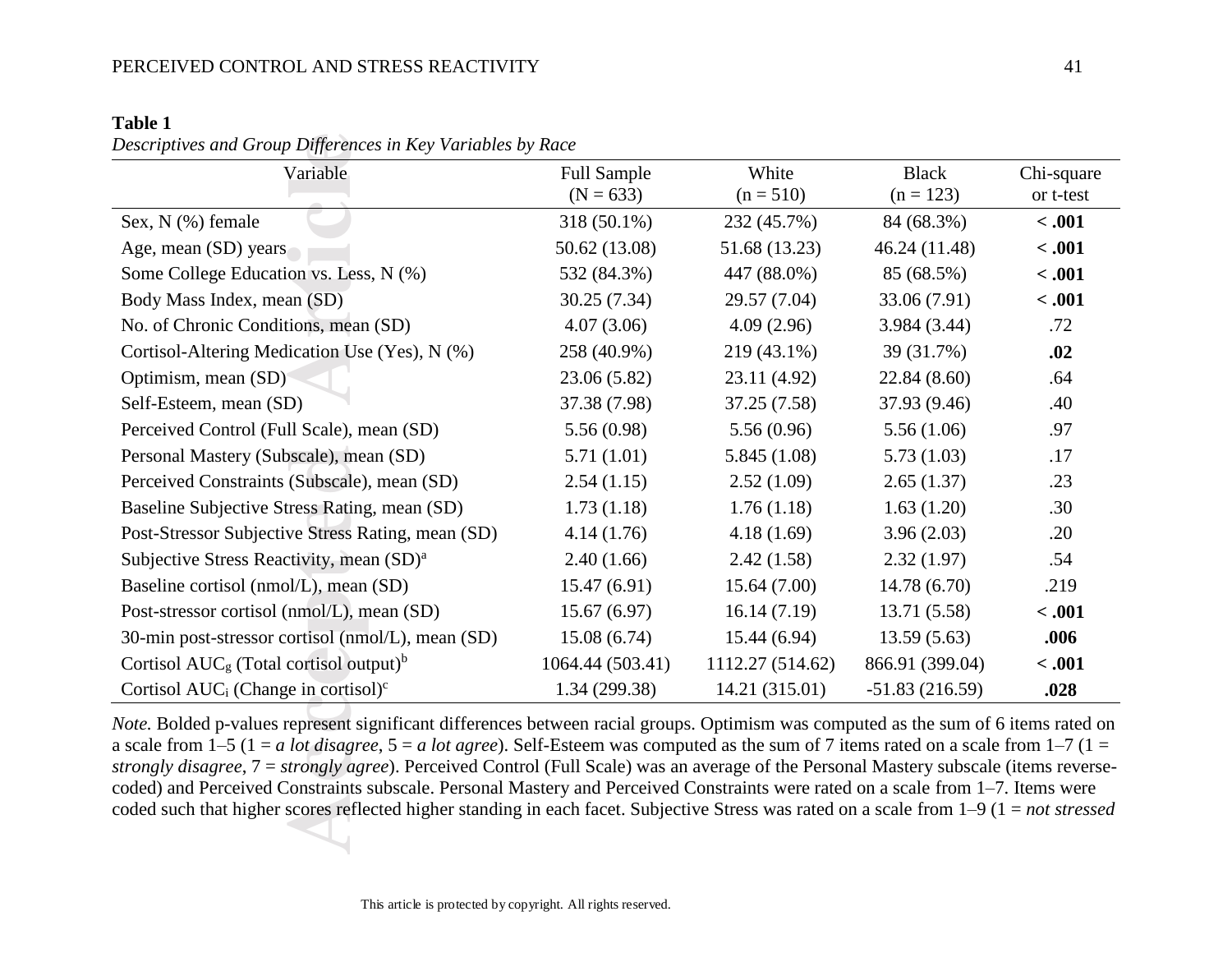*at all*, 9 = *extremely stressed*).

<sup>a</sup>Subjective Stress Reactivity was calculated by subtracting the baseline subjective stress rating from the average post-stressor ratings. <sup>b</sup>Cortisol AUC<sub>g</sub> = area under the curve with respect to ground.

 $c$ <sup>c</sup>Cortisol AUC<sub>i</sub> = area under the curve with respect to increase (or decrease).

tivity was contributed the controller the controller the controller of the controller the controller the controller the controller of the controller the controller that controller the controller of the controller the contr Art pted  $\bigcup$ AC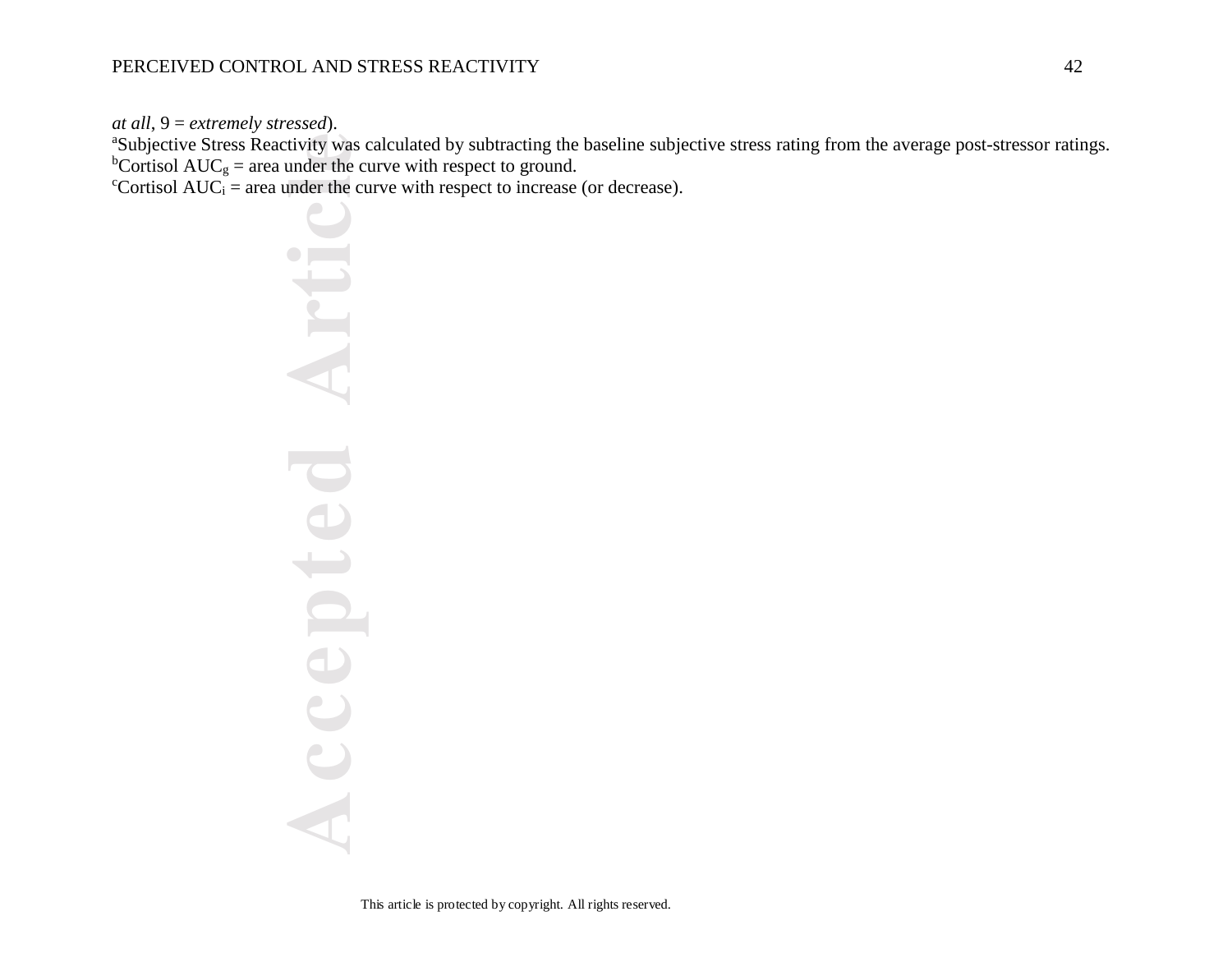## PERCEIVED CONTROL AND STRESS REACTIVITY 43

| m<br>Ш<br> |  |
|------------|--|
|------------|--|

*Personal Mastery, Perceived Constraints, and their Interactions with Age and Race as Predictors of Subjective Stress Reactivity*

|                                                                                                                                                                                                                                                                  | <b>Subjective Stress Reactivity</b> |                 |         |  |  |  |
|------------------------------------------------------------------------------------------------------------------------------------------------------------------------------------------------------------------------------------------------------------------|-------------------------------------|-----------------|---------|--|--|--|
| Predictors                                                                                                                                                                                                                                                       | <b>B</b> estimate                   | 95% CI          | p-value |  |  |  |
| Intercept                                                                                                                                                                                                                                                        | 2.30                                | $1.95 - 2.66$   | $-.001$ |  |  |  |
| <b>Stress Baseline</b>                                                                                                                                                                                                                                           | $-0.35$                             | $-0.45 - 0.25$  | $-.001$ |  |  |  |
| Age                                                                                                                                                                                                                                                              | 0.003                               | $-0.01 - 0.01$  | .548    |  |  |  |
| $Sex (Ref = Female)$                                                                                                                                                                                                                                             | $-0.33$                             | $-0.57 - -0.09$ | .007    |  |  |  |
| Race ( $Ref = White$ )                                                                                                                                                                                                                                           | $-0.11$                             | $-0.43 - 0.20$  | .481    |  |  |  |
| Education ( $ref = High School Diploma$ or less)                                                                                                                                                                                                                 | 0.28                                | $-0.05 - 0.61$  | .095    |  |  |  |
| Body mass index                                                                                                                                                                                                                                                  | $-0.01$                             | $-0.02 - 0.01$  | .541    |  |  |  |
| No. of Chronic Conditions                                                                                                                                                                                                                                        | 0.01                                | $-0.03 - 0.05$  | .599    |  |  |  |
| Medication Use $(Ref = No)$                                                                                                                                                                                                                                      | 0.07                                | $-0.18 - 0.33$  | .582    |  |  |  |
| Time between Baseline and Laboratory Visit                                                                                                                                                                                                                       | 0.01                                | $-0.01 - 0.02$  | .403    |  |  |  |
| Optimism                                                                                                                                                                                                                                                         | $-0.01$                             | $-0.03 - 0.02$  | .699    |  |  |  |
| <b>Self Esteem</b>                                                                                                                                                                                                                                               | 0.0004                              | $-0.02 - 0.02$  | .968    |  |  |  |
| Age x Race                                                                                                                                                                                                                                                       | 0.01                                | $-0.01 - 0.03$  | .432    |  |  |  |
| Personal Mastery                                                                                                                                                                                                                                                 | 0.09                                | $-0.07 - 0.26$  | .255    |  |  |  |
| Personal Mastery x Race                                                                                                                                                                                                                                          | $-0.22$                             | $-0.52 - 0.08$  | .154    |  |  |  |
| Personal Mastery x Age                                                                                                                                                                                                                                           | $-0.01$                             | $-0.02 - 0.001$ | .081    |  |  |  |
| Personal Mastery x Race x Age                                                                                                                                                                                                                                    | 0.01                                | $-0.02 - 0.03$  | .615    |  |  |  |
| <b>Perceived Constraints</b>                                                                                                                                                                                                                                     | 0.28                                | $0.11 - 0.45$   | .001    |  |  |  |
| Perceived Constraints x Race                                                                                                                                                                                                                                     | $-0.41$                             | $-0.68 - -0.15$ | .002    |  |  |  |
| Perceived Constraints x Age                                                                                                                                                                                                                                      | $-0.01$                             | $-0.02 - 0.004$ | .233    |  |  |  |
| Perceived Constraints x Race x Age                                                                                                                                                                                                                               | $-0.00$                             | $-0.02 - 0.02$  | .690    |  |  |  |
| $R^2/R^2$ adjusted                                                                                                                                                                                                                                               |                                     | 0.106 / 0.081   |         |  |  |  |
| Note. Regression coefficients were unstandardized. Continuous predictors were mean-centered. Subjective stress reactivity was<br>operationalized as the change score in subjective stress from pre- to post-stressors. $p$ -values < $0.05$ were <b>bolded</b> . |                                     |                 |         |  |  |  |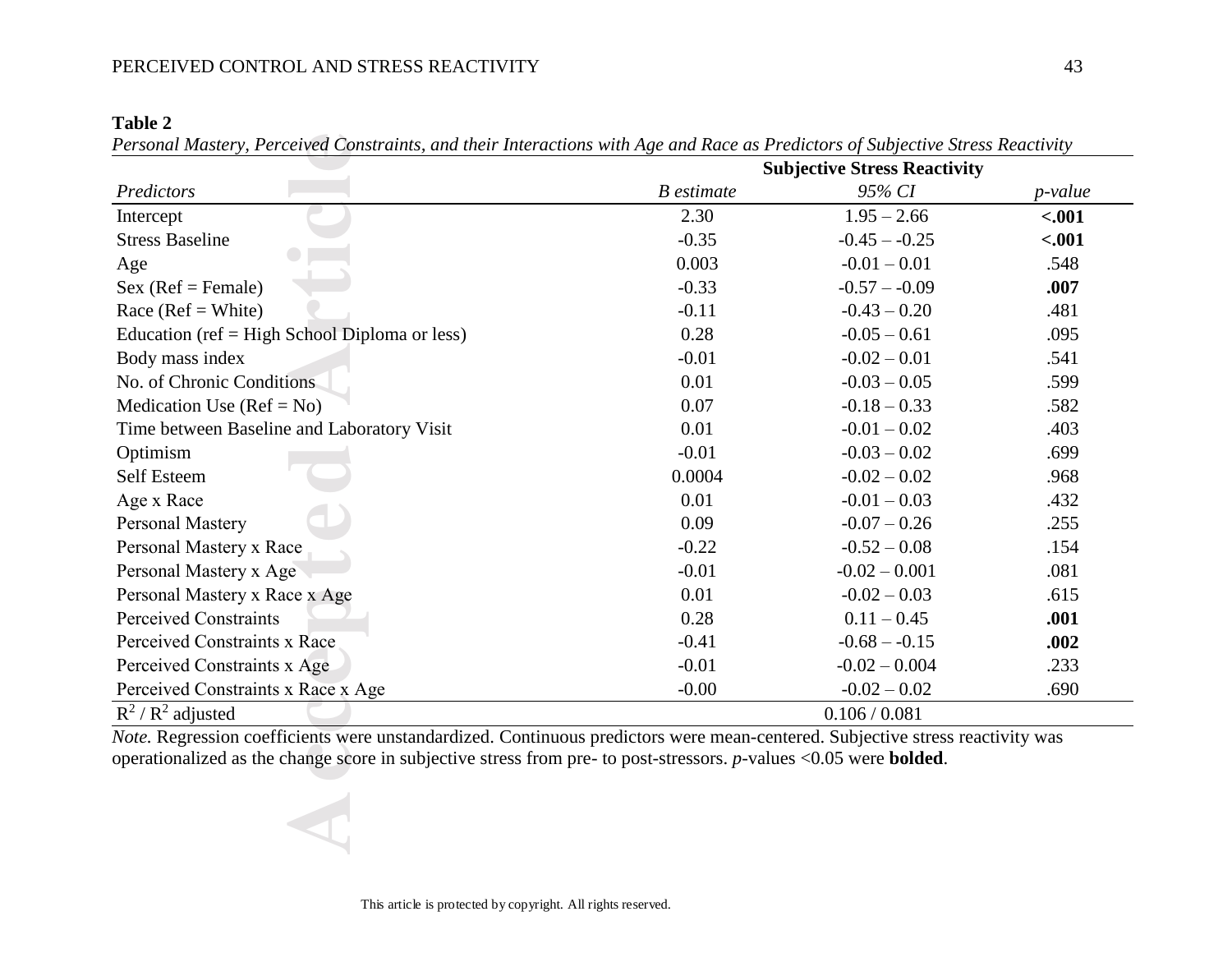## **Table 3**

|                                                 |                  | <b>Total Cortisol Output (AUCg)</b> |                 | Change in cortisol (AUC <sub>i</sub> ) |                   |         |  |
|-------------------------------------------------|------------------|-------------------------------------|-----------------|----------------------------------------|-------------------|---------|--|
| Predictors                                      | $\boldsymbol{B}$ | 95% CI                              | <i>p</i> -value | $\boldsymbol{B}$                       | 95% CI            | p-value |  |
| Intercept                                       | 992.80           | $872.63 - 1112.97$                  | < 0.001         | $-74.51$                               | $-149.70 - 0.69$  | .052    |  |
| Age                                             | 1.40             | $-2.29 - 5.08$                      | 0.456           | 0.46                                   | $-1.85 - 2.77$    | .695    |  |
| $Sex (Ref = Female)$                            | 180.25           | $102.00 - 258.50$                   | < 0.001         | 41.41                                  | $-7.56 - 90.37$   | .097    |  |
| Race ( $Ref = White$ )                          | $-137.61$        | $-246.39 - -28.84$                  | 0.013           | $-35.13$                               | $-103.19 - 32.93$ | .311    |  |
| Education (ref $=$ High School Diploma or less) | 21.69            | $-88.73 - 132.12$                   | 0.700           | 77.57                                  | $8.47 - 146.67$   | .028    |  |
| Body mass index                                 | $-3.71$          | $-9.11 - 1.70$                      | 0.178           | $-0.16$                                | $-3.54 - 3.22$    | .925    |  |
| No. of Chronic Conditions                       | 14.77            | $-0.15 - 29.68$                     | 0.052           | $-0.28$                                | $-9.62 - 9.05$    | .953    |  |
| Medication Use $(Ref = No)$                     | $-5.29$          | $-87.85 - 77.27$                    | 0.900           | $-9.25$                                | $-60.91 - 42.41$  | .725    |  |
| Time between Baseline and Laboratory Visit      | $-9.73$          | $-13.98 - -5.47$                    | < 0.001         | 2.18                                   | $-0.48 - 4.84$    | .108    |  |
| Optimism                                        | 3.77             | $-4.57 - 12.11$                     | 0.375           | $-0.82$                                | $-6.04 - 4.40$    | .758    |  |
| Self Esteem                                     | $-4.31$          | $-10.80 - 2.18$                     | 0.192           | 0.31                                   | $-3.75 - 4.38$    | .879    |  |
| Age x Race                                      | 3.06             | $-5.36 - 11.49$                     | 0.475           | 1.15                                   | $-4.12 - 6.42$    | .669    |  |
| Personal Mastery                                | 42.00            | $-10.33 - 94.33$                    | 0.115           | 15.09                                  | $-17.66 - 47.83$  | .366    |  |
| Personal Mastery x Race                         | $-48.42$         | $-149.31 - 52.47$                   | 0.346           | $-28.08$                               | $-91.21 - 35.05$  | .383    |  |
| Personal Mastery x Age                          | 0.73             | $-2.95 - 4.40$                      | 0.698           | $-2.65$                                | $-4.95 - -0.35$   | .024    |  |
| Personal Mastery x Race x Age                   | 3.24             | $-5.32 - 11.80$                     | 0.458           | 1.94                                   | $-3.42 - 7.30$    | .477    |  |
| <b>Perceived Constraints</b>                    | $-0.31$          | $-55.64 - 55.02$                    | 0.991           | 21.70                                  | $-12.92 - 56.32$  | .219    |  |
| Perceived Constraints x Race                    | 0.30             | $-86.48 - 87.07$                    | 0.995           | $-23.50$                               | $-77.80 - 30.80$  | .396    |  |
| Perceived Constraints x Age                     | $-1.59$          | $-5.22 - 2.04$                      | 0.389           | $-2.51$                                | $-4.78 - -0.24$   | .030    |  |
| Perceived Constraints x Race x Age              | 3.76             | $-3.39 - 10.91$                     | 0.302           | 2.12                                   | $-2.35 - 6.60$    | .352    |  |
| $R^2/R^2$ adjusted                              |                  | 0.130 / 0.103                       |                 |                                        | 0.037 / 0.007     |         |  |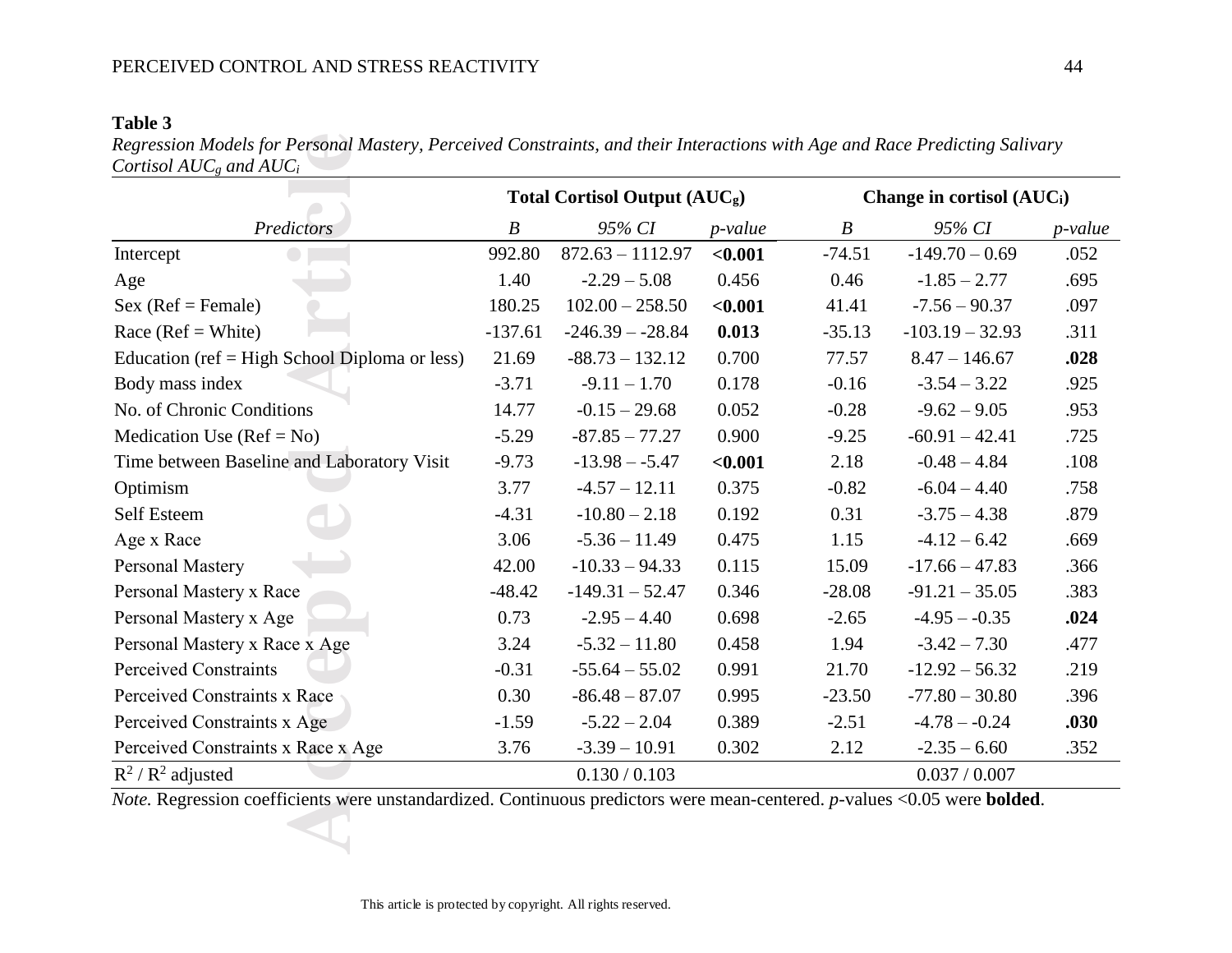## PERCEIVED CONTROL AND STRESS REACTIVITY 45

## **Supplementary Table S1**

| $\mathbf{1}$<br>1. Age<br>Some college (vs. less<br>$-.06$<br>education)<br>$-16***$ $-21**$<br>01<br>$-0.15***$ .19**<br>Body mass index<br>$-.03$<br>$.47**$<br>$-.01$<br>$.12**$<br>Conditions<br>$-.09*$<br>$.33**$<br><b>Medication Use</b><br>$.11**$<br>.07<br>.06<br>$-.02$<br>$-.05$<br>.00<br>$.17**$<br>$-.09*$<br>Optimism<br>$.12**$<br>Self-Esteem<br>$.14**$<br>$.12**$<br>$-.07$<br>.03<br>$-.08*$<br>$-.03$<br>$.54**$<br>$.19**$<br>.04<br>.00.<br>$-15**$<br>$-.10*$<br>$-.02$<br>$.55**$<br>$.68**$<br>(Full Scale)<br>.08<br>.06<br>$-.10**$<br>$-.11**-.02$<br>$.36**$<br>$.50**$<br>$.77**$<br>$-.04$<br>$-.08*$<br>$-.24**$<br>.05<br>.07<br>.01<br>$-.56**$<br>$-.57**-.92**-.52**$<br>$.17**$<br>$.10*$<br>$.15**$<br>.04<br>$-19**$<br>$-.08$<br>.00<br>.02<br>$-.01$<br>.03<br>.01<br>$-.04$<br>.03<br>$.10*$<br>$-.09*$<br>$-.03$<br>.01<br>.00.<br>$-.01$<br>$-.01$<br>$-.01$<br>$-0.00$<br>.01<br>$.17**$<br>$-.07$<br>.03<br>$-.13***-.09*$<br>$-.02$<br>.02<br>$-.04$<br>$.09*$<br>$-.08*$<br>$-12**$ .06<br>$.13**$<br>$.16***$<br>.03<br>.03<br>$-.05$<br>$.09*$<br>.07<br>$.10*$<br>.04<br>$-.04$<br>$-.10*$<br>$-14** -15** -11**$ .13**<br>$.41**$<br>.05<br>.02<br>.00.<br>$-.06$<br>.01<br>$-0.09*$<br>$-.04$<br>$.10*$<br>$-.27**$ .76** | Variable   | $\mathbf{1}$ | $\overline{2}$ | $\overline{3}$ | $\overline{4}$ | 5   | 6   | $\tau$ | $\, 8$ | 9 | 10 | 11 | 12      | 13 | 14 | 15 |
|-----------------------------------------------------------------------------------------------------------------------------------------------------------------------------------------------------------------------------------------------------------------------------------------------------------------------------------------------------------------------------------------------------------------------------------------------------------------------------------------------------------------------------------------------------------------------------------------------------------------------------------------------------------------------------------------------------------------------------------------------------------------------------------------------------------------------------------------------------------------------------------------------------------------------------------------------------------------------------------------------------------------------------------------------------------------------------------------------------------------------------------------------------------------------------------------------------------------------------------------------------------------------------------|------------|--------------|----------------|----------------|----------------|-----|-----|--------|--------|---|----|----|---------|----|----|----|
| 2.<br>3. Black race (vs. white)<br>4.<br>5. No. of Chronic<br>6.<br>10. Personal Mastery<br>11. Perceived Constraints<br>12. Cortisol AUCg<br>14. Baseline Stress Rating<br>15. Post-Stressor Rating<br>16. Subjective Stress                                                                                                                                                                                                                                                                                                                                                                                                                                                                                                                                                                                                                                                                                                                                                                                                                                                                                                                                                                                                                                                     |            |              |                |                |                |     |     |        |        |   |    |    |         |    |    |    |
|                                                                                                                                                                                                                                                                                                                                                                                                                                                                                                                                                                                                                                                                                                                                                                                                                                                                                                                                                                                                                                                                                                                                                                                                                                                                                   |            |              |                |                |                |     |     |        |        |   |    |    |         |    |    |    |
|                                                                                                                                                                                                                                                                                                                                                                                                                                                                                                                                                                                                                                                                                                                                                                                                                                                                                                                                                                                                                                                                                                                                                                                                                                                                                   |            |              |                |                |                |     |     |        |        |   |    |    |         |    |    |    |
|                                                                                                                                                                                                                                                                                                                                                                                                                                                                                                                                                                                                                                                                                                                                                                                                                                                                                                                                                                                                                                                                                                                                                                                                                                                                                   |            |              |                |                |                |     |     |        |        |   |    |    |         |    |    |    |
|                                                                                                                                                                                                                                                                                                                                                                                                                                                                                                                                                                                                                                                                                                                                                                                                                                                                                                                                                                                                                                                                                                                                                                                                                                                                                   |            |              |                |                |                |     |     |        |        |   |    |    |         |    |    |    |
| 7.                                                                                                                                                                                                                                                                                                                                                                                                                                                                                                                                                                                                                                                                                                                                                                                                                                                                                                                                                                                                                                                                                                                                                                                                                                                                                |            |              |                |                |                |     |     |        |        |   |    |    |         |    |    |    |
| 8.<br>9. Perceived Control<br>13. Cortisol AUCi                                                                                                                                                                                                                                                                                                                                                                                                                                                                                                                                                                                                                                                                                                                                                                                                                                                                                                                                                                                                                                                                                                                                                                                                                                   |            |              |                |                |                |     |     |        |        |   |    |    |         |    |    |    |
|                                                                                                                                                                                                                                                                                                                                                                                                                                                                                                                                                                                                                                                                                                                                                                                                                                                                                                                                                                                                                                                                                                                                                                                                                                                                                   |            |              |                |                |                |     |     |        |        |   |    |    |         |    |    |    |
|                                                                                                                                                                                                                                                                                                                                                                                                                                                                                                                                                                                                                                                                                                                                                                                                                                                                                                                                                                                                                                                                                                                                                                                                                                                                                   |            |              |                |                |                |     |     |        |        |   |    |    |         |    |    |    |
|                                                                                                                                                                                                                                                                                                                                                                                                                                                                                                                                                                                                                                                                                                                                                                                                                                                                                                                                                                                                                                                                                                                                                                                                                                                                                   |            |              |                |                |                |     |     |        |        |   |    |    |         |    |    |    |
|                                                                                                                                                                                                                                                                                                                                                                                                                                                                                                                                                                                                                                                                                                                                                                                                                                                                                                                                                                                                                                                                                                                                                                                                                                                                                   |            |              |                |                |                |     |     |        |        |   |    |    |         |    |    |    |
|                                                                                                                                                                                                                                                                                                                                                                                                                                                                                                                                                                                                                                                                                                                                                                                                                                                                                                                                                                                                                                                                                                                                                                                                                                                                                   |            |              |                |                |                |     |     |        |        |   |    |    |         |    |    |    |
|                                                                                                                                                                                                                                                                                                                                                                                                                                                                                                                                                                                                                                                                                                                                                                                                                                                                                                                                                                                                                                                                                                                                                                                                                                                                                   |            |              |                |                |                |     |     |        |        |   |    |    |         |    |    |    |
|                                                                                                                                                                                                                                                                                                                                                                                                                                                                                                                                                                                                                                                                                                                                                                                                                                                                                                                                                                                                                                                                                                                                                                                                                                                                                   |            |              |                |                |                |     |     |        |        |   |    |    |         |    |    |    |
|                                                                                                                                                                                                                                                                                                                                                                                                                                                                                                                                                                                                                                                                                                                                                                                                                                                                                                                                                                                                                                                                                                                                                                                                                                                                                   |            |              |                |                |                |     |     |        |        |   |    |    |         |    |    |    |
|                                                                                                                                                                                                                                                                                                                                                                                                                                                                                                                                                                                                                                                                                                                                                                                                                                                                                                                                                                                                                                                                                                                                                                                                                                                                                   | Reactivity |              |                | $-.02$         |                | .03 | .05 | $-.04$ |        |   |    |    | $-.08*$ |    |    |    |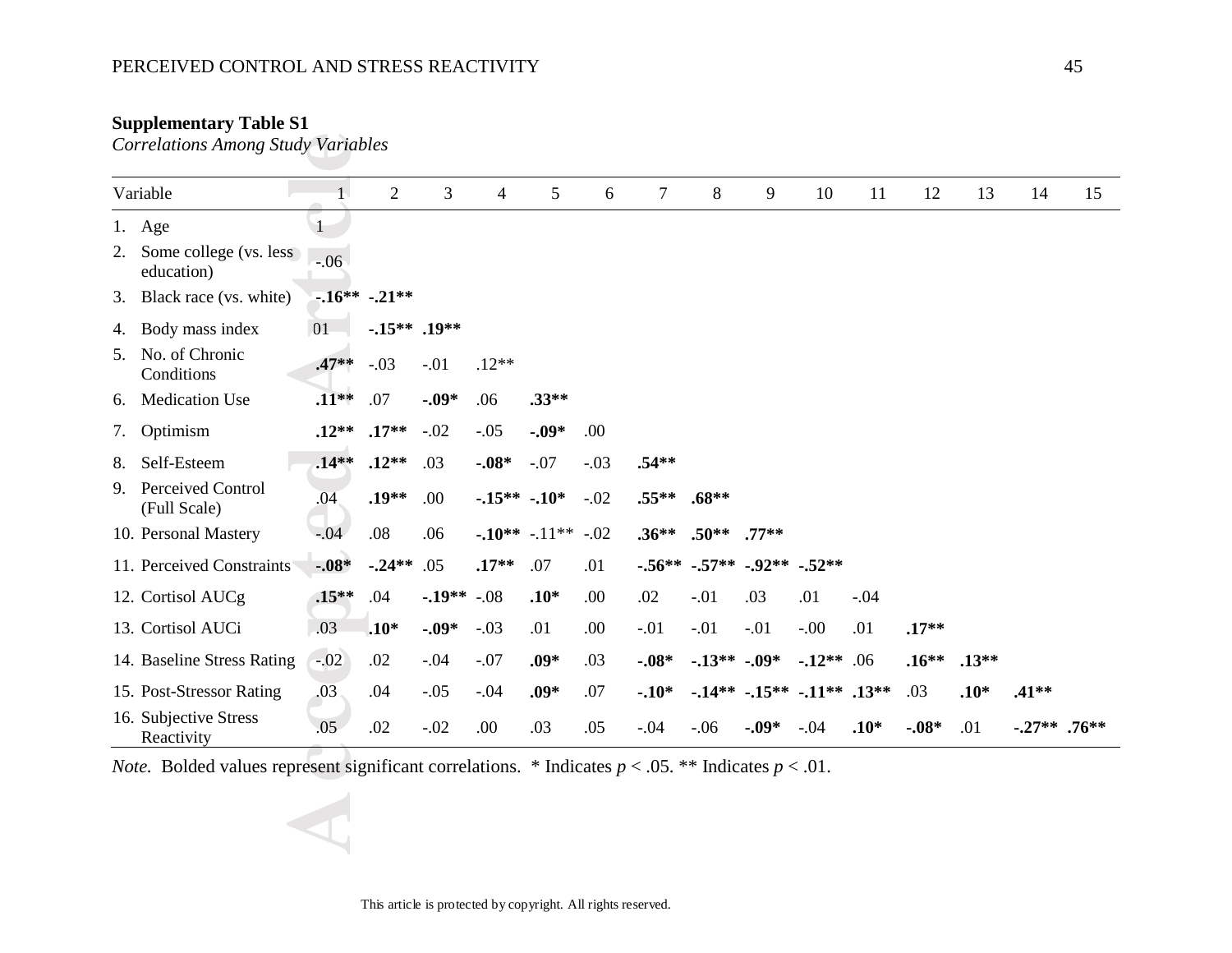|                                               | <b>Cortisol Responder (vs. Cortisol Non-Responder)</b> |               |                 |  |  |  |
|-----------------------------------------------|--------------------------------------------------------|---------------|-----------------|--|--|--|
| <b>Predictors</b>                             | <b>Odds Ratio</b>                                      | 95% CI        | <i>p</i> -value |  |  |  |
| Intercept                                     | 0.72                                                   | $0.43 - 1.19$ | .205            |  |  |  |
| Age                                           | 1.01                                                   | $1.00 - 1.03$ | .178            |  |  |  |
| $Sex (Ref = Female)$                          | 1.53                                                   | $1.10 - 2.13$ | .012            |  |  |  |
| Race ( $Ref = White$ )                        | 0.68                                                   | $0.43 - 1.06$ | .091            |  |  |  |
| Education (ref = High School Diploma or less) | 1.76                                                   | $1.10 - 2.81$ | .018            |  |  |  |
| Body mass index                               | 1.01                                                   | $0.99 - 1.04$ | .286            |  |  |  |
| No. of Chronic Conditions                     | 0.99                                                   | $0.93 - 1.06$ | .835            |  |  |  |
| Medication Use $(Ref = No)$                   | 0.88                                                   | $0.62 - 1.26$ | .492            |  |  |  |
| Time between Baseline and Laboratory Visit    | 1.01                                                   | $0.99 - 1.03$ | .276            |  |  |  |
| Optimism                                      | 0.98                                                   | $0.94 - 1.01$ | .242            |  |  |  |
| Self Esteem                                   | 1.01                                                   | $0.98 - 1.03$ | .696            |  |  |  |
| Age x Race                                    | 0.99                                                   | $0.96 - 1.03$ | .642            |  |  |  |
| <b>Personal Mastery</b>                       | 1.01                                                   | $0.80 - 1.28$ | .912            |  |  |  |
| Personal Mastery x Race                       | 1.10                                                   | $0.71 - 1.71$ | .680            |  |  |  |
| Personal Mastery x Age                        | 0.98                                                   | $0.96 - 1.00$ | .023            |  |  |  |
| Personal Mastery x Race x Age                 | 1.01                                                   | $0.97 - 1.05$ | .689            |  |  |  |
| <b>Perceived Constraints</b>                  | 1.10                                                   | $0.86 - 1.40$ | .452            |  |  |  |
| Perceived Constraints x Race                  | 0.98                                                   | $0.68 - 1.42$ | .916            |  |  |  |
| Perceived Constraints x Age                   | 0.98                                                   | $0.97 - 1.00$ | .037            |  |  |  |
| Perceived Constraints x Race x Age            | 1.01                                                   | $0.98 - 1.04$ | .509            |  |  |  |
| Pseudo $R^2$                                  |                                                        | 0.051         |                 |  |  |  |

**Supplementary Table S2***Personal Mastery, Perceived Constraints, and their Interactions with Age and Race Predicting Odds of Any Cortisol Increase in Response to Acute Stressors (i.e., Cortisol Responders)*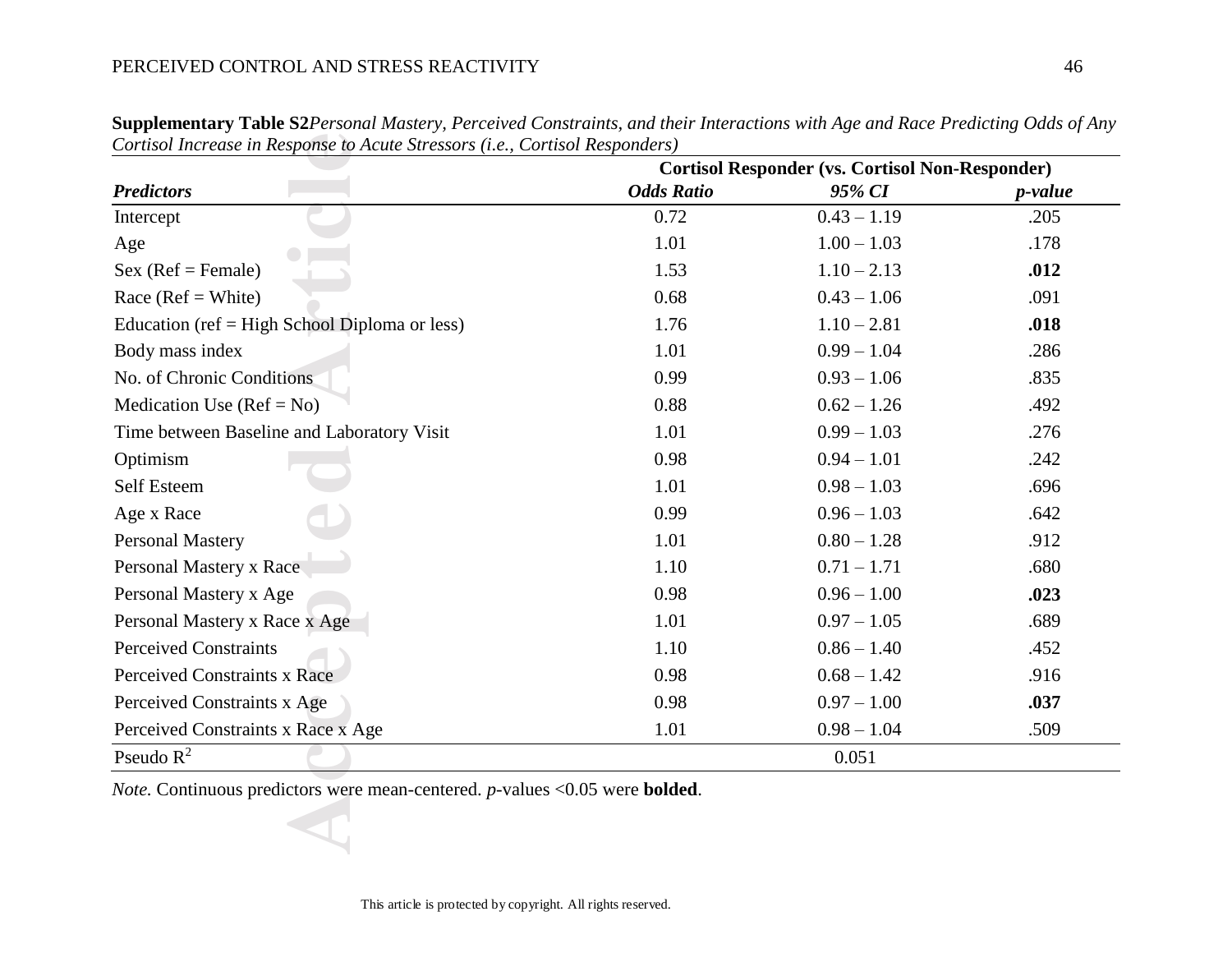# **Figure 1**



*Race moderates the association between perceived constraints and subjective stress reactivity*

*Note.* Black participants significantly differed from White participants in the association between perceived constraints and changes in subjective stress ratings from pre- to post-stressors. Simple slope analyses revealed that perceived constraints were positively associated with subjective stress reactivity among White participants, whereas no significant association was observed among Black participants.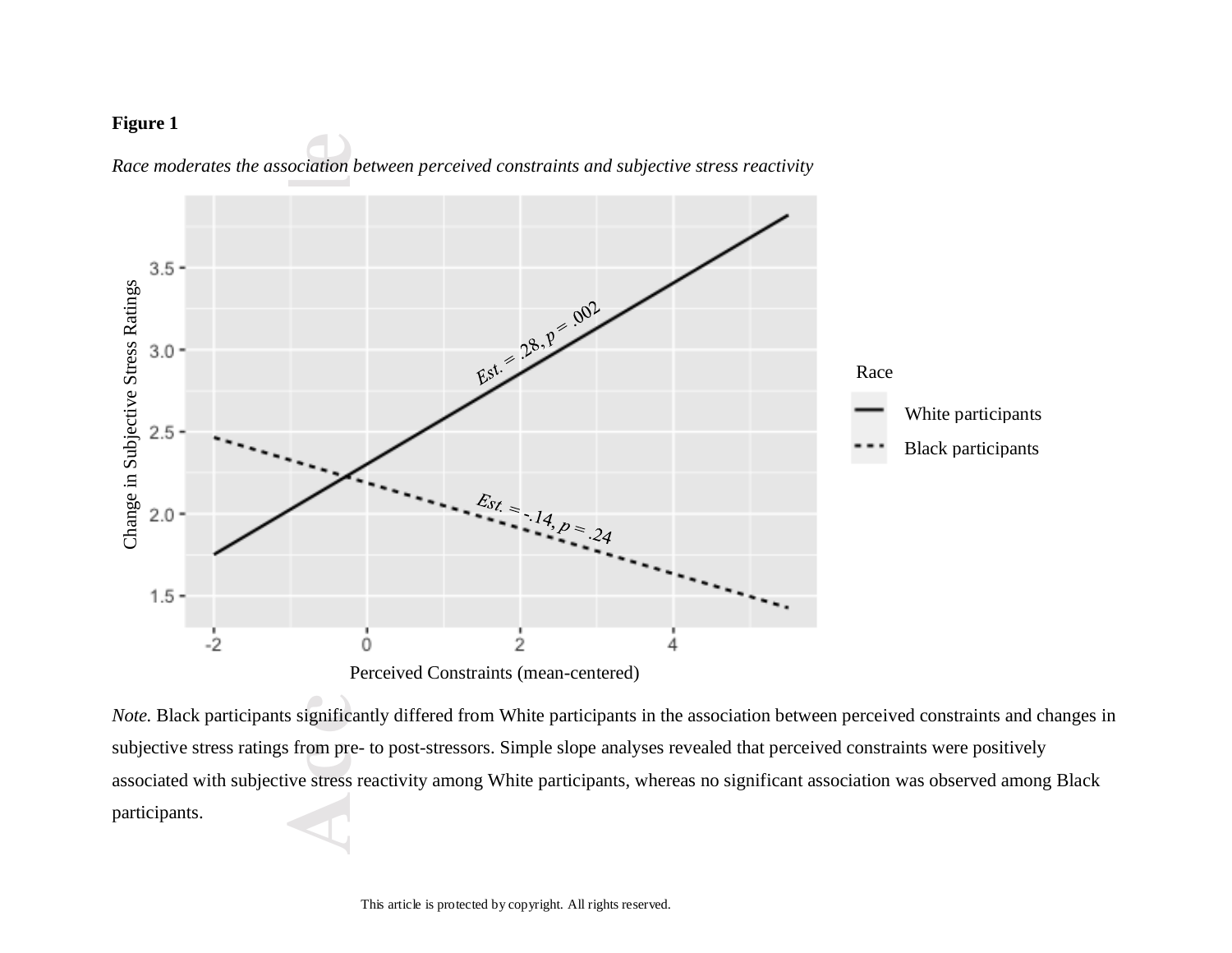# **Figure 2**



*Age moderates the association between personal mastery and cortisol AUC<sup>i</sup>*

Personal Mastery (mean-centered)

*Note.* There was a significant Age x Personal Mastery interaction in predicting changes in cortisol levels (AUCi) from baseline to 30 minutes post-stressor. Simple slope analyses revealed that younger adults showed a significant association between higher mastery and greater increase in cortisol; a region of significance test indicated that the association was not significant for participants older than 38 years of age.